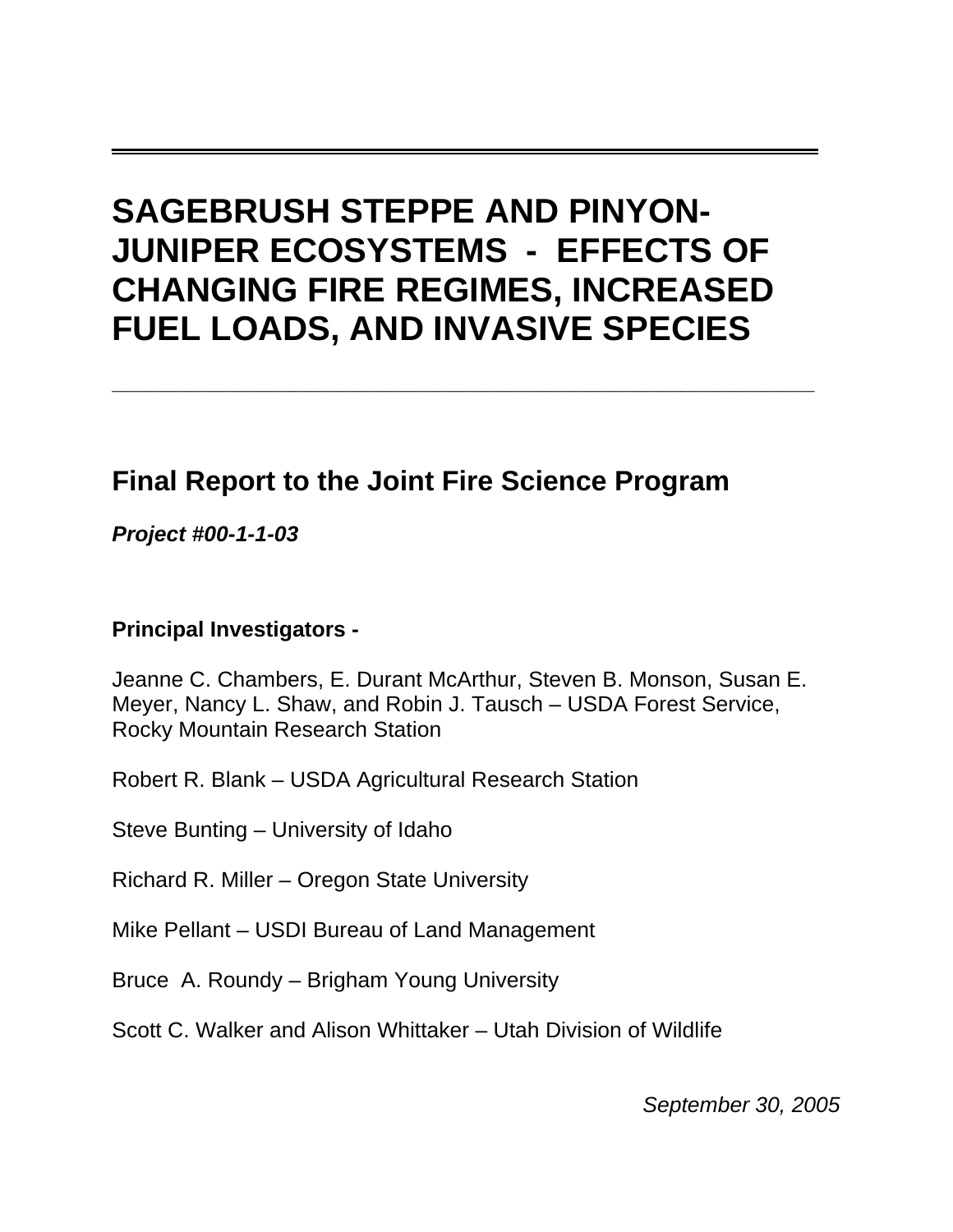## EXECUTIVE SUMMARY

**Overview.** Pinyon-juniper woodlands and Wyoming big sagebrush ecosystems have undergone major changes in vegetation structure and composition since settlement by European Americans. These changes are resulting in dramatic shifts in fire frequency, size and severity. Effective management of these systems has been hindered by lack of information on: (1) presettlement fire regimes and the spatial and temporal changes that have occurred in Intermountain Region woodlands and sagebrush ecosystems since settlement; (2) changes in fuel loads and the consequences for the ecosystem types and conditions that currently exist on the landscape; and (3) the environmental and ecological factors that influence community susceptibilty to invasion by nonnative species. This project utilized an integrated, collaborative project of the Joint Fire Sciences Program to address each of these information needs. The project duration was from October 1, 2000 to September 30, 2005.

*Approach.* The first component of the project evaluated the spatial and temporal dynamics of the shrublands and woodlands prior to settlement by using a combination of plant community, stand structure, and dendrochronology data. It also examined the influence of varying environmental conditions on current shrubland and woodland dynamics. The second component was closely aligned with the first. It evaluated the changes that have occurred in fuel loads since settlement and provided a comparison of fuel loading characteristics for *Artemisia* ecosystems that are functional, at risk, or that have been converted to nonnative annual grasses and secondary weeds. It also examined how both vegetation type and successional stage affect fuel loads. The third component used mechanistic studies to examine key factors influencing community susceptibility to invasion by cheatgrass (*Bromus tectorum*) and the secondary weeds, squarrose knapweed (*Centaurea virgata* var. s*quarrosa*) and Rush skeleton weed (*Chondrilla juncea*). The effects of both the presence and abundance of native species and fire on soil resource availability and, consequently, cheatgrass establishment and reproduction were examined for elevational gradients typical of Artemisia ecosystems in the Intermountain Region. The distribution of Rush skeleton weed within the Region was evaluated, and the effects of fire on its establishment and spread were examined. Similarly, the effects of fire and community composition on the establishment and spread of squarrose knapweed were evaluated.

*Deliverables*. The project has provided basic information on the rate and characteristics of woodland expansion into sagebrush dominated ecosystems across the Intermountain Region and on the implications of this expansion for both fuel loads and fire regimes. It also has provided information on the effects of fire and other disturbances such as overgrazing by livestock on the susceptibility of sagebrush ecosystems to cheatgrass and the secondary weeds, squarrose knapweed and Rush skeleton weed. This information has been used to develop guidelines for the management and restoration of these ecosystems. The deliverables are in the form of peer-reviewed publication, theses, and General Technical Reports. They also include numerous presentations at agency meetings, professional meetings, and symposia.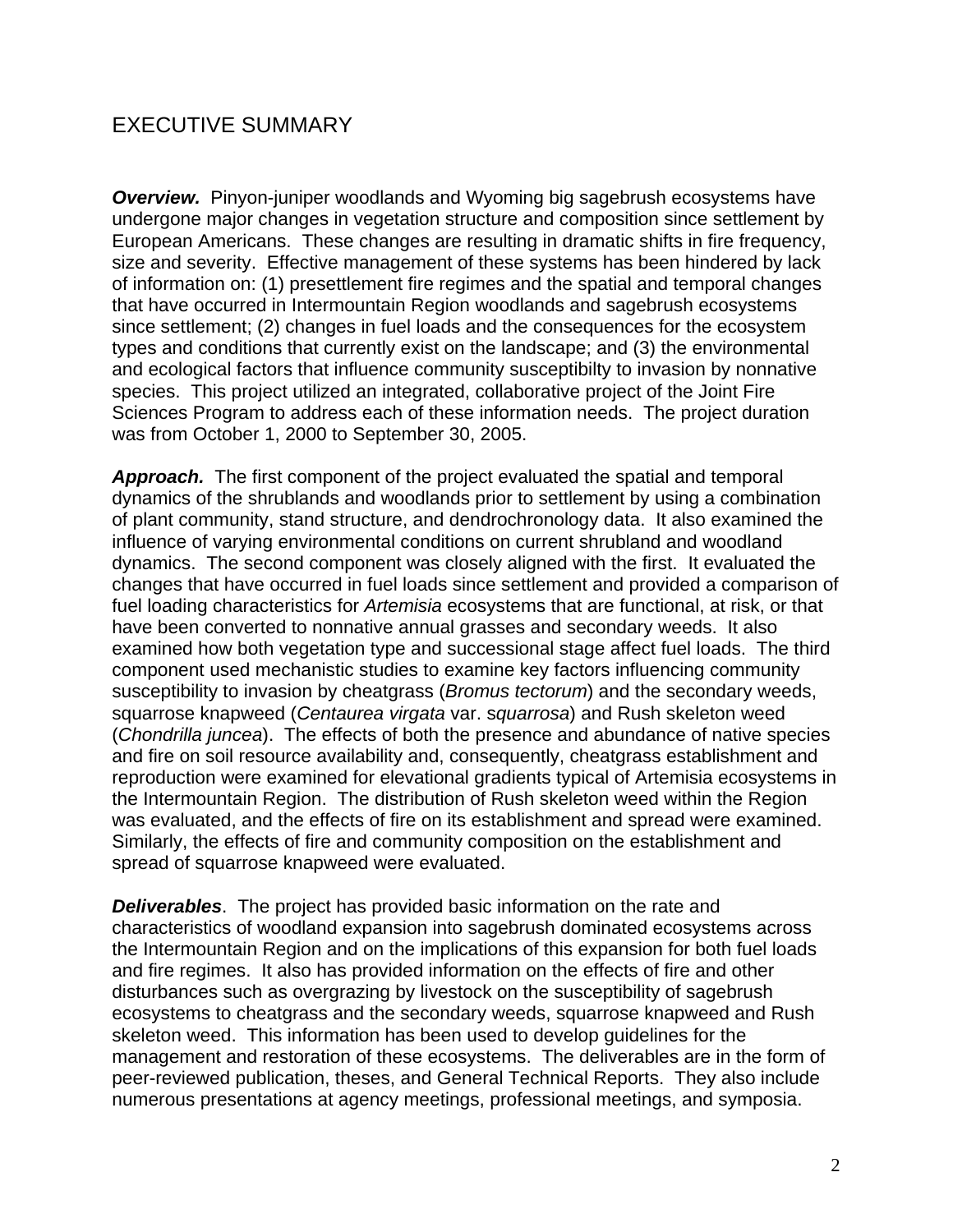The project's initial findings were highlighted at a symposium on "Changing fire regimes, increased fuel loads, and invasive species: effects on sagebrush steppe and pinyonjuniper ecosystems" that was held at the Society of Range Management Meeting, Jan 25-29, 2004, in Salt Lake City, Utah. The project deliverables outlined in the initial proposal are provided below, and the titles and status of the specific products are given at the end of the report.

### ¾ **Woodland Expansion, Fuel Loads, and Fire Regimes -**

*-Information on the local and regional variation of the pre- and post settlement shrublands and woodlands, and descriptions of how vegetation structure and fuel loads have changed.* 

*-Data on the characteristics of shrublands and woodlands at greatest risk of catastrophic fire, their associated communities, their environmental characteristics, and guidelines for their management.*

*-Guidelines on the fuel loads and other characteristics of communities most suitable for the use of prescribed fire or mechanical treatments.* 

*-Comparative data on the fuel loads and fire susceptibility of intact communities, communities revegetated with introduced and native species, and communities invaded by cheatgrass or secondary weeds.* 

### ¾ **Fire and Invasive Species -**

*-Data on the effects of both fire and disturbances that decrease native plant abundance on cheatgrass and secondary weed invasion. -Identification of the types of management activities that are likely to increase community susceptibility to cheatgrass and secondary weed invasion.* 

#### ¾ **Management and Restoration -**

-*Identification of the types of fire and non-fire treatments (including revegetation) potentially useful for restoring more diverse communities in shrubland/woodland dominated areas.*

**Organization of this Report.** This report is organized into a series of extended abstracts that detail each of the integrated and collaborative studies that were conducted as a part of the project. The Table of Contents that follows gives the titles and authors for each abstract. The abstracts themselves provide descriptions of the studies, methods, results, and conclusions as well as a person who can be contacted for additional information. At the end of the document, a full list of both the initial and anticipated products has been compiled. These have been organized according to the deliverables that were included in the original proposal.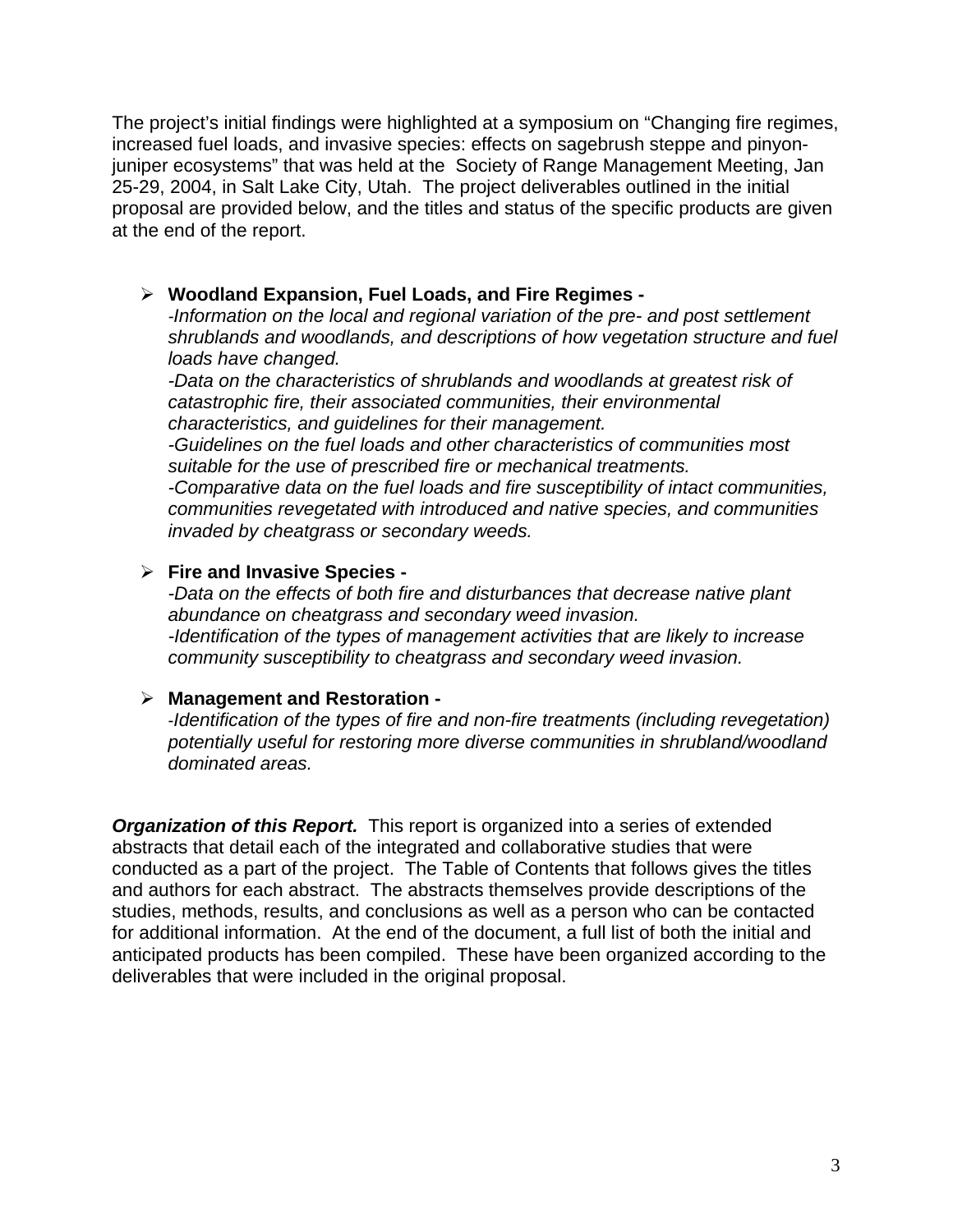## TABLE OF CONTENTS

| WOODLAND EXPANSION, STAND DYNAMICS AND FUEL LOADS<br>IN WESTERN JUNIPER (JUNIPERUS OCCIDENTALIS) WOODLANDS<br><b>Richard F. Miller and Dustin D. Johnson</b>                                                                | 5  |
|-----------------------------------------------------------------------------------------------------------------------------------------------------------------------------------------------------------------------------|----|
| WOODLAND EXPANSION, STAND DYNAMICS AND FUEL LOADS<br>IN SINGLE-NEEDLED PINYON (PINUS MONOPHYLLA) AND<br>UTAH JUNIPER (JUNIPERUS OSTEOSPERMA) WOODLANDS<br>Robin J. Tausch, E. Durant McArthur and Stewart Sanderson         | 10 |
| WESTERN JUNIPER (JUNIPERUS OCCIDENTALIS) SUCCESSION:<br><b>CHANGING FUELS AND FIRE BEHAVIOR</b><br>Curtis R. Yanish, Stephen C. Bunting and James L. Kingery                                                                | 16 |
| EFFECTS OF HERBACEOUS SPECIES REMOVAL, FIRE AND CHEATGRASS<br>(BROMUS TECTORUM) ON NUTRIENT AVAILABILITY IN SAGEBRUSH STEPPE<br>Bob Blank, Jeanne C. Chambers, Susan E. Meyer, Bruce Roundy<br>and Alison Whittaker         | 25 |
| EFFECTS OF HERBACEOUS SPECIES REMOVAL, FIRE AND CHEATGRASS<br>(BROMUS TECTORUM) ON SOIL WATER AVAILABILITY IN SAGEBRUSH STEPPE<br>Alison Whittaker, Bruce A. Roundy, Jeanne C. Chambers, Susan E. Meyer,<br>and Bob Blank   | 30 |
| FIELD GERMINATION POTENTIAL OF CHEATGRASS (BROMUS TECTORUM)<br>IN RELATION TO DISTURBANCE AND ELEVATION<br>Bruce A. Roundy, Jeanne C. Chambers, Alison Whittaker and Susan E. Meyer                                         | 36 |
| SUSCEPTIBILITY OF SAGEBRUSH COMMUNITIES TO CHEATGRASS (BROMUS<br>TECTORUM): EFFECTS OF NATIVE HERBACEOUS SPECIES REMOVAL AND FIRE<br>Jeanne C. Chambers, Bruce A. Roundy, Robert Blank, Susan Meyer<br>and Alison Whittaker | 43 |
| INVASION OF RUSH SKELETONWEED (CHRONDRILLA JUNCEA L.)<br><b>INTO SAGEBRUSH COMMUNITIES</b><br>Nancy Shaw, Ann Hild and C. Lynn Kinter                                                                                       | 50 |
| EFFECTS OF FIRE AND RESTORATION SEEDING ON ESTABLISHMENT<br>OF SQUARROSE KNAPWEED (CENTAUREA VIRGATA VAR. SQUARROSA)<br><b>Alison Whittaker and Scott Jensen</b>                                                            | 57 |
|                                                                                                                                                                                                                             |    |

DELIVERABLES 60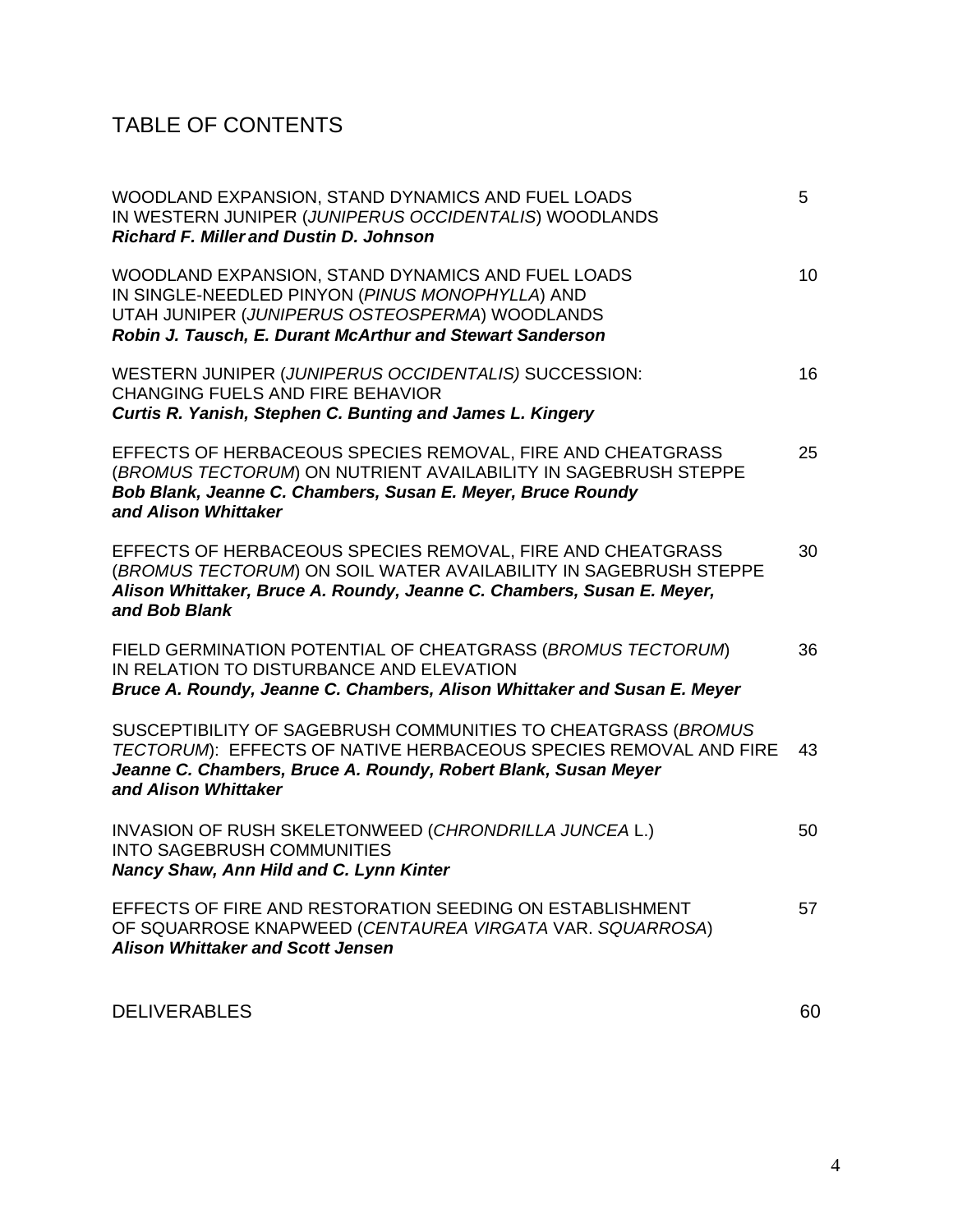#### **WOODLAND EXPANSION, STAND DYNAMICS AND FUEL LOADS IN WESTERN JUNIPER (***JUNIPERUS OCCIDENTALIS***) WOODLANDS**

Richard F. Miller<sup>1</sup>, Oregon State University and Dustin D. Johnson, USDA-ARS

*Study Description.* It has been well documented that juniper and piñon woodlands have been rapidly expanding since the late 1800's in the Intermountain West. These semi-arid woodlands occupy around 19 million hectares, far less land than they are capable of under current climatic conditions. Woodlands have displaced shrub steppe communities, influenced wildlife habitat, and altered ecological processes including fire. However, little work has been conducted from a landscape perspective evaluating the process of expansion, its impacts on fuel loads, and the composition of relatively recent woodlands with presettlement stands. To describe the process of woodland expansion and its effects on fuel loads we evaluated four woodlands along an elevational gradient representing a wide array of environmental variables. Specific questions we addressed were: (1) do landscape variables such as topography and position of old-growth trees influence rate of tree establishment, (2) do landscape variables influence stand structure (i.e. cover and density), (3) how does woodland development influence fuel loads, and (4) how long does it take woodlands on different landscape positions to approach full development.

*Methods.* In 2001, 342 juniper stands were sampled in 0.5 ha plots along four transects ranging from 15 to 20 km in length in southeastern Oregon and southwestern Idaho. Phase of woodland development (i.e. early, intermediate, or late) was identified based on previously developed protocol. Tree density was measured and the three tallest trees were aged to estimate initiation of woodland age. Woodland development rate was determined as a function of woodland age and stand density. Environmental variables (e.g. slope, aspect, elevation, etc.) were recorded for each stand and regression models were fit to predict total juniper density, dominant juniper density, and woodland development rate on stand elevation and site exposure.

In 2002, thirty stands were revisited in southwestern Idaho to sample stand chronologies and fuels more intensively. Ten trees from four size classes were cored ( $n = 990$ ). Ring widths on core samples were measured, relativized by the overall mean ring width, and resulting relative growth rates were plotted graphically to estimate years transpired since establishment until stand closure. All tree measurements were conducted in three 6 x 60 m belt transects. Basal circumference above the root crown was measured and used to estimate tree component biomass (Gholz 1980). The average depth and diameter of the litter mat under each aged tree was recorded and biomass estimates for duff were generated (Brown et al. 1982). The number of intersections by downed dead woody material were tallied by diameter class (one, ten, hundred and thousand hour fuels) along a 60 m transect and biomass was estimated (Brown 1974). Shrubs and grasses were measured within five regularly located belt transects (2 x 12 m) partitioned into 6, 1  $m^2$  microplots. Elliptical crown diameter and maximum height measurements were obtained on mountain big sagebrush to estimate crown area, percent cover, and shrub biomass (Rittenhouse and Sneva 1977). Perennial grasses and perennial forbs were measured and clipped in 20 microplots to determine basal area, percent cover, and biomass.

1 *Contact*: Rick Miller; Dept. Rangeland Resources, Oregon State University, Corvallis, OR 97331. Phone: (541) 737-1622; Email: Richard.Miller@oregonstate.edu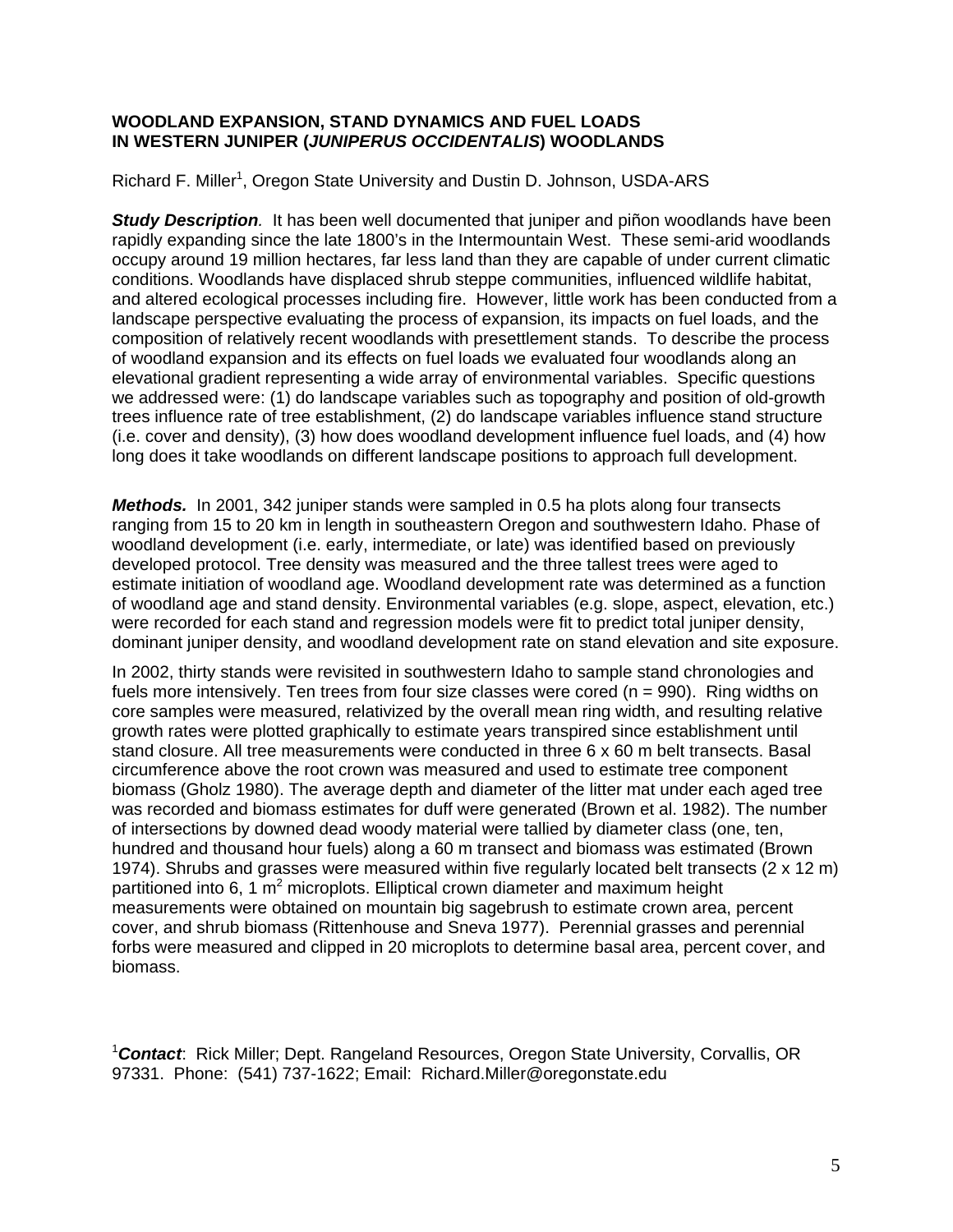*Results and Discussion.* The rate of woodland expansion and density of trees increased with elevation and northerly exposure (Fig. 1). The presence of at least one pre-settlement tree resulted in an earlier initiation of post settlement woodland expansion ( $p < 0.0001$ ). We estimated that accelerated post settlement tree expansion began 24 years earlier in stands with at least one pre-settlement tree present relative to stands that lacked the presence of trees prior to settlement (95% C.I.: 16 to 32 years). The lightly shaded area in Figure 2 shows the estimated time period necessary for stands developing under varying environmental conditions to yield a minimum stocking of trees, that once mature, will lead to the dominance by juniper. Stands on mesic sites achieved a minimum stocking of over 250 trees/ha in less than 25 years, whereas 40 to 50+ years were required to achieve a minimum stocking of fewer than 100 mature trees/ha on drier sites. A significant reduction in relative growth rates in closed woodlands indicated intraspecific competition between juniper trees began in the late 1950s and early 1960s. We speculate that this was a period of canopy closure and rapid decline in understory vegetation, especially shrubs. The intermediately shaded area in Figure 2 represents the time period from stand establishment to stand closure given a site's environmental variables. It was found that drier sites support fewer total mature trees in a closed state than mesic sites, <340 trees/ha as opposed to >900 trees/ha, respectively. Stand closure occurred within 120 to 170 years on warm dry sites compared to 80 to 120 years on cool moist sites.

Only post-settlement trees were present in 63% of the stands sampled across the four transects. In 28% of the plots at least one pre-settlement tree was present and 4% of the plots were dominated by pre-settlement trees. Old-growth tree abundance and spatial distribution was greater in southwest Idaho than in southeast Oregon. Although post-settlement trees were present in 27% of the plots, these trees only accounted for 1 to 10% of the population. Trees established since the late 1800s accounted for 90% or more of the total population.

The pattern of woodland development can be described in three phases. Phase one is primarily a period of tree establishment (Figs. 2 & 3). During this first phase mountain big sagebrush and perennial grasses dominate the site with seedling and sapling trees scattered throughout. Phase two is a period of rapid tree encroachment and a period when trees are co-dominant with shrubs and herbs on the site. This phase is primarily an artifact of increased growth rates as established trees mature. Tree establishment continues through this period but generally slows as stands approach closure. Phase three is the final period corresponding to high tree dominance and low abundance of shrubs and herbs. An important threshold in this model occurs during the transition from phase two to three in which the fire regime changes and shrubs and grasses play a limited role in the tree-dominated site (Fig. 3).

There were significant differences across the three phases of woodland development in herbaceous, shrub, tree, duff, one hour, and thousand hour fuels biomass. Contrasts of early phase estimates with intermediate and late phase estimates are summarized in Table 1. Herbaceous and shrub biomass has declined markedly during the transition from open shrub steppe communities to closed woodlands. Shrub and herbaceous species averaged 96% of the total live fuels biomass in shrub steppe dominated communities, whereas this combination averaged less than 2% of the total live fuel biomass in late phase juniper stands, indicating a dramatic shift in the composition of live fuel loading.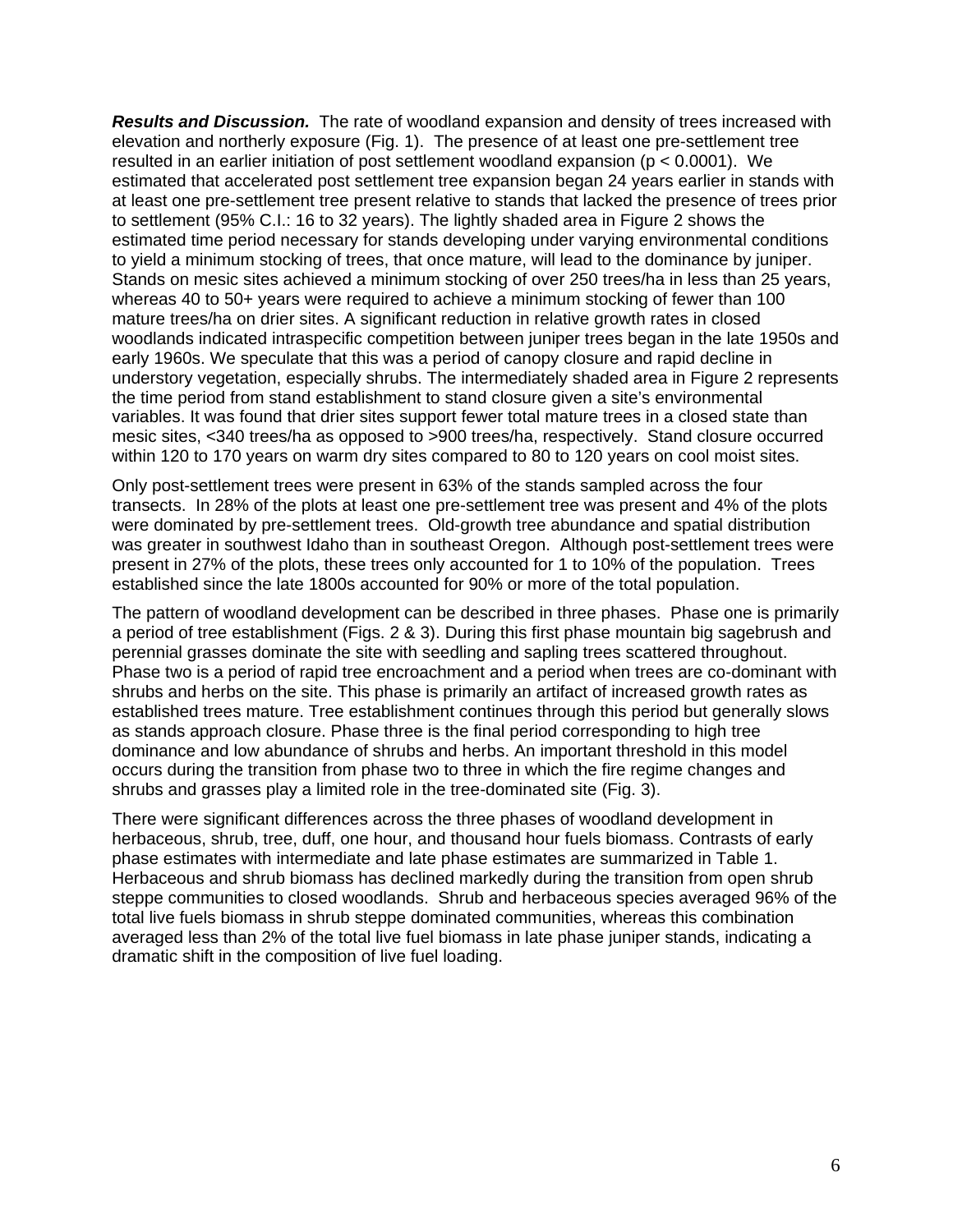#### *Literature Cited*

Brown, J.K. 1974. Handbook for inventorying downed woody material. USDA Forest Service General Technical Bulletin.

Brown, J.K., R.D. Oberheu, and C.M. Johnston. 1982. Handbook for inventorying surface fuels and biomass in the interior west. USDA Forest Service General Technical Bulletin INT-129.

Gholz, H.L. 1980. Structure and productivity of *Juniperus occidentalis* in central Oregon. American Midland Naturalist 103:251-261.

Rittenhouse, L.R., and F. A. Sneva 1977. A technique for estimating big sagebrush production. Journal of Range Management 30:68-70.



Figure 1.Relationship of rate of establishment with elevation (m) and site exposure in stands associated with mountain big sagebrush. Site exposure is an index based on aspect and slope calculated as follows: site exposure = slope  $*$  cosine( $\pi$   $*$  (aspect – 180)/180). Site exposure becomes increasingly warmer to the right.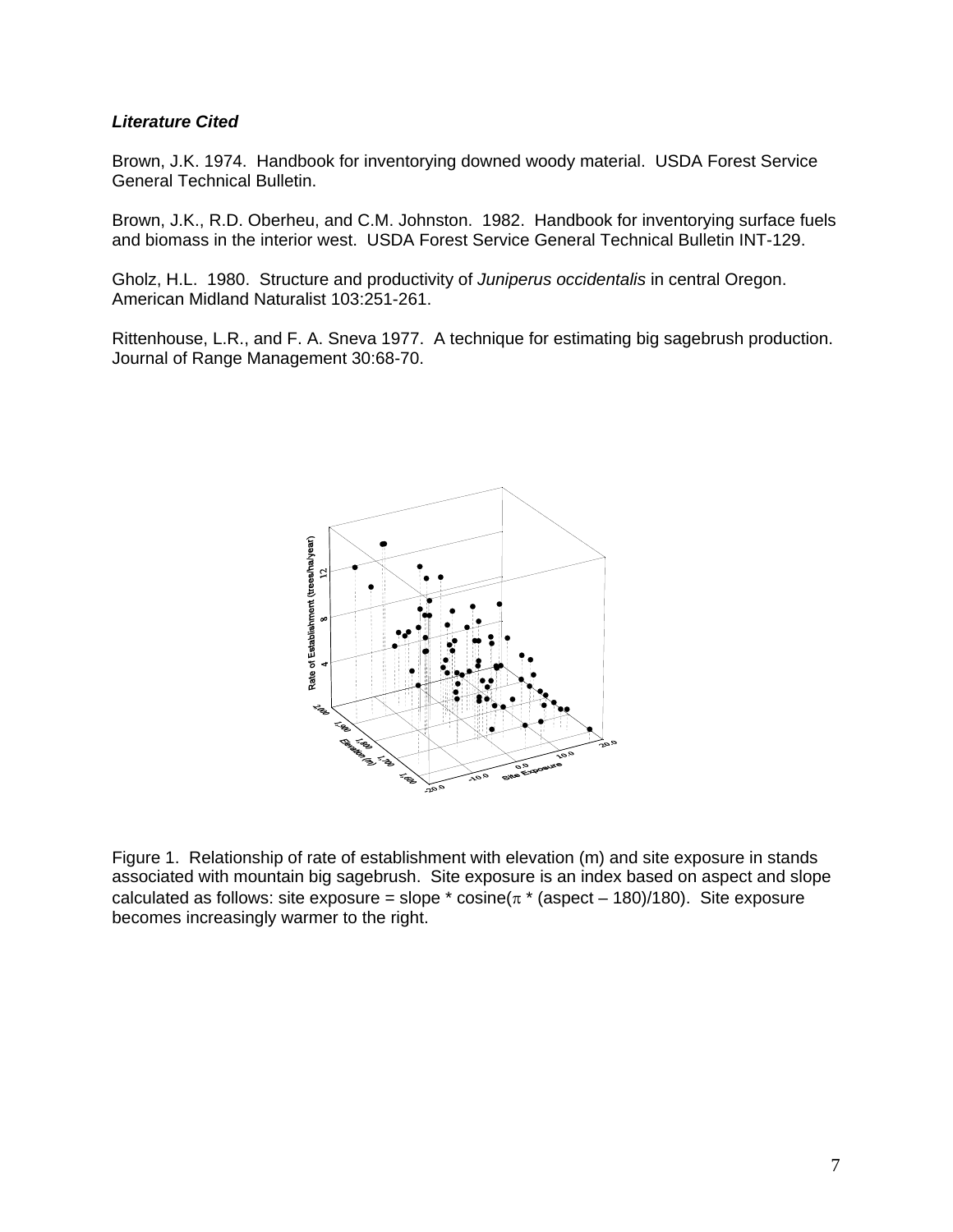

Estimated Rate of Tree Establishment for Low Elevation/High Exposure Sites Estimated rate of Tree Establishment for Intermediate Elevation and Exposure Sites Estimated Rate of Tree Establishment for High Elevation/Low Exposure Sites

Figure 2. Display showing the hypothesized time periods required from initial tree establishment to minimum stocking, stand closure, and estimated maximum tree density for stands developing under varying environmental conditions.



Figure 3. Display showing the relationship between shrub canopy cover, tree canopy cover and relative growth rates (i.e. ratio of annual ring width over mean ring width), and management intensity during different phases of woodland development. The threshold suggests the point where the fire regime significantly changes.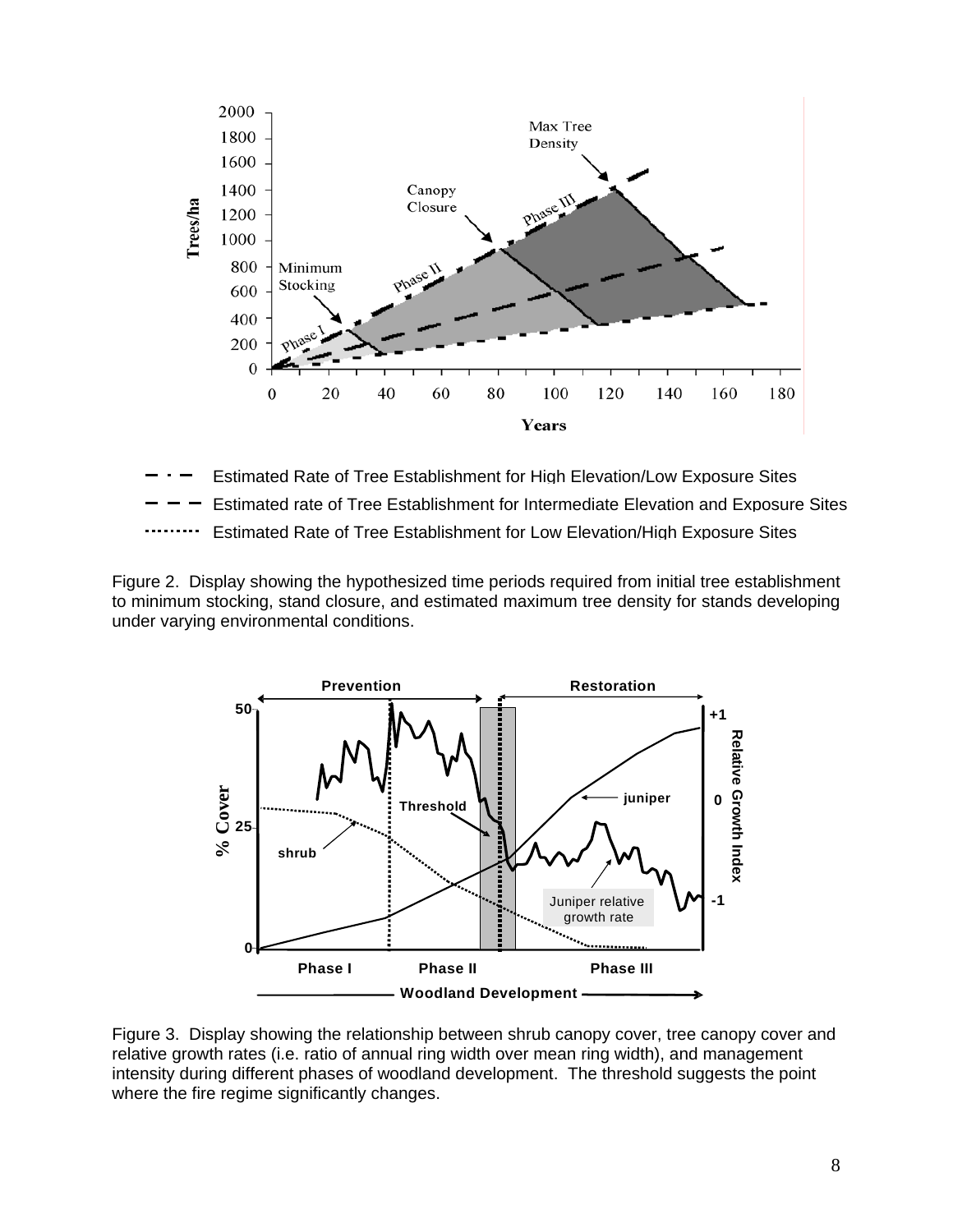Table 1. Estimates of change in fuels biomass during transitions from early to intermediate and late phases of woodland development. 95 % confidence intervals for estimates are also presented.

|                      | Early $\rightarrow$ Intermediate <sup>a</sup> |          |                | Early $\rightarrow$ Late <sup>b</sup> |      |          |  |
|----------------------|-----------------------------------------------|----------|----------------|---------------------------------------|------|----------|--|
|                      | <b>Estimate</b>                               | 95% C.I. |                | <b>Estimate</b>                       |      | 95% C.I. |  |
| <b>Response</b>      | '%)                                           | '%)      |                | (%)                                   |      | (%)      |  |
| <b>Herbaceous</b>    | $84^\circ$                                    | 56       | 125            | 41                                    | 30   | 55       |  |
| <b>Shrub</b>         | 25                                            | 22       | $32^{\degree}$ | 5                                     | 3    | 8        |  |
| <b>Tree</b>          | 480                                           | 294      | 798            | 5410                                  | 3700 | 7900     |  |
| <b>Duff</b>          | 405                                           | 329      | 490            | 431                                   | 374  | 500      |  |
| One hour             | 115                                           | 64       | 204            | 166                                   | 108  | 257      |  |
| <b>Ten hour</b>      | 82                                            | 44       | 155            | 127                                   | 79   | 205      |  |
| <b>Hundred hour</b>  | 50                                            | 9.7      | 255            | 39                                    | 12   | 134      |  |
| <b>Thousand hour</b> | 806                                           | 155      | 4200           | 965                                   | 108  | 8626     |  |

Estimated changes in biomass from early to intermediate phase

<sup>b</sup> Estimated changes in biomass from early to late phase<br><sup>c</sup> Interpret as modian berbessesue biomage in the interpret

 $\degree$  Interpret as median herbaceous biomass in the intermediate phase is 84% of what it was in the early phase.

\* 95% C.I.s that exclude 100% (i.e. no change in median biomass).

a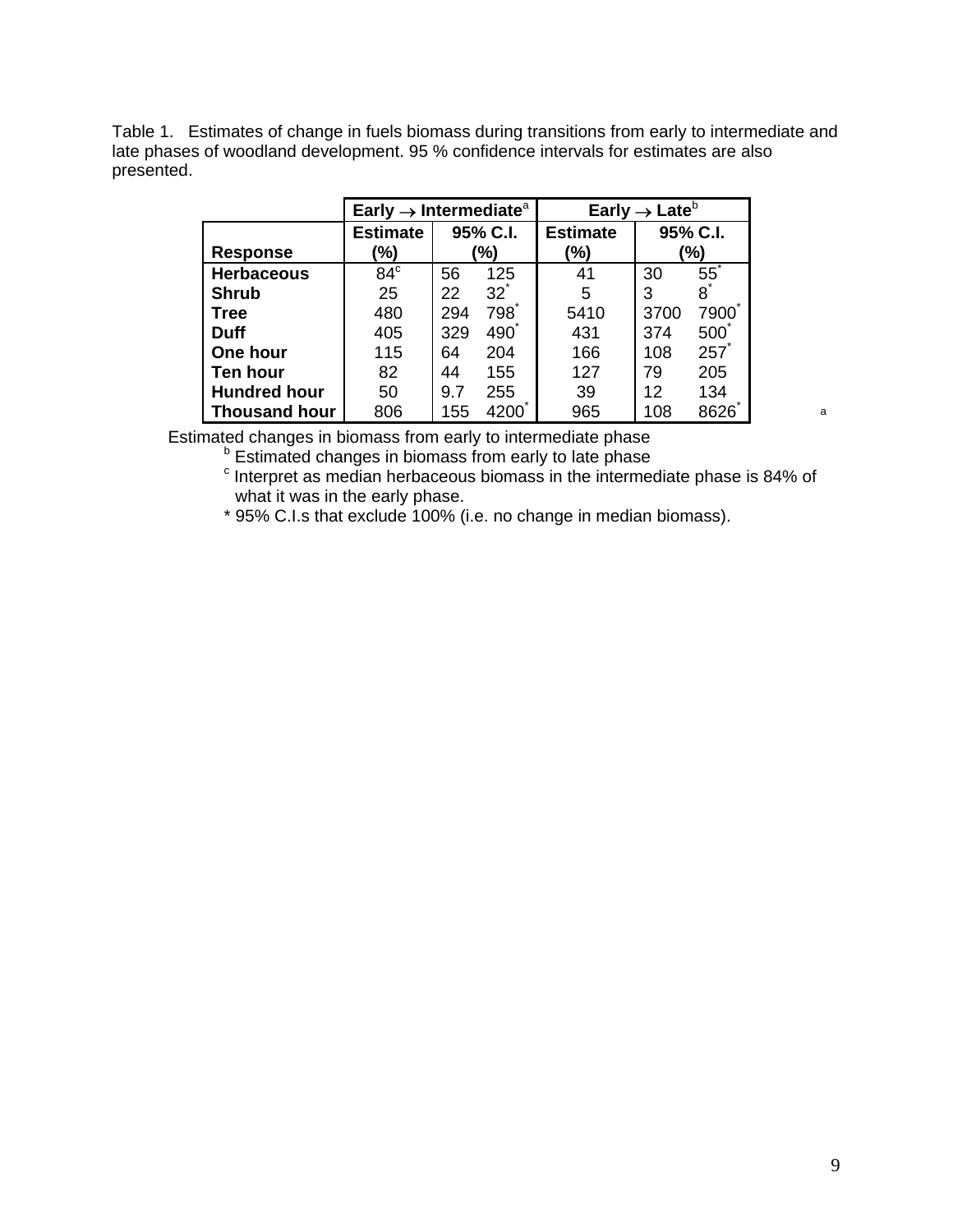#### **WOODLAND EXPANSION, STAND DYNAMICS AND FUEL LOADS IN SINGLE-NEEDLED PINYON (***PINUS MONOPHYLLA***) AND UTAH JUNIPER (***JUNIPERUS OSTEOSPERMA***) WOODLANDS**

Robin J. Tausch<sup>1</sup>, USDA Forest Service, RMRS, Reno E. Durant McArthur and Stewart Sanderson, USDA Forest Service, RMRS, Provo

**Study Description.** Following European settlement, woodlands of the Great Basin have rapidly expanded into the sagebrush steppe. This expansion and eventual suppression of the invaded sagebrush community has resulted in considerable loss in area for these diverse and productive ecosystems. In many locations this has resulted in increased soil erosion and is increasingly resulting in the increase in the size and intensity of wildfire. This study is investigating the changes in plant community composition, structure and fuel loads that have resulted over time from this encroachment of sagebrush steppe by the woodland species. The specific objectives of this study include: 1) estimation of the spatial distribution of pre-settlement sagebrush steppe and pinyon-juniper woodland communities; 2) Determination of the spatial and temporal dynamics of woodland expansion during the past 130 years; 3) Determination of the patterns, the amounts, and the composition of the fuel load changes that have, and that are continuing to occur with woodland expansion; 4) Estimation of the possible differences between pre- and post-settlement fire regimes and how these are related to the ongoing woodland expansion and associated changes in fuel loads; and 5) In a central Nevada demonstration area the determination how variation in plant species composition and in fuel loads affects community response to prescribed fire. These studies have been conducted on the Shoshone Mountains in Nevada and the East Tintic Mountains in Utah.

*Methods.* In both Nevada and Utah, extensive sampling has occurred across the entire mountain range by using belt transects. These transects crossed the north-south trending mountain ranges in the east to west direction. They started 1 km below the present woodland on one side of the mountain, crossed over the mountain and ended 1 km below the present woodlands on the other side. Two belt transects were sampled in Nevada and one in Utah. One belt transect in Nevada was located on a wetter part, and one on a drier part of the range. Systematic samples occurred at regular intervals along three parallel transects located within each belt transect. Sampling occurred over two summers with a more rapid sampling procedure used the first summer and a more intensive sampling procedure the second summer on a subset of the first summer's plots.

At the additional site in Nevada sampling occurred on nine sites distributed the length of a west to east trending canyon. This location is being used as a demonstration area on the use of prescribed fire. The nine sites are located on north-facing slopes and alluvial fans at or near the bottom of the canyon and range in elevation from 2040 to 2400 m (6600 to 7800 feet) in elevation. Sampling was stratified on each site by the three tree dominance levels of low, medium and high. Following sampling four of the sites were burned using prescribed fire in May, 2002.

Percent cover was recorded by species for trees, shrubs, perennial grass, perennial forbs, and annuals. Measurements of plant size and height needed for determining fuel loads were also

1 *Contact*: Robin Tausch, USDA Forest Service, Rocky Mountain Research Station, 920 Valley Rd., Reno, NV 89512. Phone: (775) 784-5329; email: rtausch@fs.fed.us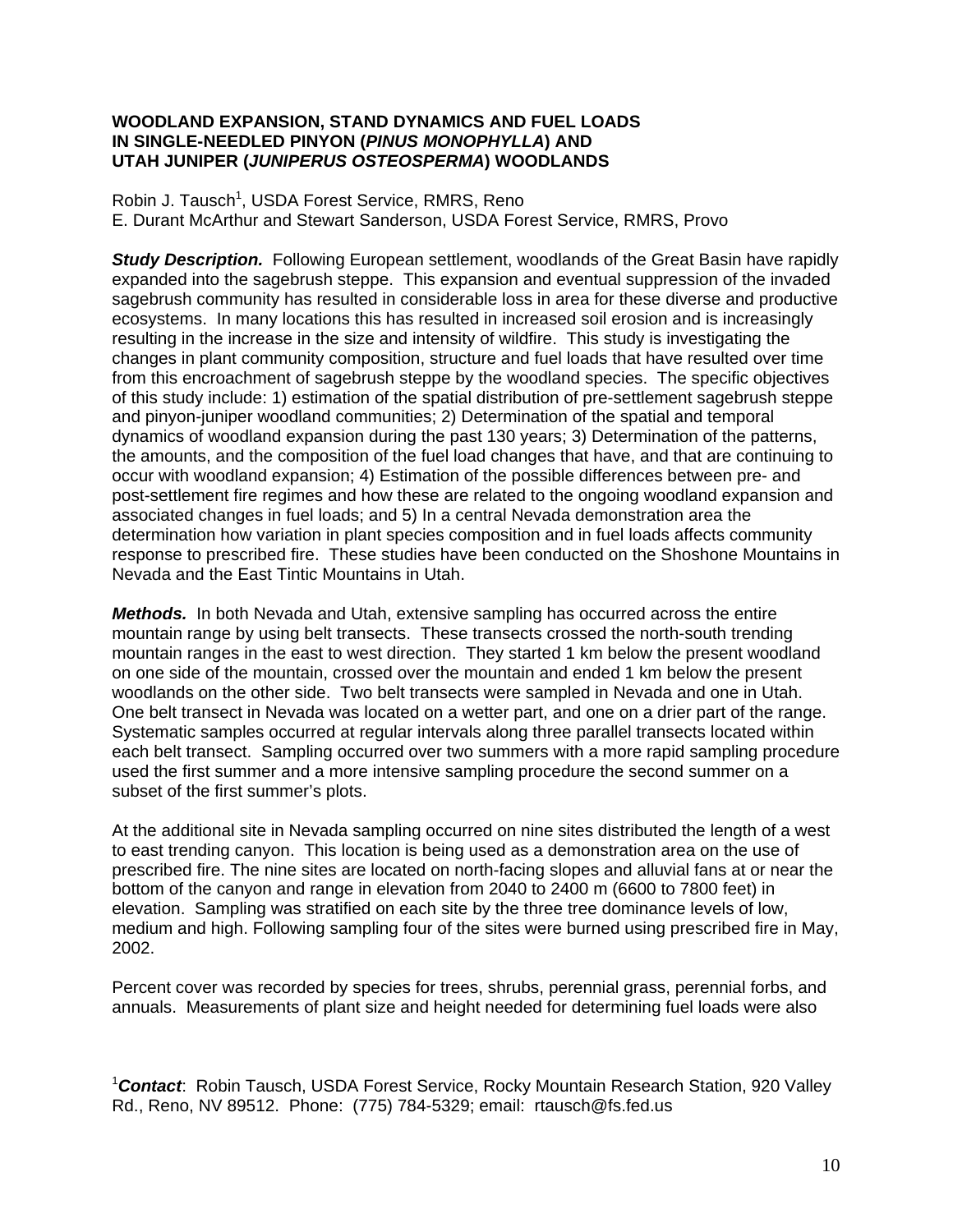taken by species. On the cross-mountain transects in both Nevada and Utah, increment cores were taken from the three largest trees in each plot during the first summer's sampling to estimate when tree establishment on the site began. In the subset of plots sampled the second summer all the tress were sampled for age determination. For the more intensively sampled canyon in Nevada used as the demonstration area, increment cores or cross-sections were also taken from all the trees on one-third of the plots, stratified by tree dominance. This more intensive age sampling is being used to estimate how the patterns of establishment may have varied through time.

*Results and Conclusions.* A consistent pattern in the amounts and rates of the establishment of the trees into the sagebrush ecosystems has emerged from all study sites in both states. On all sites a major increase in tree dominance began at the end of the nineteenth century. In both Nevada and Utah tree establishment began about the same time (1880's) in both plots with presettlement age trees and plots with only post settlement age trees (Figs. 1 & 2). Establishment was more rapid in Utah than in Nevada but both sites generally reaching their peaks around or shortly after the middle of the twentieth century. Although differing in the rates of establishment, the patterns of establishment were essentially the same on both sites. The pattern and rates of establishment, and average density of trees in plots with pre-settlement age trees is essentially identical in both Nevada and Utah over about the 300 years previous to settlement (Fig. 1). At the time of sampling the average tree density was the same for pre- and post-settlement plots in Nevada (Fig. 3). In Utah the pre-settlement plots had an average density almost 50% higher than the post-settlement plots

On the Shoshone Mountains, Nevada about twice the current vegetation on the mountain is still sagebrush (32% of the plots) as on the East Tintic Mountains of Utah (13% of the plots) (Fig. 5). While woodlands in Nevada are not quite 70% of the vegetation on the mountain, in Utah they are nearly 80% of the vegetation (Fig. 5). In both Nevada and Utah the division between plots with pre-settlement age trees and those with only post-settlement age trees are essentially identical (Fig. 6) with over 75% of the plots post-settlement in age. The patterns of plot distribution between low, mid, and high tree dominance levels are also nearly identical (Fig. 7), with close to 50% of the plots in the mid-tree dominance category and another 30% in the early category. Overall, nearly 80 percent of these expansion woodlands established during the twentieth century and are now moving into the period of greatest biomass expansion.

Changes in fuel loads are directly related to the changes in tree dominance. As succession proceeds fuel loads contributed by the trees double between low and mid tree dominance levels. Simultaneously both the percent cover and the fuel loads contributed by the understory decrease by half. At this point the combined total fine fuels for the plot have nearly doubled. From mid to full tree dominance fuel loads contributed by the trees double again while the cover and fuel loads contributed by the understory decrease to one-forth or less their level present at mid tree dominance. With total tree dominance fine fuels for the plot average double the level present at mid tree dominance, and have reached four to five times what was present without the trees.

In both Nevada and Utah less than one-fifth of the plots with trees are fully tree dominated (Fig. 7). More than half are in the mid-dominance category. These plots also have more than adequate tree density for the trees to dominate once they mature. Based on tree growth patterns present on the sites they will all be fully tree dominated in 40 to 50 years. This indicates that between 60 and 70 percent of the woodlands on the Shoshone Mountains in Nevada and the East Tintic Mountains in Utah will be tree dominated at that time. As a part of this the fuel loads on the mid-tree dominance sites, representing over half the current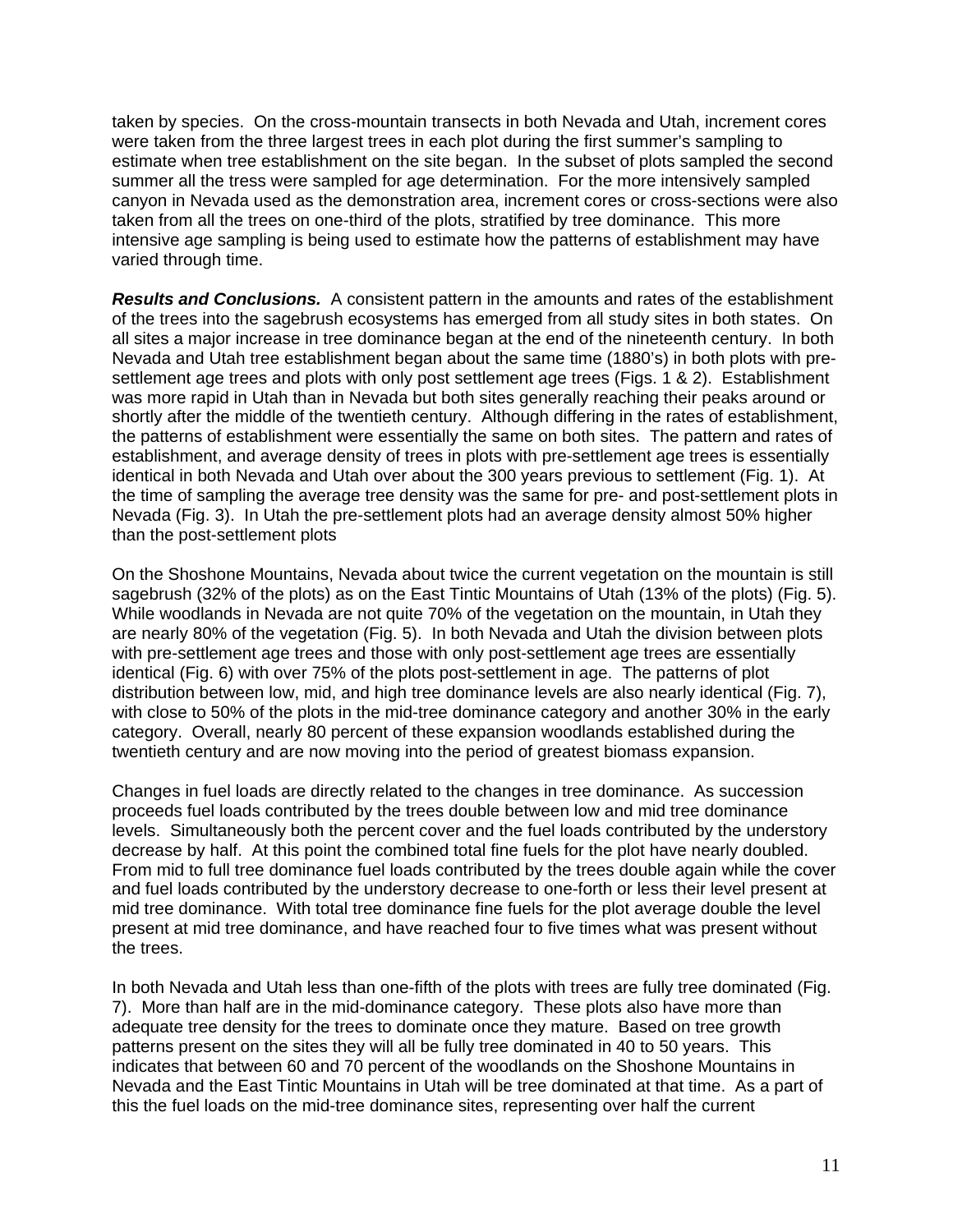woodlands, will double over the next 40 to 50 years. Because of the higher tree densities in Utah, this level of tree dominance across the landscape may be reached earlier than in Nevada.

Understory response following the prescribed fire in the demonstration canyon in Nevada indicates a possible threshold in the ability of the understory to rebound after the disturbance that occurs between 40 and 50 percent tree cover. Below 40 percent pre-fire tree cover, the understory response at the end of the first growing season after the fire appeared independent of the pre-fire tree cover. Beyond 60 percent pre-fire tree cover, the herbaceous understory cover present at the end of the first growing season after the fire is also independent of the prefire tree cover, but averages less than one-forth the vegetation cover on sites that had less than 50 percent tree cover prior to the fire. Between 40 and 50 percent pre-fire tree cover there was a rapid decline in the ability of the understory to rebound after the disturbance.



**Cumulative Age Distribution**

Figure 1. Cumulative age distributions on one site each in Nevada and Utah for the average density per plot recorded on pre-settlement aged plots (oldest tree greater than 140 years old) where all trees were aged.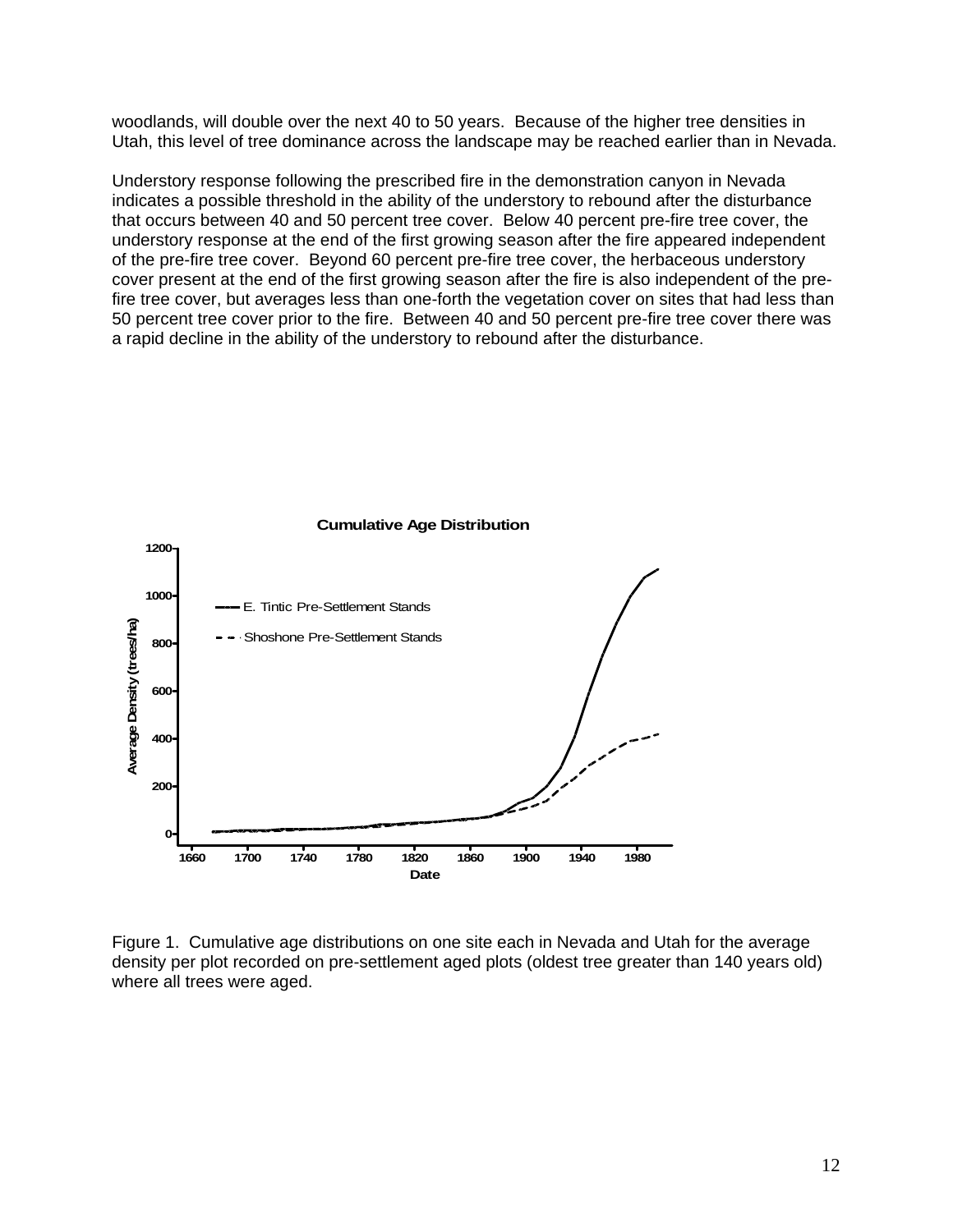**Cumulative Age Disrebution**



Figure 2. Cumulative age distributions on one site each in Nevada and Utah for the average density per plot recorded on post-settlement aged plots (all trees less than 140 years old) where all trees were aged.



Figure 3. Comparison of cumulative age distributions on pre- (oldest tree greater than 140 years old) and post-settlement (all tree less than 140 years old) plots in Nevada for the average density per plot where all trees were aged.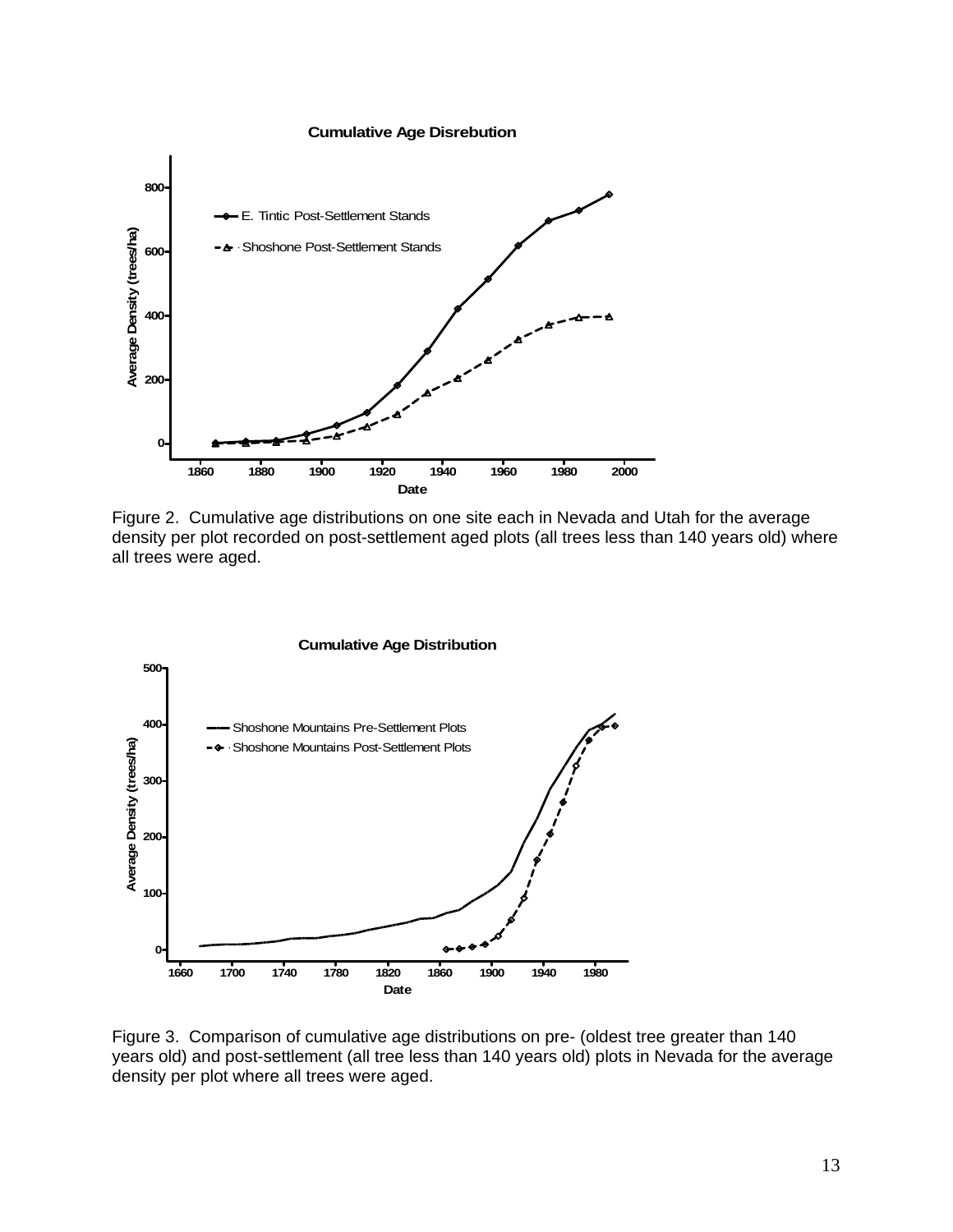#### **Cumulative Age Distribution**



Figure 4. Comparison of cumulative age distributions on pre- (oldest tree greater than 140 years old) and post-settlement (all tree less than 140 years old) plots in Utah for the average density per plot where all trees were aged.



Figure 5. Comparison between the sampled plots in the Shoshone Mountains, Nevada, and the East Tintic Mountains, Utah for the presence or absence of woodland trees.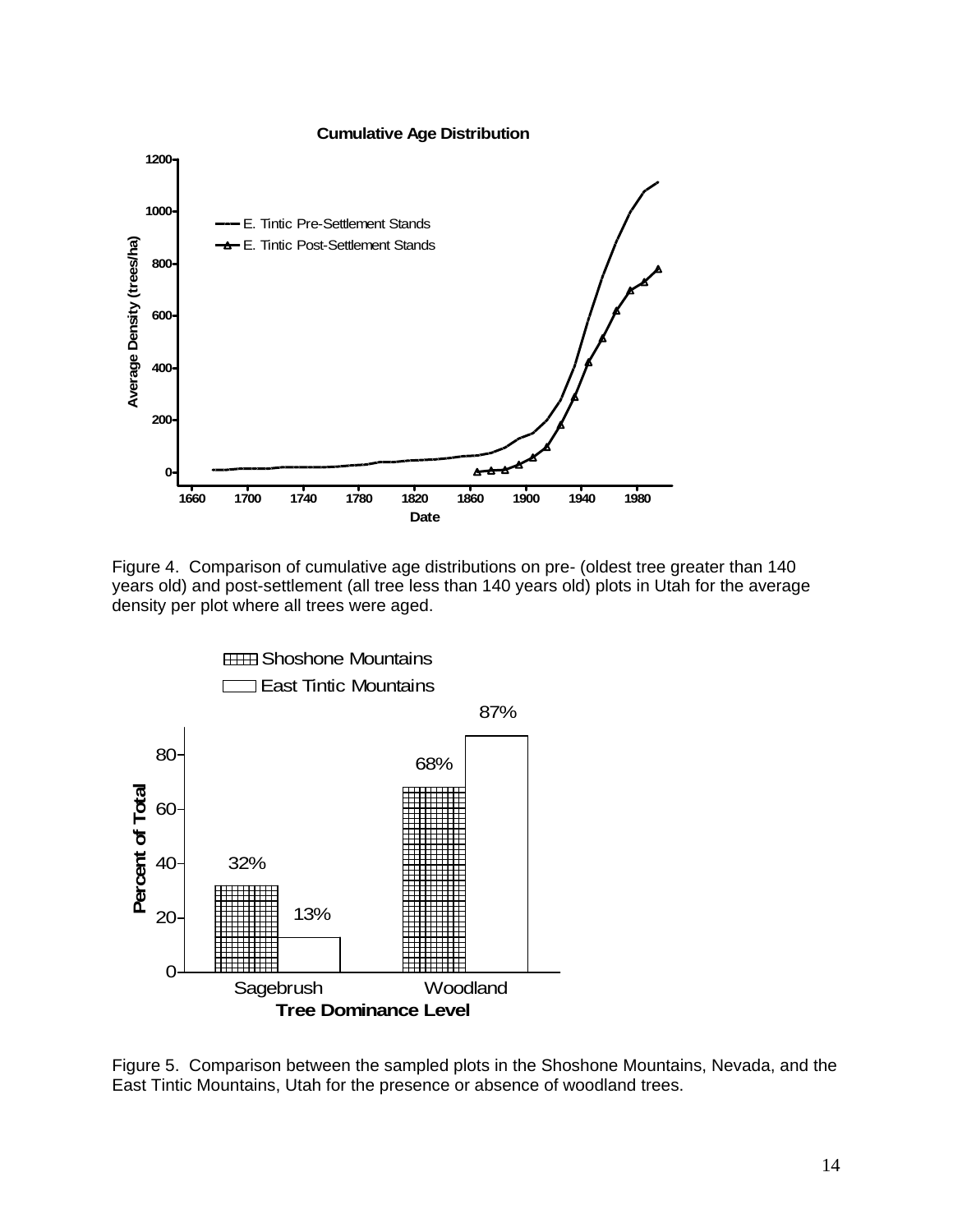

Figure 6. Comparison between the sampled plots in the Shoshone Mountains, Nevada, and the East Tintic Mountains, Utah for the presence or absence of trees greater than or less than 140 years old.



Figure 7. Comparison between the sampled plots in the Shoshone Mountains, Nevada, and the East Tintic Mountains, Utah for the percentage of the total plots that have low, mid or high tree dominance.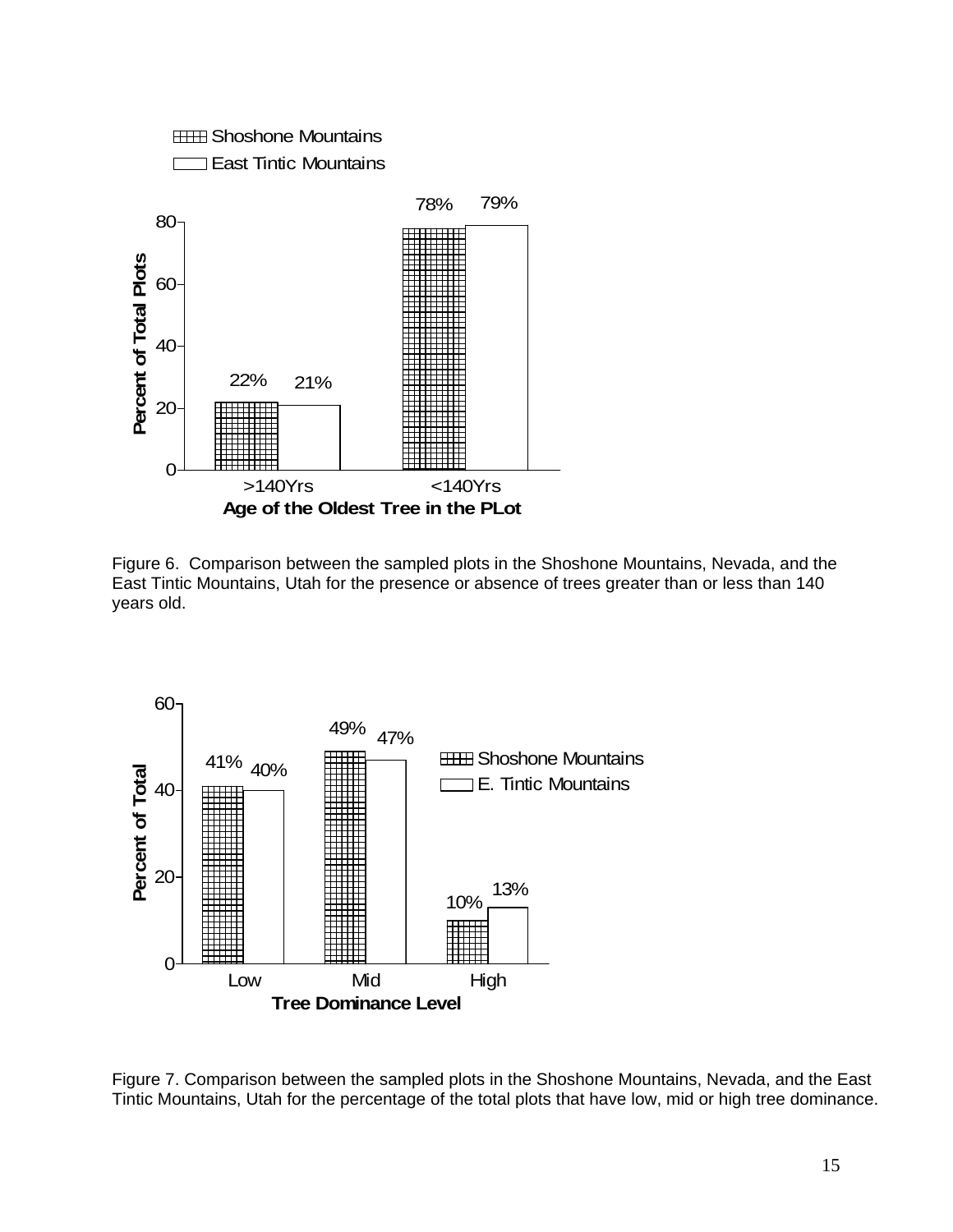#### **WESTERN JUNIPER (***JUNIPERUS OCCIDENTALIS)* **SUCCESSION: CHANGING FUELS AND FIRE BEHAVIOR**

#### **Curtis R. Yanish<sup>1</sup> , Stephen C. Bunting2 and James L. Kingery, Department of Rangeland Ecology and Management, College of Natural Resources, University of Idaho, Moscow, ID 83844.**

*Study Description.* Since European settlement, western juniper (*Juniperus occidentalis* spp. *occidentalis*) woodlands have had one of the most dramatic expansions of any plant community in the Intermountain West (Burkhardt and Tisdale 1969, Burkhardt and Tisdale 1976, Miller and Rose. 1994, Miller et al. 2000, 2005, Young and Evans 1981). The greatest expansion of western juniper in the Intermountain West occurred between 1870 and 1920 (Miller et al. 2005). Burkhardt and Tisdale (1976) indicated that increased rates of western juniper encroachment on the Owyhee Plateau of southwestern Idaho started around 1880.

The consequences of western juniper encroachment include changes in species composition and vigor (Burkhardt and Tisdale 1976, Miller et al. 2000, Young and Evans 1981). The changes in species composition and vigor could lead to changes in available fuel for fire, limiting the effectiveness of fire as a control for western juniper (Young and Evans 1981). To predict the effectiveness of fire, it is necessary to identify and understand the changes in fuel loading due to western juniper encroachment and succession.

The objectives of this study are to 1) measure changes in fuel loading due to encroachment and succession of western juniper in sagebrush communities; and 2) predict the resulting fire behavior using models to evaluate changes in fire spread and resulting fire size.

*Methods and Study Area.* The Owyhee Plateau is located in Owyhee County, Idaho between the towns of Grand View, Idaho and Jordan Valley, Oregon. The Owyhee Plateau is characterized by small mountains separated by deep canyons, rocky tablelands, and rolling plains ranging in elevation between 1200 and 2100 m. Average annual precipitation ranges between 30 and 56 cm, and is primarily received in fall, winter and early spring. Average temperatures range from  $-6.6$  °C in January to 34.5  $\mathrm{^{\circ}C}$  in July. Geologically, the area is mainly made up of a rhyolitic plateau. Soils vary from shallow rock outcrops to moderately deep gravelly, sandy, or silt loams.

Cover types were differentiated by encroachment and resulting successional gradients of western juniper in mountain big sagebrush (*Artemisia tridentata* subsp. *vaseyana*) and low sagebrush (*Artemisia arbuscula*) steppe. Five stages of encroachment and succession were used to classify the change from sagebrush steppe to mature western juniper for each sagebrush type. These successional stages included: 1) steppe (R3), 2) woodland initiation (W1), 3) open young woodland (W2), 4) young multistory woodland (W4), and 5) old multi-story woodland (W5). Stages 2, 3 and 4 correspond to the Phase I, Phase II and Phase III stages described by Miller et at. (2005). Cover types were further separated by the associated sagebrush species.

<sup>1</sup> Current Location: USDI Bureau of Land Management, Pinedale WY 82941. 2 *Contact*: Steve Bunting, Dept. Rangeland Ecology and Management, University of Idaho, Moscow, ID 83844. Phone: (208) 885-7103; Email: sbunting@uidaho.edu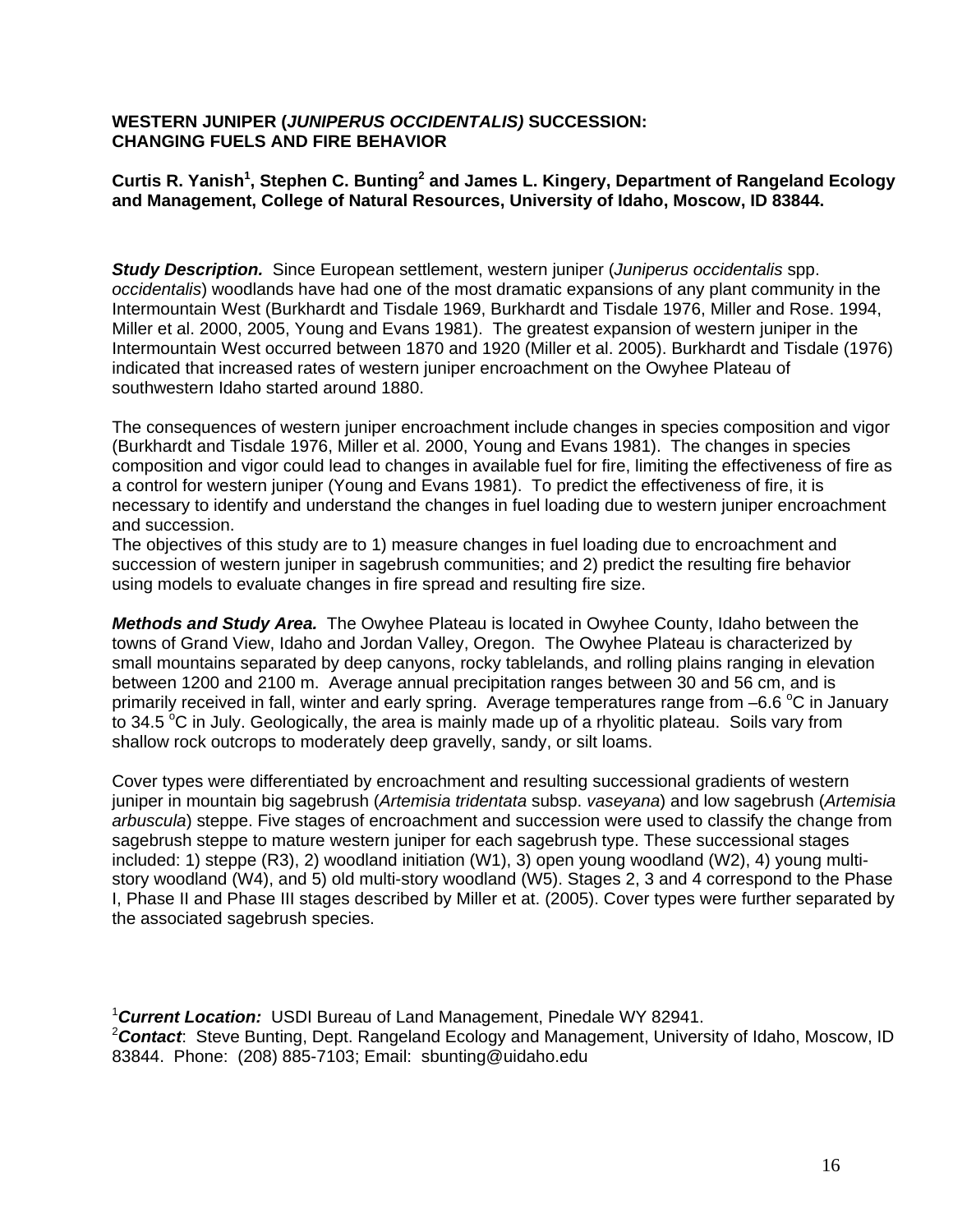Fuels data were collected using methods described by Brown et al. (1982), with some modifications to the sample plot design. Herbaceous, shrub and downed dead woody biomass was estimated. BEHAVE was used to predict flame length and rate of spread for the new models created from the collected data. Fire behaviors for each fuel model were compared under a variety of environmental and topographic conditions. Predictions with BEHAVE were made at three fuel moisture levels: low (3%, 4%, 5% and 70%), medium (6, 7, 8 and 120%), and high (12, 13, 14 and 170%) for 1-, 10-, 100-hour and live fuel moisture conditions, respectively. Slope was set at 30%. Wind speeds were entered in as a range from 0 to 40 at 8 kph intervals.

*Results and Discussion.* Among the mountain big sagebrush cover types, changes in fuels due to western juniper encroachment and resulting succession are identified in Figure 1. The trend shows initial increases followed by slow declines, with minor exceptions in mountain big sagebrush W4 1-hour and W5 100-hour fuels. There is an initial increase in fuel bed depth followed by decline. As the cover type shifts from R3 to W1 there is a 62% increase in total fuels and a 12% increase in fuel bed depth, giving W1 the greatest total fuel load and fuel bed depth. The largest proportion of this increase is made up of 100-hour fuels (154%), corresponding with a 35% increase in shrub cover and in shrubs having basal diameters greater then 2 cm. An increase in 1-hour (41%) and 10-hour (55%) fuels can also be observed. The increase in 1-hour fuels is made up of litter and shrub material, which offset a decline in herbaceous biomass from its high in the R3 cover type.

The downward trend of total fuels and fuel bed depth initiate as succession continues from mountain big sagebrush W1 to W2 with declines of 31% and 29%, respectively. A reduction in total shrub biomass by 32% accounts for nearly all of the reduction in fuels and fuel bed depth. Shrub biomass continues to decline as the cover types shift from W2 to W4. However, the reduction in total shrub biomass (45%) is mitigated by a sharp increase in litter (440%). Litter in the W4 cover type is largely made up of western juniper needle cast found under the canopy. The overall result is a decline in total fuels (10%) and fuel bed depth (57%). At the final cover type, W5, a total fuels increase of 20% was primarily composed of a large increase in downed dead woody material mainly from dead mountainmahogany. Fuel bed depth continued to decrease by 69% to a low at 0.4 cm.

The low sagebrush cover type also exhibits changes in fuels that follow encroachment and successional change (Figure 2). There is an increase in total fuels throughout the majority of the cover types except for the shift to W5 when there is a decline. A 90% increase in total fuel weight from R3 to W1 is followed by another 3% increase for W2. The only decline is observed between W2 and W5, with a 47% reduction in total fuels. The majority of the increase in total weight and fuel bed depth can be attributed to the increase in shrub biomass. There is a simultaneous increase in herbaceous biomass as well. The fuel bed depth follows total fuel weight closely; the only decline is in the shift from W2 to W5.

When total fuel weight and fuel bed depth for the mountain big sagebrush and low sagebrush encroachment and successional cover types were compared, it is apparent that they did not follow the same trends. Dissimilarities are related to the differing reactions of the sagebrush component to western juniper encroachment and succession. In the low sagebrush cover types the sagebrush component persisted in the mid- cover types whereas it declines in the mountain big sagebrush cover types with advancing succession.

The changes identified in fuel composition, total fuel weight, and fuel bed depth resulted in changes in modeled fire behavior. For mountain big sagebrush, flame length (FL) and rate of spread (ROS) increased between the R3 and W1 cover types and then declined throughout the remaining cover types, similar to changes observed in the 10-hour and live fuel loading (Figure 3, 4, 5 and 6). Flame lengths for R3 ranged from 0.5 to 2 m with winds ranging from 0 to 40 kph at high fuel moisture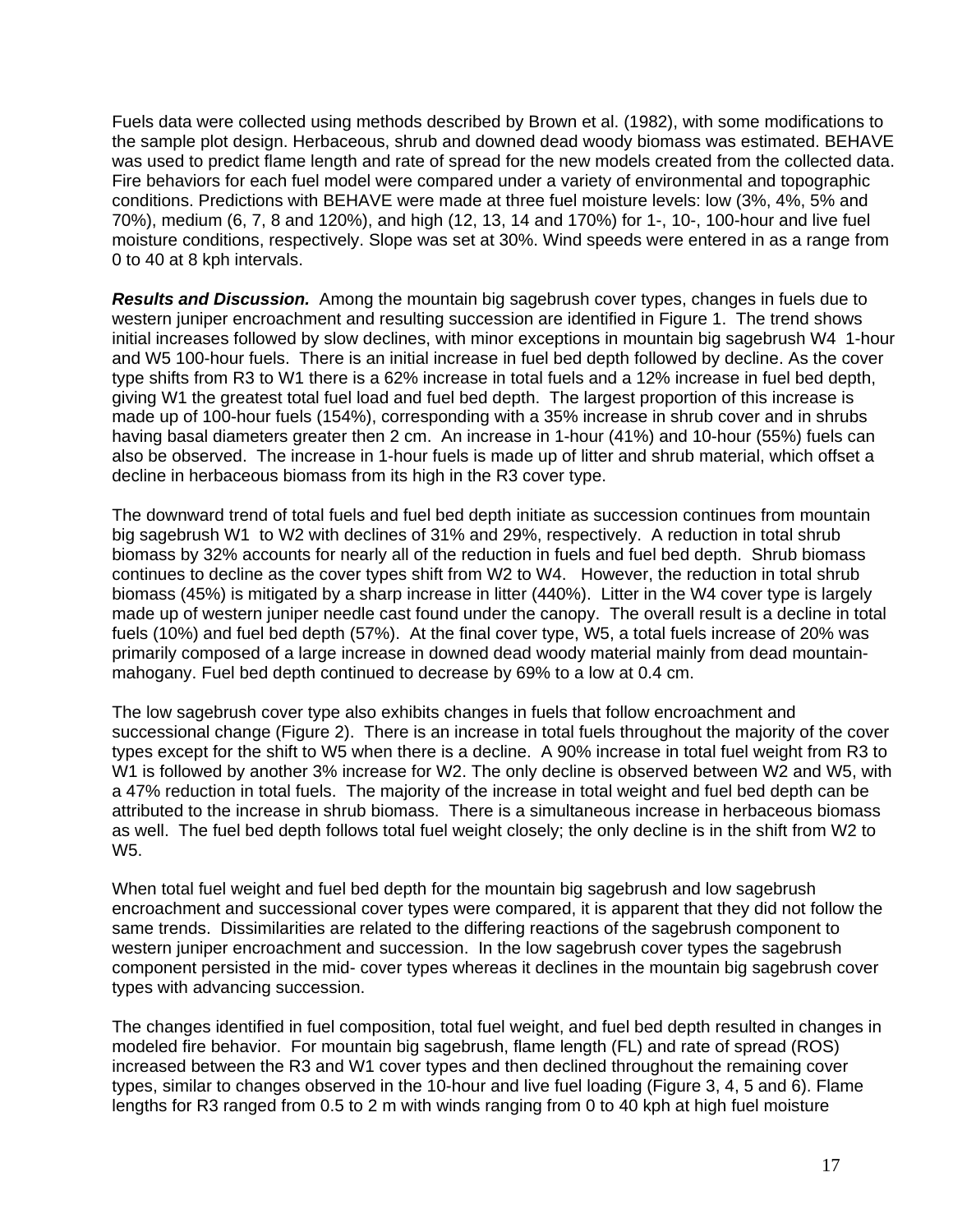conditions, which occur during prescribed burns. Low fuel moisture conditions occur during wildland fire conditions, with flame lengths reached 3.8 m.

Along the successional gradient from mountain big sagebrush R3 to W1, flame lengths increased as total fuel weight and fuel bed depth increased. Flame length averaged a 44% increase over R3, with values ranging from 0.7 m at 0 kph to 3.7 m at 40 kph and a maximum flame length of 6.8 m at 40 kph and low fuel moisture conditions. Rate of spread averaged an 82% increase from R3 to W1. Most of the increase was attributed to R3 reaching its modeled wind limit (the point when the model predicts there will no longer be an increase in FL or ROS with an increase in wind speed) at a lower wind speed than that of W1. At the point where R3 reaches the modeled wind limit (11.0 kph) there is only a 6% difference in ROS between the two cover types. Due to the modeled wind limit R3 had a maximum ROS 61% lower than that of W1 at high fuel moisture. The differences between the two modeled ROS is even greater at low fuel moisture conditions with W1 having a 137% increase over R3. The effects of the modeled wind limit are more pronounced when comparing ROS than FL.

The modeled fire behavior for low sagebrush cover types reflected the changes in fuel composition, total fuel weight, and fuel bed depth similar to those observed in the mountain big sagebrush cover types. Flame length increased between R3 and W2, first by an average of 130% from R3 to W1 and another 9% to W2, at high fuel moisture conditions (Figure 7). A 73% average reduction was observed from the high at W2 to the low at W5. Slightly lower rates of change are observed at low fuel moisture conditions due to the fuel model having higher wind limits (Figure 8).

Rate of spread had a pattern similar to that observed in the FL. ROS increased from low sagebrush R3 to W2 by an average of 270% from R3 to W1 and another 12% to W2 (Figure 9). The reduction in ROS from W2 to W5 was 80%. The percent change for ROS was similar at the low fuel moisture conditions even with the changing wind limits (Figure 10.

Mountain big sagebrush had higher FL and ROS than those observed in low sagebrush for the earlycover types (R3 and W1), attributed to the greater biomass and height associated with mountain big sagebrush. In the mid- and late-successional cover types (W2, W4, and W5), low sagebrush exhibits higher FL and ROS. This can be explained by the retention of the sagebrush component in the later cover types for low sagebrush cover types.

Of the fuel model parameters, changes in fuel bed depth appeared to have the largest influence on FL and ROS in mountain big sagebrush. For example, the difference between W1 and W5 was a 25% reduction in total fuel and a 91% reduction in fuel bed depth leading to the 91% decrease in FL and 99% decrease in ROS.

*Summary and Conclusions:* Changes in fuels and fire behavior are effected by western juniper encroachment and resulting succession. The mountain big sagebrush cover types were characterized by increasing fuel loads in the early- and early mid-successional stage cover types followed by declining fuel loads in the remaining mid- and late-successional stage cover types. Fuel loads were also dominated by differing components across the successional gradient, early-successional stage cover types by herbaceous and shrub components, mid-successional stage cover types by shrub and litter, and late-successional stage cover types by downed dead woody components.

The low sagebrush cover types were also affected by western juniper encroachment and resulting succession. Low sagebrush cover types had increasing fuel loads and fuel bed depth in the early- and mid-successional stage cover types and declining fuel loads in the late-successional stage cover type. Again, fire behavior was strongly related to the changes in fuel loads, composition, and fuel bed depth.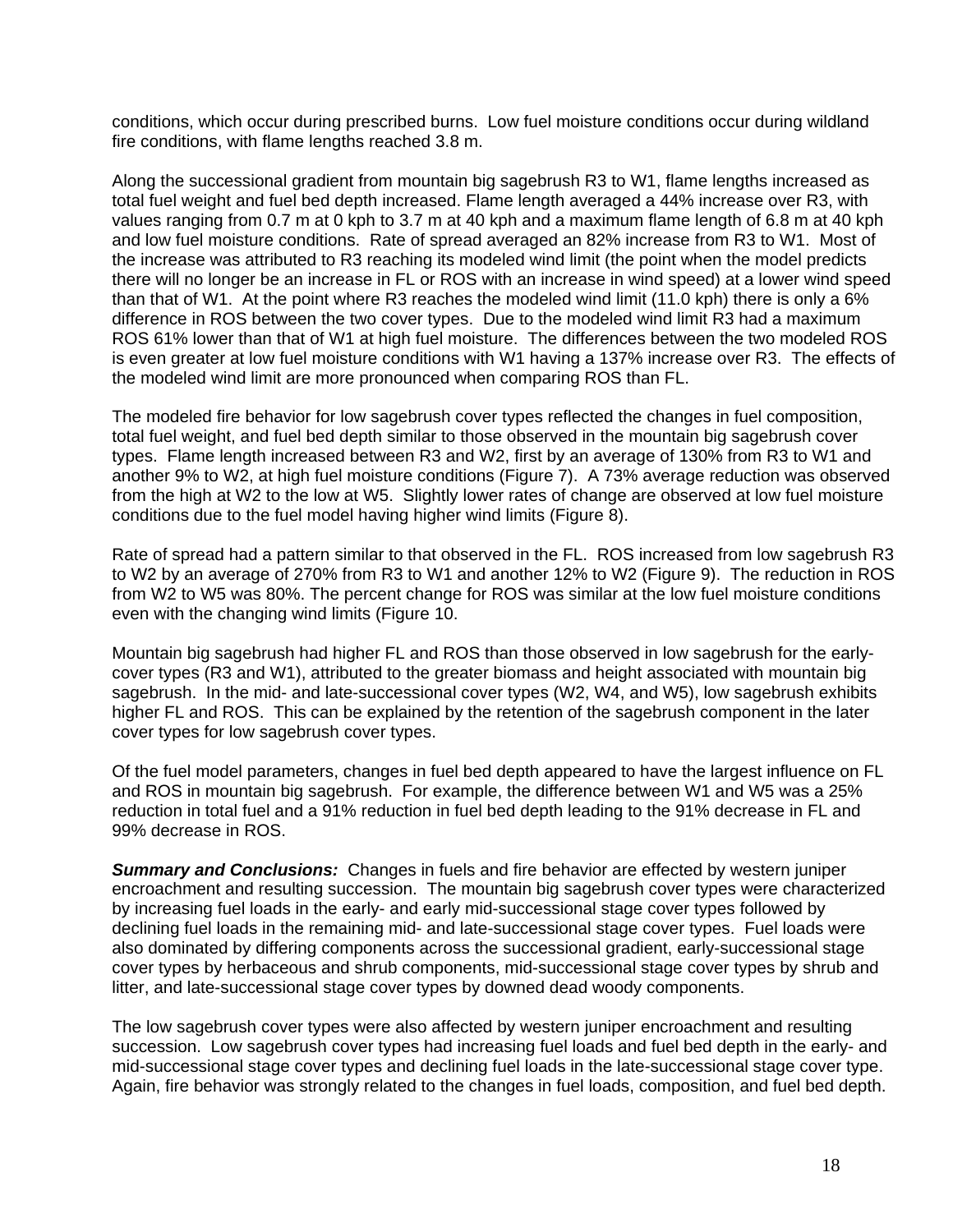Changes in fuel loads, composition, and fuel bed depth changed fire behavior, which in turn affected fire size. The percent cover that consisted of mid- or late-successional stage cover types had the strongest influence on the resulting fire size.

Prescribed fires and fire use strategies will be more effective in controlling western juniper encroachment if they occur in the earlier stages of succession before the shift to declining fuel loads takes place. Higher fuel loads give the manager a wider range of environmental conditions under which the prescribed fire can achieve its objectives in a safe and contained manner. The combination of young western juniper being more susceptible to fire damage and fuel loads that allow the manager more opportunity to perform a prescribed burn increase the chances of minimizing the encroachment of western juniper into sagebrush grasslands.

Conclusions and management suggestions mentioned here should only be applied to western juniper woodlands without the presence of pinyon pine (*Pinus* spp*.*). Results may vary because juniper does not burn as readily as pinyon pine. This may be due to the higher flammability of pinyon pine foliage. Pinyon pine also grows in more mesic sites with more understory fuels and higher tree densities (Bradley et al. 1991).

*Acknowledgements.* The authors thank the USDI Bureau of Land Management, Lower Snake River District, Idaho for assistance in completing this study. Additional thanks to Renan Bagley, Jeremy Kleinsmith for field support and Eva Strand for GIS assistance. This research was supported by the USDA/USDI Joint Fire Sciences Program and the USDA Forest Service 01-JV-11222073-108.

#### *Literature Cited*

Brown, J.K., R.D. Oberheu, and C.M. Johnston. 1982. Handbook for inventorying surface fuels and biomass in the interior west. National Wildfire Coordinating Group NFES-2125. U. S. Department of Agriculture, U. S. Department of Interior, and National Association of State Foresters. 48p.

Bradley, A.F., W.C. Fischer and N.V. Noste. 1992. Fire ecology of forest habitat types of eastern Idaho and western Wyoming. USDA For. Ser. Gen. Tech. Rep. INT-290. 92p.

Burkhardt, J.W., and E.W. Tisdale. 1969. Nature and successional status of western juniper vegetation in Idaho. J. Range Manage. 22:264-270.

Burkhardt, J.W., and E.W. Tisdale. 1976. Causes of juniper invasion in southwestern Idaho. Ecology 57:472-484.

Miller, R.F., and J. Rose. 1994. Historic expansion of *Juniperis occidentalis* (western juniper) expansion in southeastern Oregon. Great Basin Naturalist 55:37-45.

Miller, R.F., T. Svejcar and J. Rose, 2000. Impacts of western juniper on plant community composition and structure. Journal of Range Management 53:574-585.

Miller, R.F., J.D. Bates, T.J. Svejcar, F.B. Pierson, and L.E. Eddleman. 2005. Biology, ecology and management of western juniper. Tech Bull. 152, Oregon State University Agricultural Experiment Station, Corvallis, OR. 77p.

Young, J.A., and R.A. Evans. 1981. Demography and fire history of a western juniper stand. J. Range Manage. 34:501-506.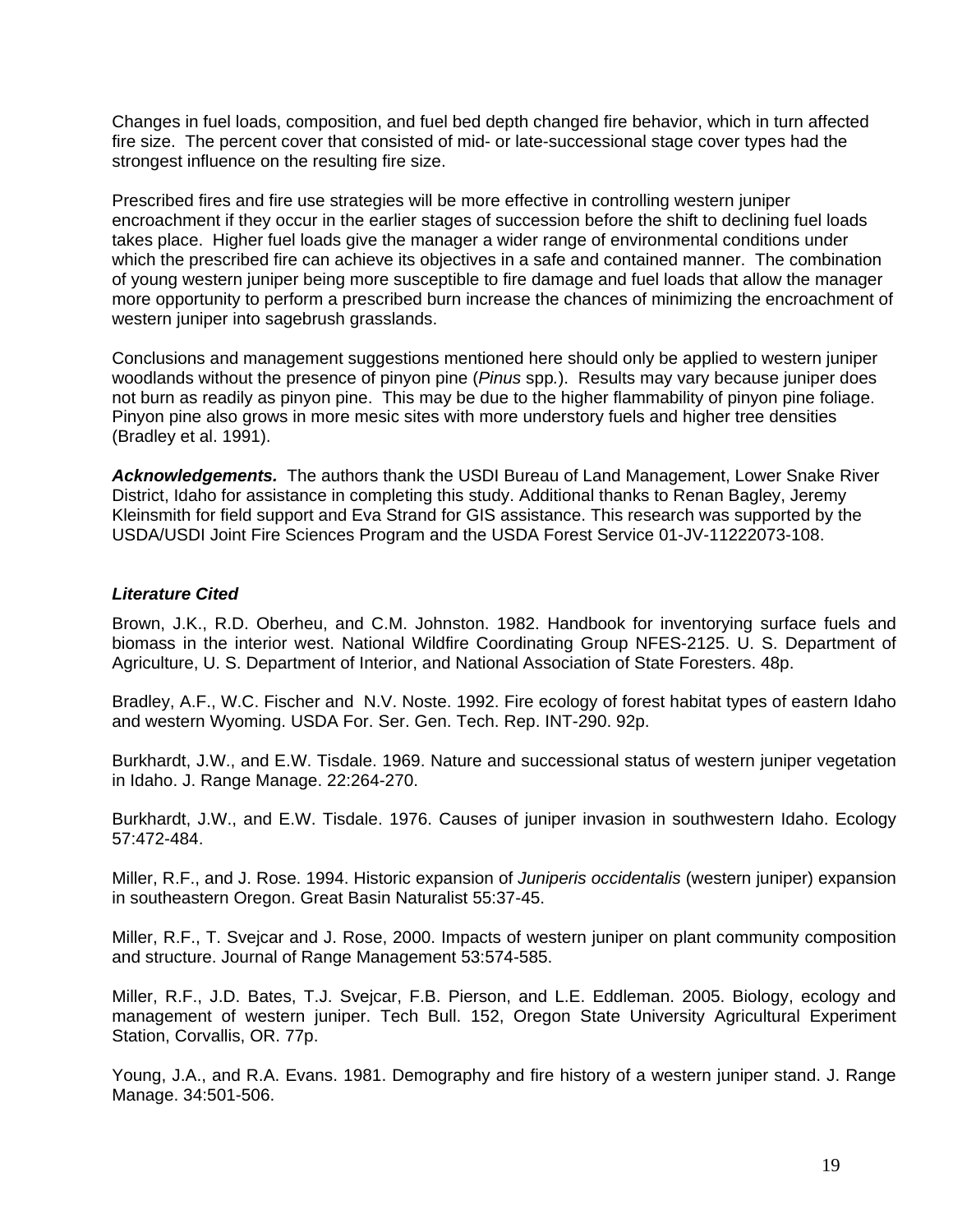

Figure 1. Changes in fuel loading associated with western juniper encroachment and advancing succession in mountain big sagebrush cover types (Artr).



Figure 2. Changes in fuel loading associated with western juniper encroachment and advancing succession in low sagebrush cover types (Arar).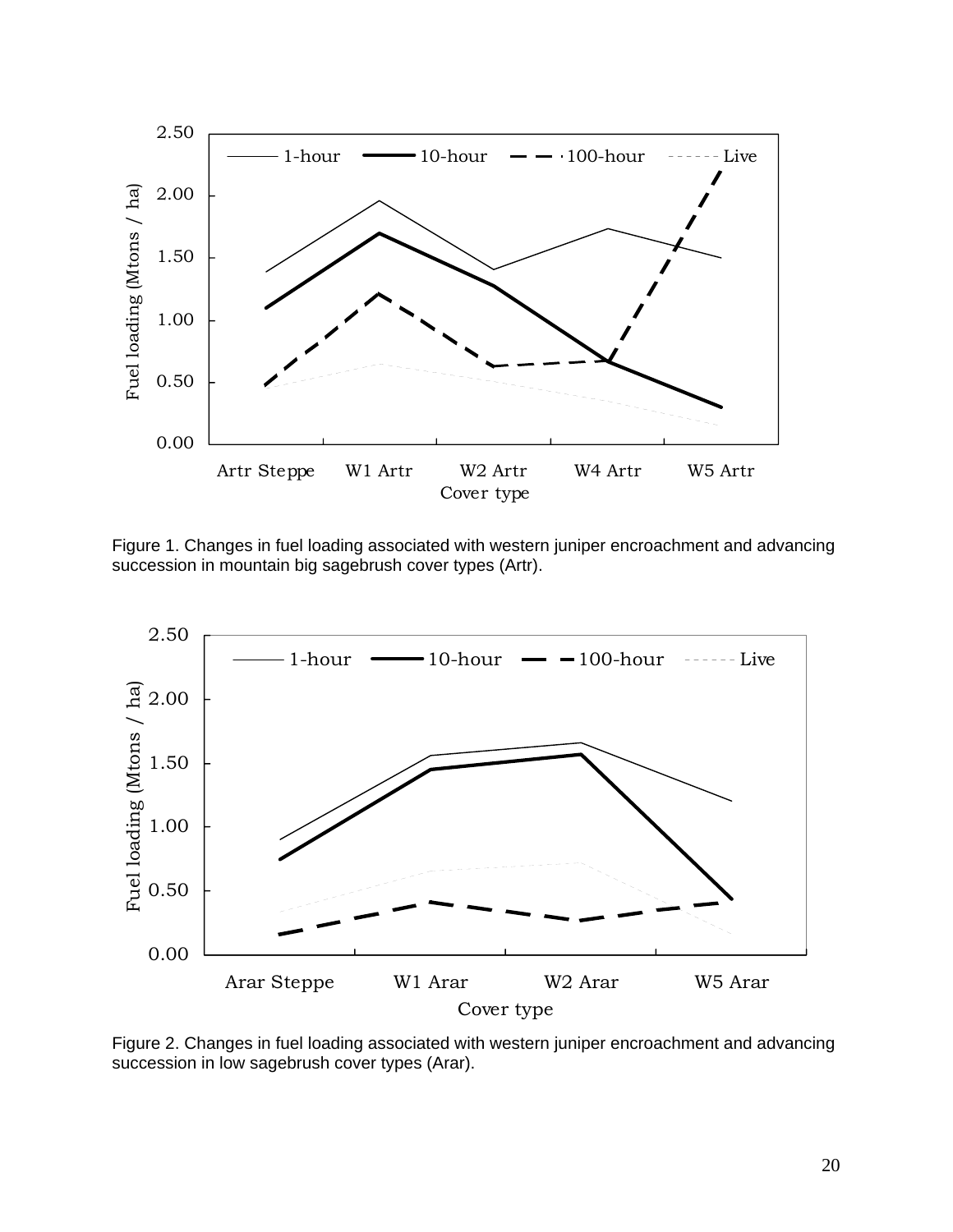

Figure 3. Changes in flame length compared among mountain big sagebrush (Artr) juniper encroachment and successional cover types at high fuel moisture conditions. Fuel moistures equal 12% for 1-hour, 13% for 10-hour, 14% for 100-hour, and 170% for live fuel.



Figure 4. Changes in flame length compared among mountain big sagebrush (Artr) juniper encroachment and successional cover types at low fuel moisture conditions. Fuel moistures equal 3% for 1-hour, 4% for 10-hour, 5% for 100-hour, and 70% for live fuel.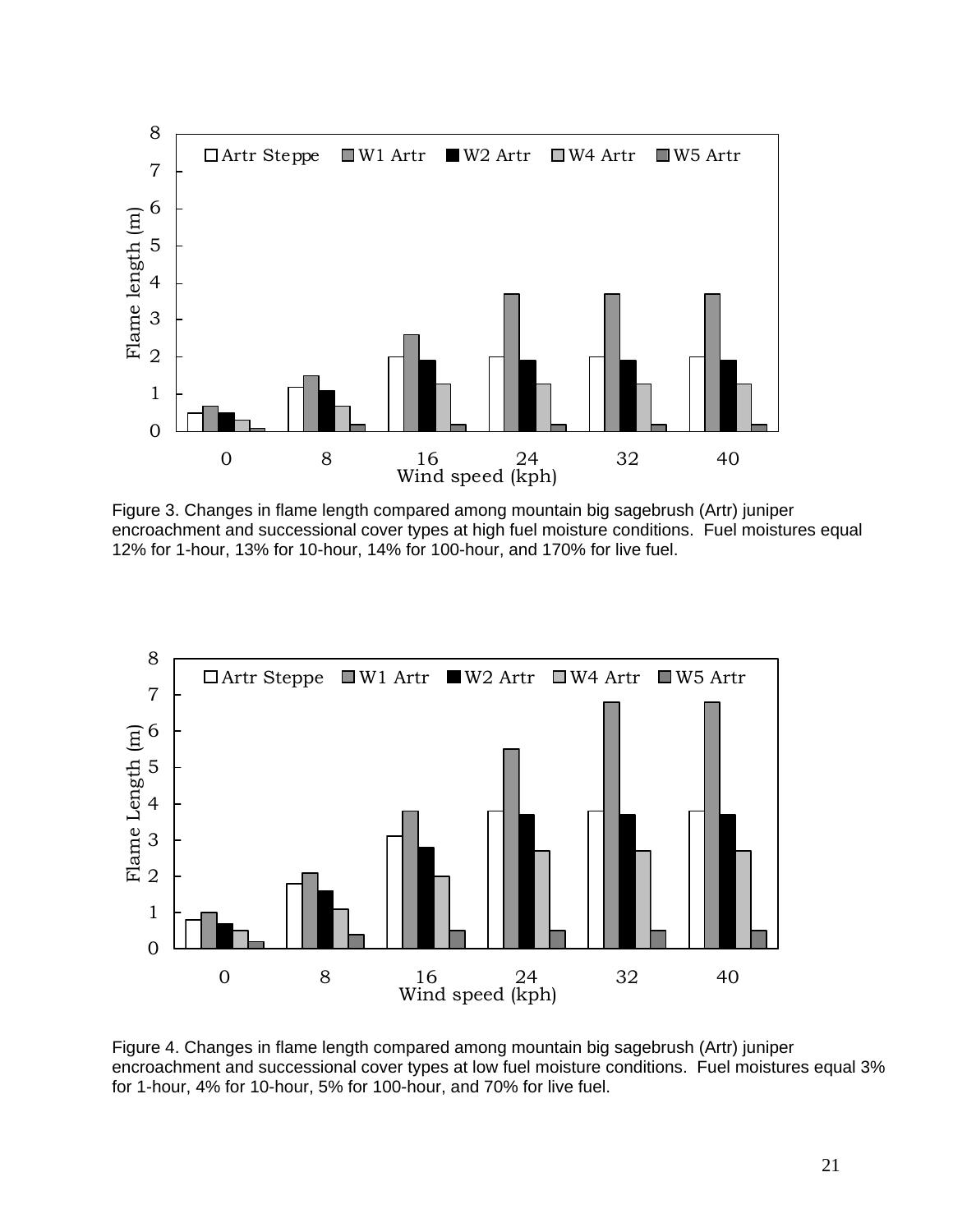

Figure 5. Changes in rate of spread compared among mountain big sagebrush (Artr) juniper encroachment and successional cover types at high fuel moisture conditions.



Figure 6. Changes in rate of spread compared among mountain big sagebrush (Artr) juniper encroachment and successional cover types at low fuel moisture conditions.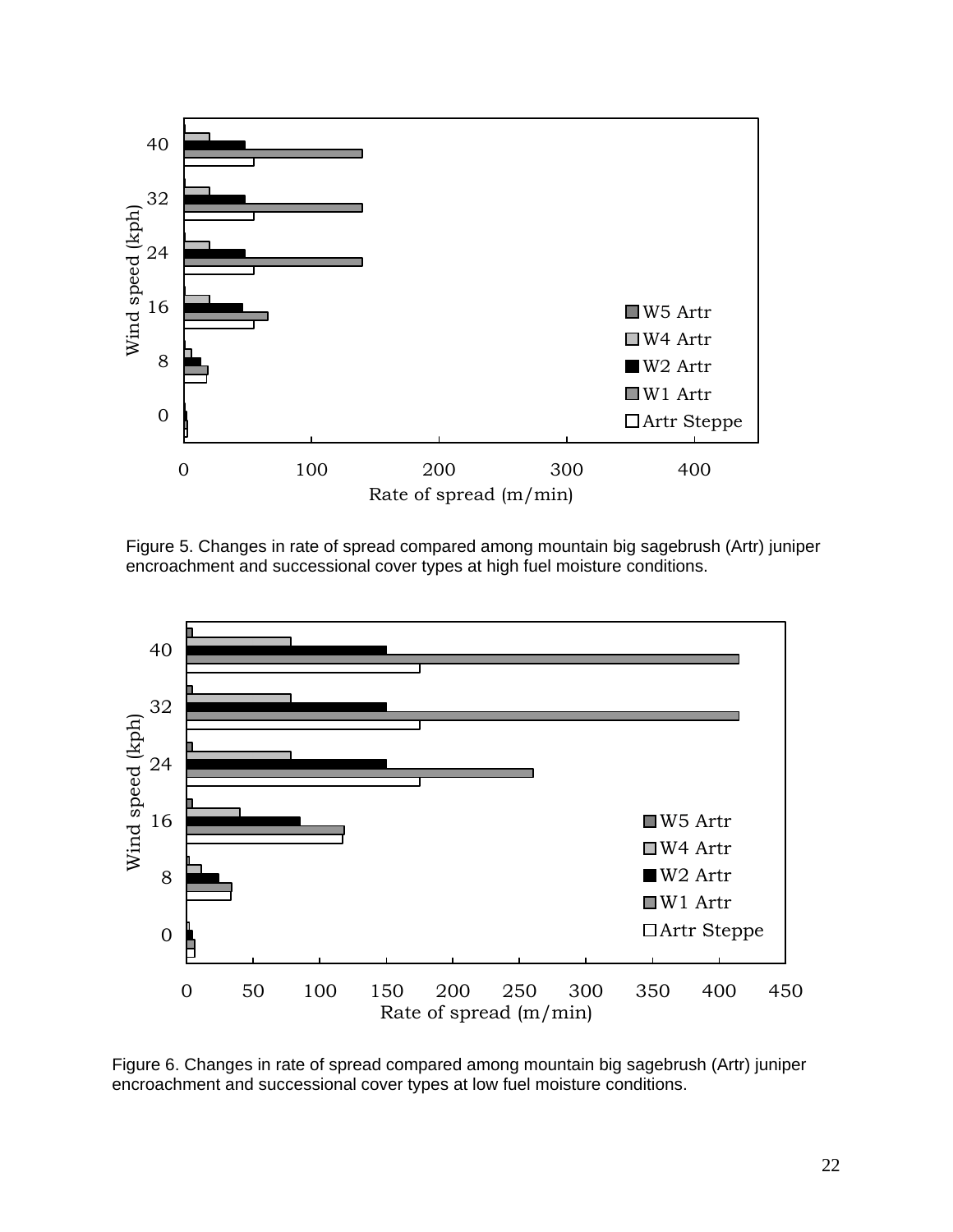

Figure 7. Changes in flame length compared among low sagebrush (Arar) juniper encroachment and successional cover types at high fuel moisture conditions. Fuel moistures equal 12% for 1 hour, 13% for 10-hour, 14% for 100-hour, and 170% for live fuel.



Figure 8. Changes in flame length compared among low sagebrush (Arar) juniper encroachment and successional cover types at low fuel moisture conditions. Fuel moistures equal 3% for 1 hour, 4% for 10-hour, 5% for 100-hour, and 70% for live fuel.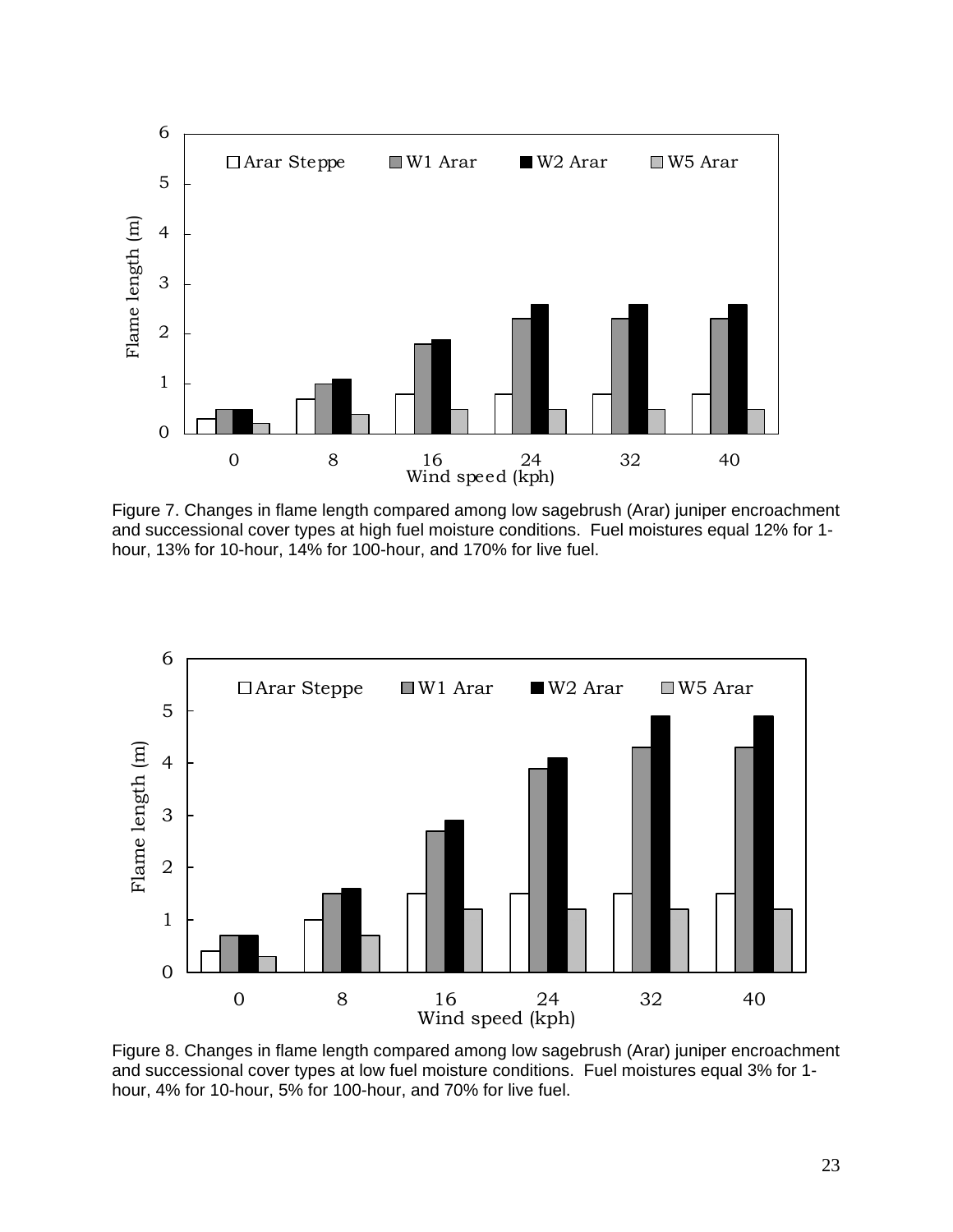

Figure 9. Changes in rate of spread compared among low sagebrush (Aara) juniper encroachment and successional cover types at high fuel moisture conditions.



Figure 10. Changes in rate of spread compared among low sagebrush (Arar) juniper encroachment and successional cover types at low fuel moisture conditions.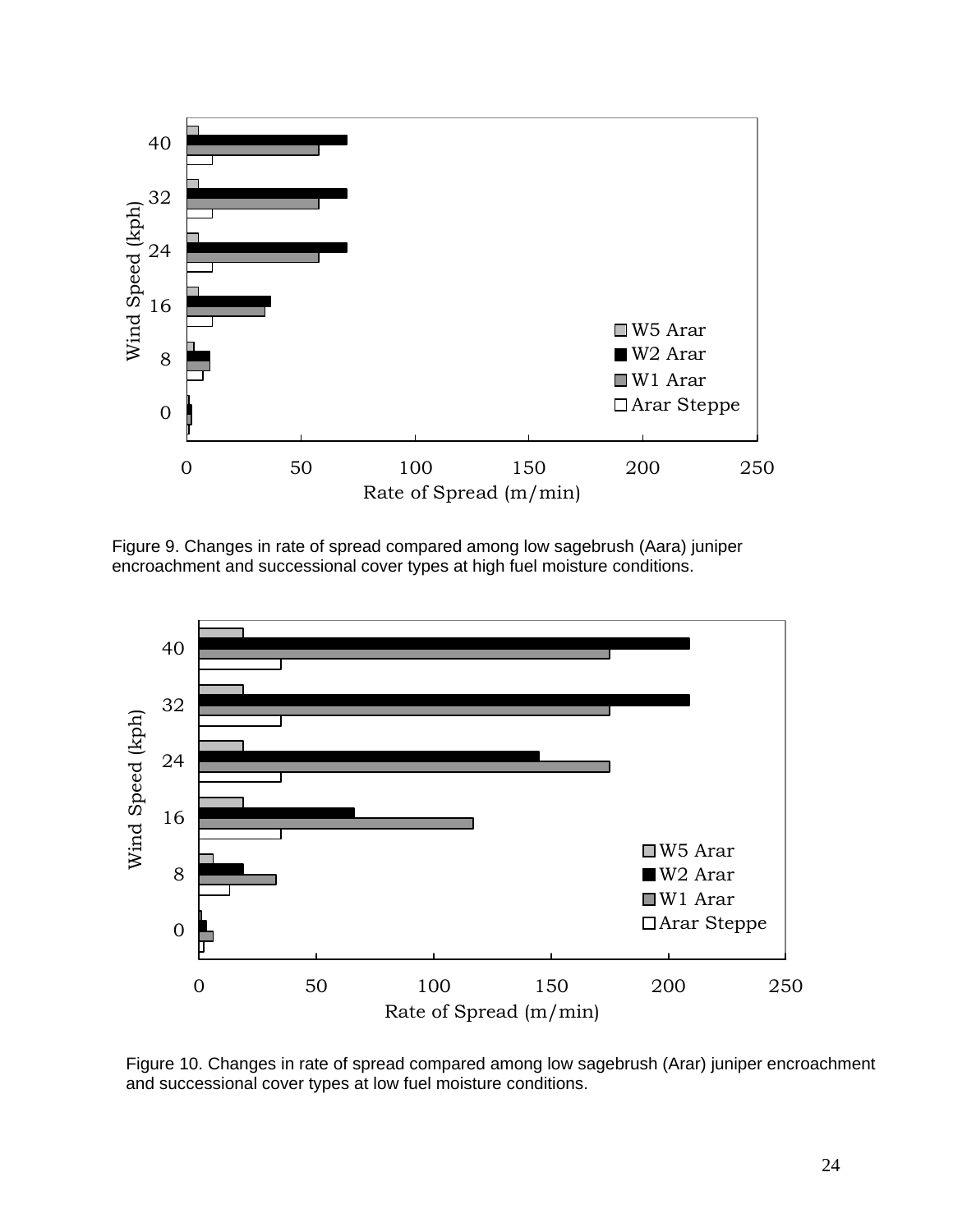#### **EFFECTS OF HERBACEOUS SPECIES REMOVAL, FIRE AND CHEATGRASS (***BROMUS TECTORUM***) ON NUTRIENT AVAILABILITY IN SAGEBRUSH STEPPE**

Bob Blank<sup>1</sup> USDA-ARS, Reno, NV; Jeanne Chambers USDA-FS, Reno, NV; Susan Meyer USDA-FS, Provo, UT; Bruce Roundy BYU, Provo, UT; Alison Whittaker Div. Wildlife Res., UT

**Study Description.** Soil nutrient availability (bioavailability) is a principle factor constraining vegetative growth and organizing competitive interactions among species (Goldberg, 1990; Grover, 1997). Availability of nutrients such as nitrogen and phosphorus determine if ecosystems can resist or are prone to invasion by exotic plant species (Herron, et al., 2001). Pulses of nutrient availability are robust predictors of ecosystem invasibility (Davis et al., 2000). If pulses coincide with optimal conditions for plant growth, a fast growing exotic species such as *Bromus tectorum* may co-opt nutrients and water faster than competing species. Soil nutrient levels in sagebrush-grass ecosystems of the western United States are highly spatially and temporally variable (Doescher et al., 1984; Burke, 1989). Does this fact imply that these ecosystems are inherently at risk of invasion? It is impossible to draw any conclusions, because we are unaware of any literature that defines a threshold level of nutrient availability at which an ecosystem becomes invasible. The purpose of this study was to investigate the role of soil nutrient availability in facilitating site invasion by *Bromus tectorum*

There are no universally accepted protocols or ideal methodologies to unambiguously gage soil nutrient availability. Phosphorus and nitrogen have proved especially difficult to correlate an extractable pool with true bioavailability (Saggar et al., 1992). Anion and cation resin exchangers integrate soil nutrient availability over time and as such have the potential to gage true bioavailability (Binkley et al., 1986). Such devices are not perfect in their own right (Sherrod et al., 2003; Johnson et al., 2005), but have in some cases been shown to relate to nutrient release kinetics and bioavailability of particular nutrients (van Raij et al. 1986; Searle, 1988; Yang and Skogley, 1992; Abrams and Jarrell, 1992).

*Methods.* We used resin capsules to integrate soil nutrient availability of N, P, Ca, Mg, Na, K, Fe, and Mn at two sagebrush-grassland elevational transects in the east Tintic range of Utah and the Shoshone range of Nevada. At each state, sites were selected to encompass a precipitation-vegetation gradient; 5 in Utah and 4 in Nevada. In the fall of 2001, treatments applied to replicated plots at each site included prescribed burning, herbaceous vegetation removal (2 levels Utah, 3 levels Nevada), and controls. *Bromus tectorum* was over-seeded in small subplots within each treatment. Following treatment application, resin capsules were installed in each plot at approximately 15 cm in shrub interspaces; one in an unvegetated area and one in a cheatgrass over-seeded area. Nutrient availability was integrated during 4 separate periods (over-winter and growing season) for 2 years.

*Results. Influence of herbaceous vegetation removal* - Relative to controls, complete herbaceous vegetation removal increased availability of NO<sub>3</sub> (both states) and Ca<sup>+2</sup> and Mg<sup>+2</sup> (Nevada only), but only during the second sampling period (growing season) (Figure 1).

1 *Contact*: Bob Blank, USDA Agricultural Research Service, 920 Valley Road, Reno, NV 89509. Phone: (775) 784-6058; Email: blank@scs.unr.edu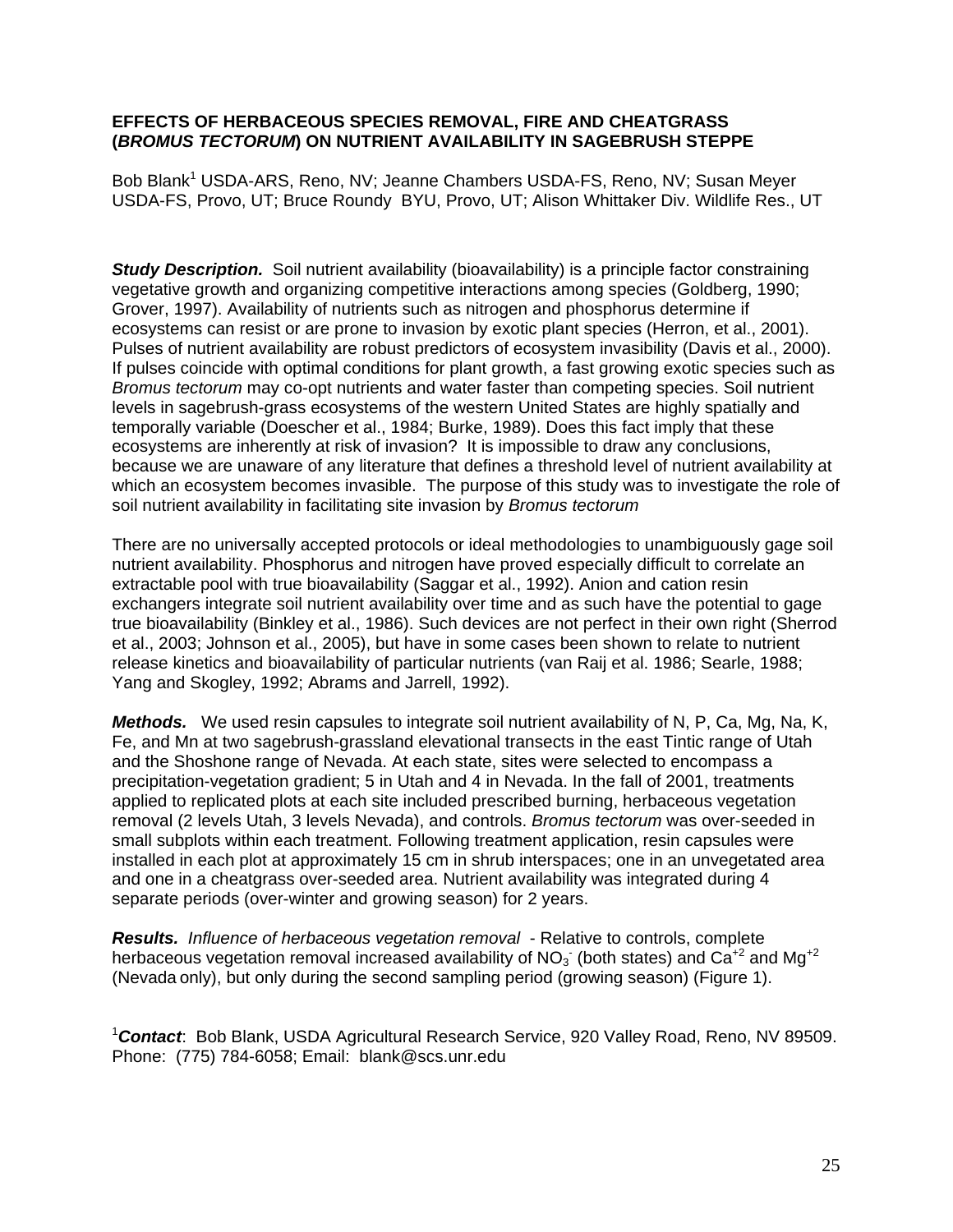

Figure 1. Influence of herbaceous vegetation removal on soil nutrient availability.

Influence of prescribed burning - Availability of K and ortho-P (both states) and NO<sub>3</sub> (Nevada only) were greater on prescribed burned plots than the control plots (Figure 2).



Figure 2. Influence of prescribed burning on soil nutrient availability.

*Influence of elevation* - For Utah, availability of ortho-P, K, Ca, Mg and Fe generally increased with increasing elevation. Nutrient availability did not display strong trends with elevation for Nevada (Figure 3).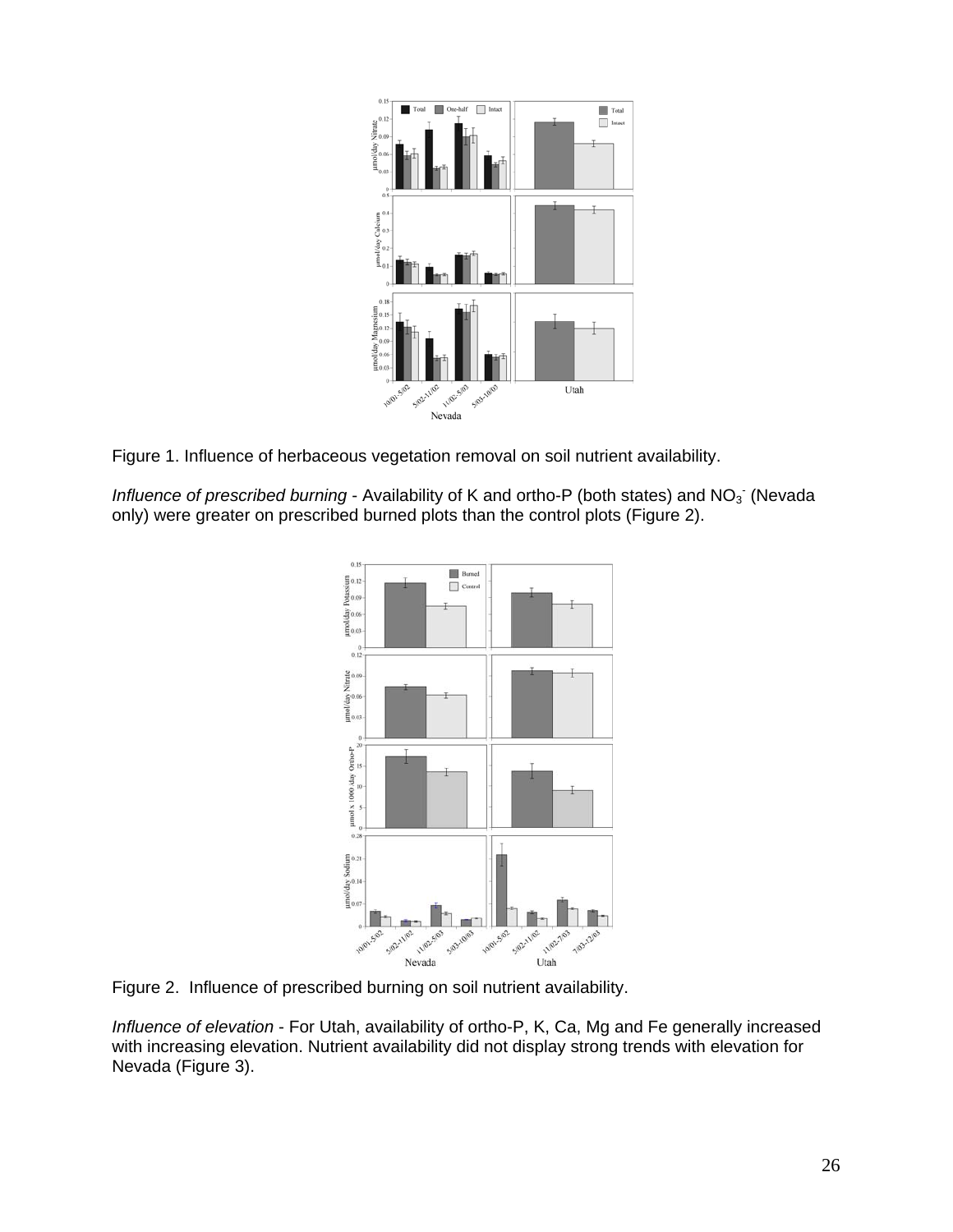

Figure 3. Influence of elevation on soil nutrient availability. Elevation pairs in panels denote significance.

*Influence of season* - For Nevada, availability of Ca, Mg, K, and Fe were greatest during overwinter integration periods; whereas for Utah, nutrient availability was more erratic among sampling periods (Figure 4).



Figure 4. Soil nutrient availability during the four resin sampling periods.

*Influence of over-seeding* - Over-seeding with *B. tectorum* interacted with the burn treatment to influence availability of Ca, Mg, and Fe (Nevada sites only) (Figure 5)*.*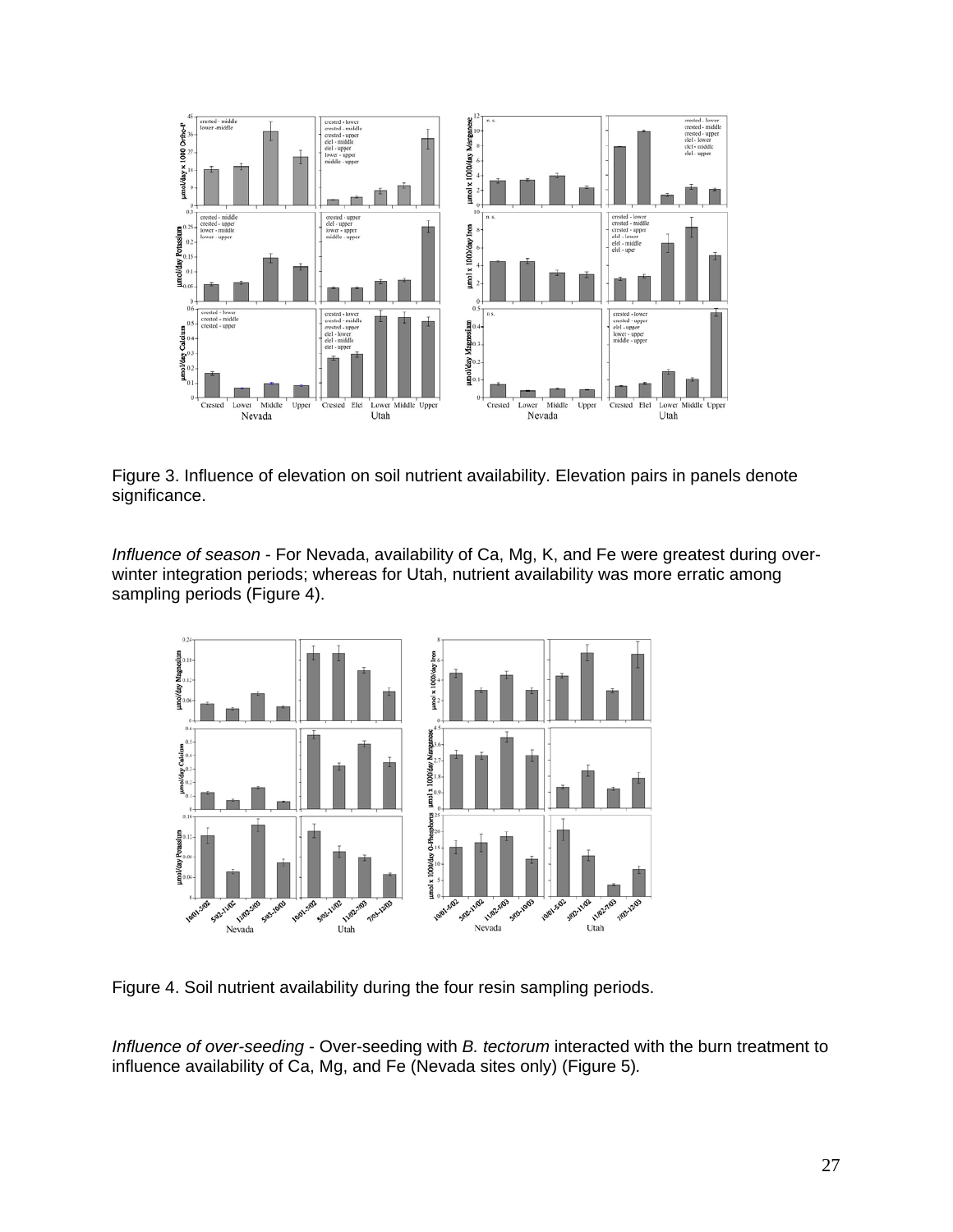

Figure 5. Influence of over-seeding of *B. tectorum* on soil nutrient availability (Nevada only).

**Implications.** Patterns of nutrient availability can be explained by a combination of decreased root uptake in relation to mineralization, differences in soil water content with season and elevation, and nutrient release from vegetation and soil as a consequence of prescribed burning. Our data suggest that removal of herbaceous vegetation via overgrazing, herbicide application and prescribed burning can raise  $NO<sub>3</sub>$  availability and risk invasion by nitrophilic species such as *B. tectorum*. Moreover, for some soil nutrients, availability it out of phase with most plant growth, which suggest that plant capable of exploiting these nutrients during cold periods may have a competitive advantage. Additional needs are to determine threshold levels of soil nutrient availability which facilitate plant invasions.

#### *Literature Cited*

Abrams, M.M. and W.M Jarrell. 1992. Bioavailability index for phosphorus using ion exchange resin impregnated membranes. Soil Sci. Soc. Am. J. 56:1532-1537.

Binkley, D., J. Aber, J. Pastor, and K. Nadelhoffer. 1986. Nitrogen availability in some Wisconsin forests: comparisons of resin bags and on-site incubations. Biol. Fert. Soils. 2:77-82.

Burke, I.C. 1989. Control of nitrogen mineralization a sagebrush steppe landscape. Ecol. 70:1115–1126.

Burke, M. J., and J .P. Grime. 1996. An experimental study of plant community invasibility. Ecol. 77:776-790.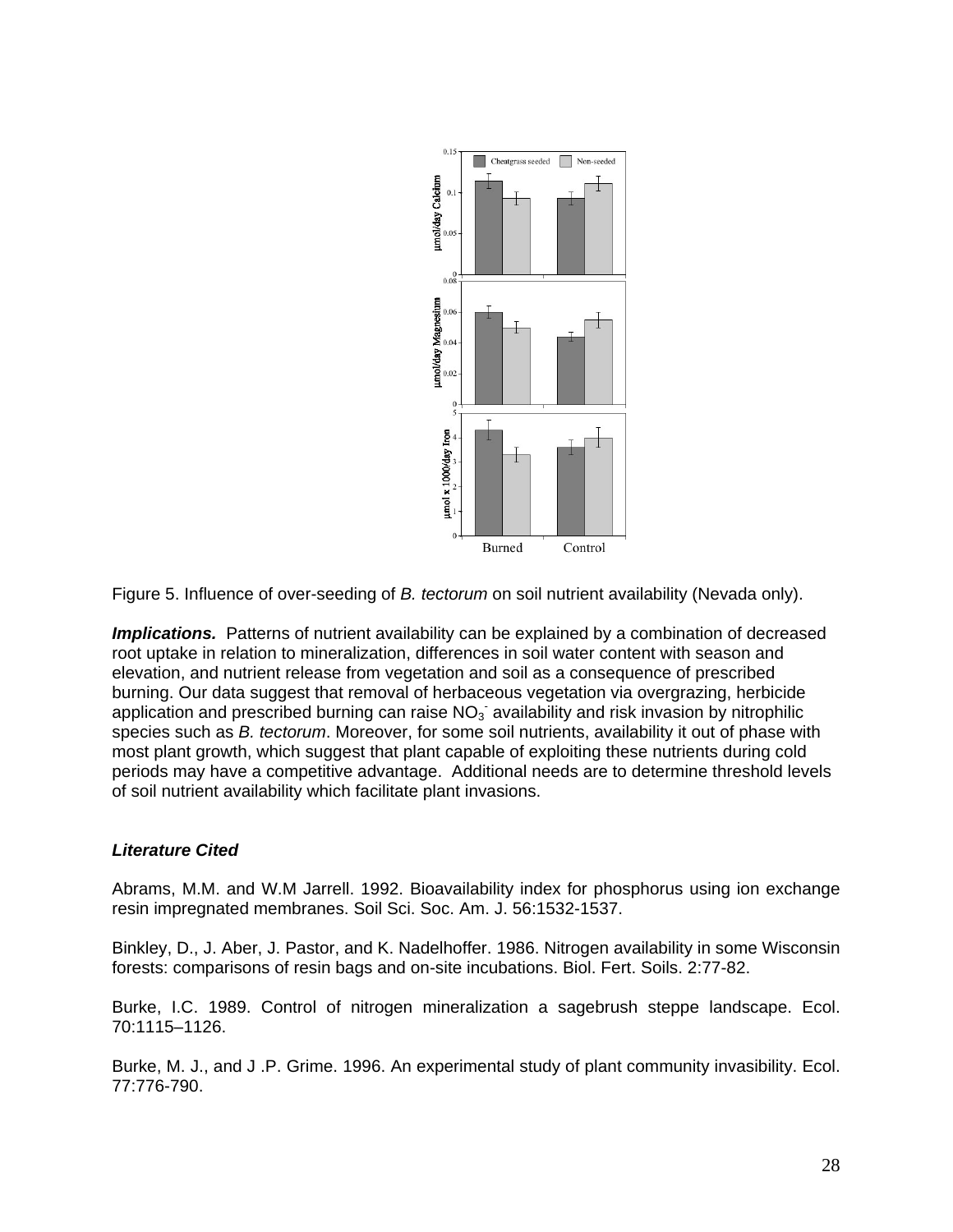Davis, M.A. J.P Grime, and K. Thompson. 2000. Fluctuating resources in plant communities: a general theory of invasibility. Journal of Ecology 88:528-534.

Doescher, P.S., R.F. Miller, and A.H. Winward. 1984. Soil chemical patterns under eastern Oregon plant communities dominated by big sagebrush. Soil Sci. Soc. Amer. J. 48:659-663.

Goldberg, D.E. Components of resource competition in plant communities. Pp. 27-49. In J.B. Grace and D. Tilman (eds.). Perspective on plant competition. Academic Press Inc. San Diego.

Grover, J.P. 1997. Resource competition. Chapman and Hall, London.

Herron, G. J., R. L. Sheley, B. D. Maxwell, and J. S. Jacobsen. 2001. Influence of nutrient availability on the interaction between *Centaurea maculosa* and *Pseudoroegeneria spicata*. Ecol. Rest. 9:326-331.

Johnson, D.W., P.S.J. Verburg, and J.A. Arnone. 2005.Soil extraction, ion exchange resin, and ion exchange membrane measure of soil mineral nitrogen during incubation of a tallgrass prairie soil. Soil Sci. Soc. Am. J. 69:260-265.

Saggar, S., M.J. Hedley, R.E. White, P.E.H. Greg, K.W. Perrott, and I.S. Cornforth 1992. Development and evaluation of an improved soil test for phosphorus: 2. Comparison of the Olsen and mixed cation-anion exchange resin tests for predicting the yield of ryegrass grown in pots. Fert. Res. 33:135-144.

Searle, P.L. 1988. The determination of phosphate-extractable sulphate in soil with an anionexchange membrane. Comm. Soil Sci. Plant Anal. 19:1477-1493.

Sherrod, S.K., J. Belnap, and M.E. Miller. 2003. Comparison of ion-exchange resin counterions in the nutrient measurement of calcareous soils: implication for correlative studies of plant-soil relationships. Comm. Soil Sci. Plant Anal. 34:1981-2003.

van Raij, B., J.A. Quaggio, N.M. de Silva. 1986. Extraction of phosphorus, potassium, calcium and magnesium from soils by an ion exchange resin procedure. Comm. Soil Sci. Plant Anal. 17:547-566.

Yang, J.E. and E.O. Skogley. 1992. Diffusion kinetics of multinutrient accumulation by mixedbed ion-exchange resin. Soil Sci. Soc. Am. J. 56:408-414.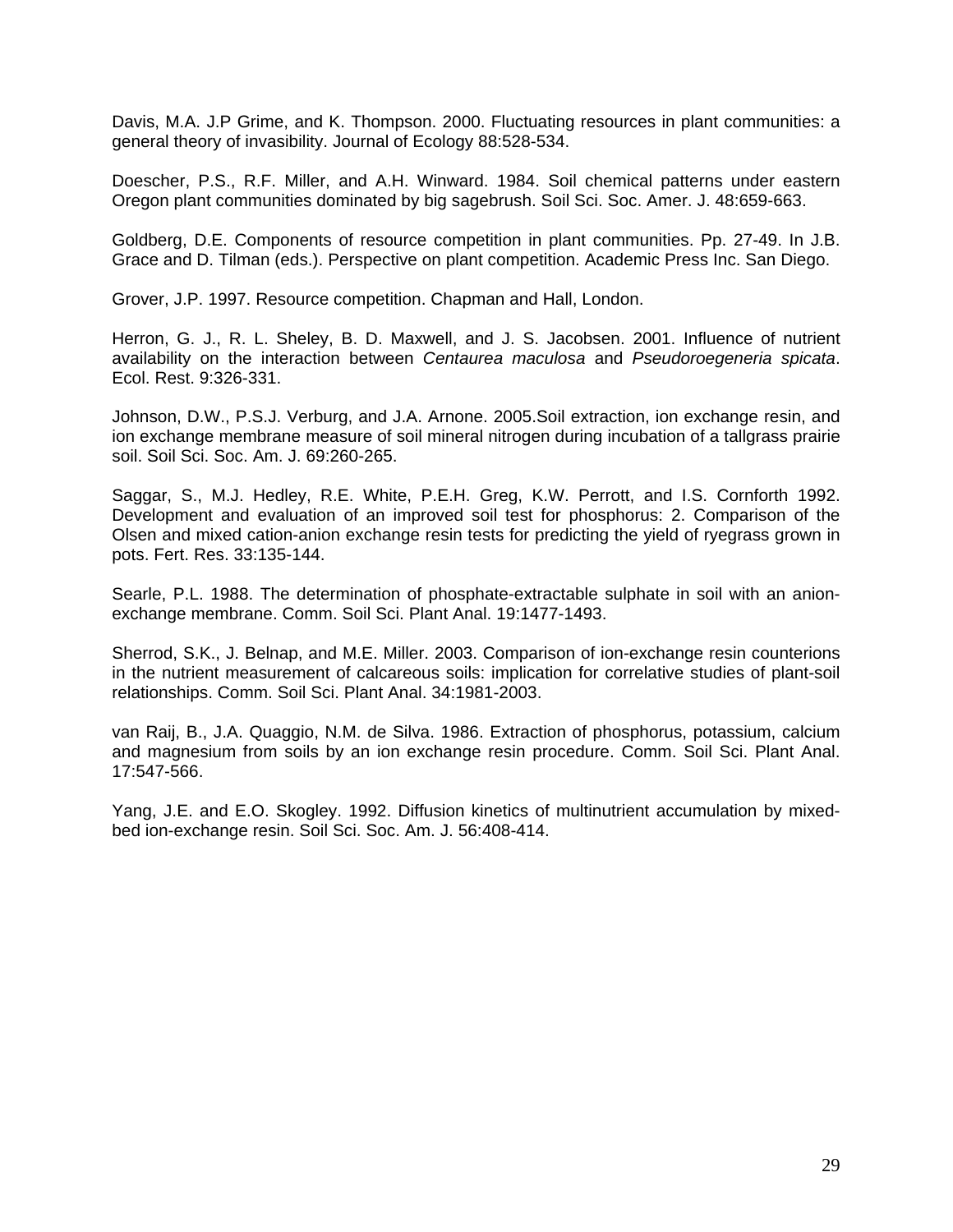#### **EFFECTS OF HERBACEOUS SPECIES REMOVAL, FIRE, AND CHEATGRASS (***BROMUS TECTORUM***) ON SOIL WATER AVAILABILITY IN SAGEBRUSH STEPPE**

Alison Whittaker<sup>1</sup> and Bruce Roundy, Brigham Young University, Jeanne Chambers, USDA Forest Service, RMRS, Reno, Susan Meyer, USDA Forest Service, RMRS, Provo, and Bob Blank, ARS, Reno

*Study Description***.** Over the past several decades, cheatgrass (*Bromus tectorum*) has been continually expanding in the sagebrush steppe ecosystem. There has not been a lot of research that examines why cheatgrass is able to invade these communities. This study looks at how changes in vegetation, and in consequence, changes in available soil water may play a part in this invasion. Available soil moisture is on of the main limiting factors in sagebrush steppe communities (Briones, Montana, and Ezeurra 1998). Many factors, such as vegetation, slope, aspect, and soil physical properties, can affect the total water availability (>-1.5MPa) in the soil. The objectives of this study were to determine the effects of elevation, differing amounts of vegetation, fire, and the presence of cheatgrass on total water availability in the soil.

*Methods.* In the spring of 2001 plots were setup on nine sites in Utah and Nevada. Three of the plots in both Utah and Nevada were located in sagebrush stands along an elevational gradient. In Utah the elevations were 5600', 6840', and 7460' and in Nevada they were 6400', 7180', and 7800'. The fourth sites in Utah and Nevada were located in a stand of crested wheatgrass (*Agropyron cristatum*) having elevations of 5340' and 6760', respectively. The final site was located in Utah in a stand of squirreltail (*Elymus elymoides*) at an elevation of 5240'. The treatments included a burn treatment (burned or not burned) and a vegetation removal treatment (intact or 100% removal). Within each combination of these two treatments, subplots were seeded with cheatgrass. Each treatment combination was replicated three times per site in a random complete block design for a total of 12 plots per site. The plots were circular with a diameter of 3.4m. The vegetation removal was accomplished by spraying the understory vegetation with Roundup in the spring of 2001. In the following October, the BLM and Forest Service fire crews carried out the burn treatments. Following the burn treatment, subplots within each plot were seeded with cheatgrass.

To measure soil moisture, gypsum blocks were installed in each plot both in the seeded subplot and in the unseeded area of the plot at three depths, 1-3, 13-15, and 28-30 cm. Thermocouples were also buried with the gypsum blocks to measure soil temperature. The sensors were read every minute and hourly averages were recorded onto CR-10X Campbell Scientific microloggers. Rain gauges and air temperature gauges were also installed on each site to record environmental conditions. The total days of available water for each treatment was totaled from April 1 to June 30 in 2002 and 2003. This is the period when cheatgrass and the other species on the site are actively growing and utilizing the soil moisture.

*1 Contact.* Alison Whittaker, Division of Wildlife Resources, Great Basin Research Center, 542 N. Main, Ephraim, UT 84627. Phone: (970) 491-7551; Email: alisonwhittaker@utah.gov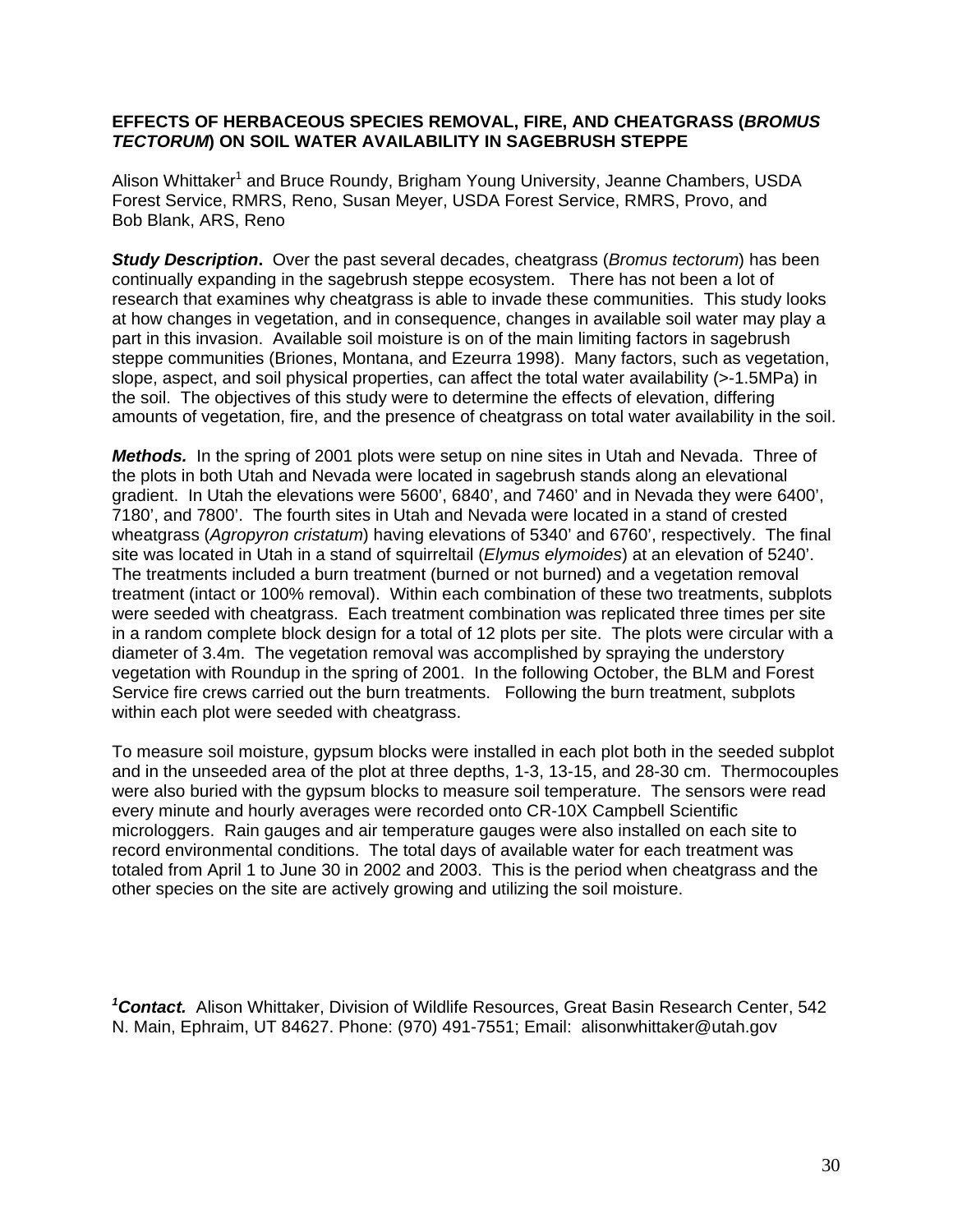#### *Results and Discussion.*

#### **Elevation**

Elevation was a significant factor on total time of available water. When comparing the sagebrush sites in both Nevada and Utah, time of available water was significantly higher on the higher elevation sites than the lower elevation sites (Fig.1). There was an average of about 18 more days of available water on the upper sites than the lower sites. These results were expected because of the differences in precipitation on these sites (Table 1). The more resources you add to a system the more resources available.

#### Vegetation Removal

Vegetation removal did not significantly affect the time of available water at the 1-3cm depth over all sites. Time of available soil water, over all sites, at the 13-15cm and 28-30cm depths was significantly higher on the 100% removal plots than the intact plots (Fig. 2). These differences were only seen during the first growing season after the treatments (2002). At the 13-15cm depth on the sagebrush sites, the average total days of available water between April 1 and June 30 on the intact and 100% removal plots were 53.5 and 60.7 days respectively. At the 28-30cm depth averages on the sagebrush sites for the intact and 100% removal plots were 60.3 and 68.4 days respectively. When looking at each individual site, the middle Utah site was the only site that vegetation removal resulted in a significant difference in available water with a difference of about 20 day of available soil water.

Water loss from the soil can occur in two ways, evaporation and transpiration. When vegetation is lost less transpiration and more evaporation occurs (Coronato and Bertiller 1996). The change in transpiration mainly affects the lower portion of the soil profile, whereas the upper portion of the soil profile is mainly affected by evaporation. The upper portion of the soil profile still experiences evaporation, which can be higher due to less surface cover from vegetation. This may explain why the deeper portions of the soil profile on the 100% removal plots had more days of available water than the intact plots.

#### Burn Treatment

Results for the burn treatment were very similar to the removal treatment. The burn treatment only showed a significant effect on the sites during the first year and only at the 13-15cm and 28-30 depths (Fig. 3). Burning resulted in significantly more days of available water compared to the unburned plots. At the 13-15cm depth, the average total days of available water between April 1 and June 30 on the no burn and burn plots were 53.8 and 60.3 days respectively. At the 28-30cm depth averages for the no burn and burn plots were 60.5 and 68.2 days respectively. This is also probably due to the loss of vegetation and a decrease in transpiration. By the second growing season (2003) the burned vegetation had a chance to start growing back, which may explain why there was not a significant difference during the second season.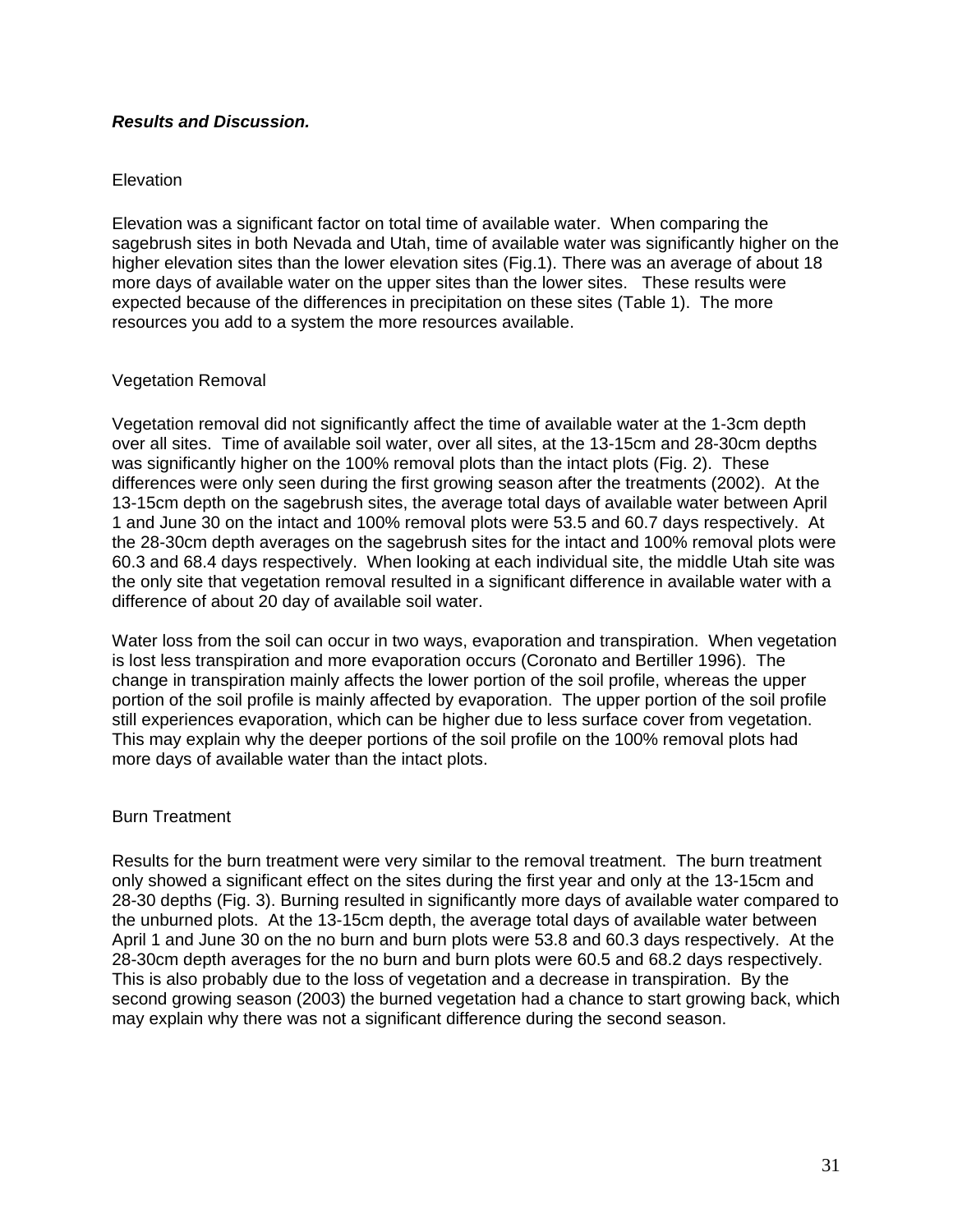#### Seeding Treatment

The seeding treatment did not produce any significant differences. This was slightly unexpected since cheatgrass appears to out-compete other species by using up available resources (Aguirre and Johnson 1991). Cheatgrass establishment in Utah during the first year was very low which may help explain these results.

#### Removal/Burn

The interaction of both the removal and the burn treatments had similar results as each treatment alone in that significant differences were only seen in the first growing season (2002) and at the 13-15cm and 28-30cm depths. The intact/no burn plot had the fewest days of available water followed by intact/burn, 100% removal/no burn, and then 100% removal/burn (Fig. 4).

**Conclusion.** The loss of vegetation through fire, drought, or grazing leaves extra resources available. This increase in available soil water may have an affect on the susceptibility of the community to invasion by weedy species. However the timing and the environmental conditions at the time of available water also play a part in the susceptibility of a community to weed invasion. In summary, water availability may increase, as vegetation is lost. Water availability also depends on the elevation and how much precipitation it receives. These changes in water availability can have an effect on the community and its susceptibility to weed invasion.

*Acknowledgements.*Funding was provided by Joint Fire Sciences Program and Pitman-Robbinson Federal Aide Project W-82-R. Assistance was provided by biology technicians at the USDA-Forest Service RMRS Shrub Sciences Laboratory – Stephanie Carlson, Suzette Clements, Matthew Pyne, and Jeff Taylor, and by the UDWR Great Basin Research Center.

#### *Literature Cited*

Aguirre, L. and D.A. Johnson. 1991. Influence of temperature and cheatgrass competition on seedling development of two bunchgrasses. Journal of Range Management. 44: 347-354.

Briones, O., C. Montana, and E. Ezeurra. 1998. Competition intensity as a function of resource availability in a semiarid ecosystem. Oecologia 116:365-372.

Coronato, F.R., and M.B. Bertiller. 1996. Precipitation and landscape related effects on soil moisture in semi-arid rangelands of Patagonia. Journal of Arid Environments 34:1-9.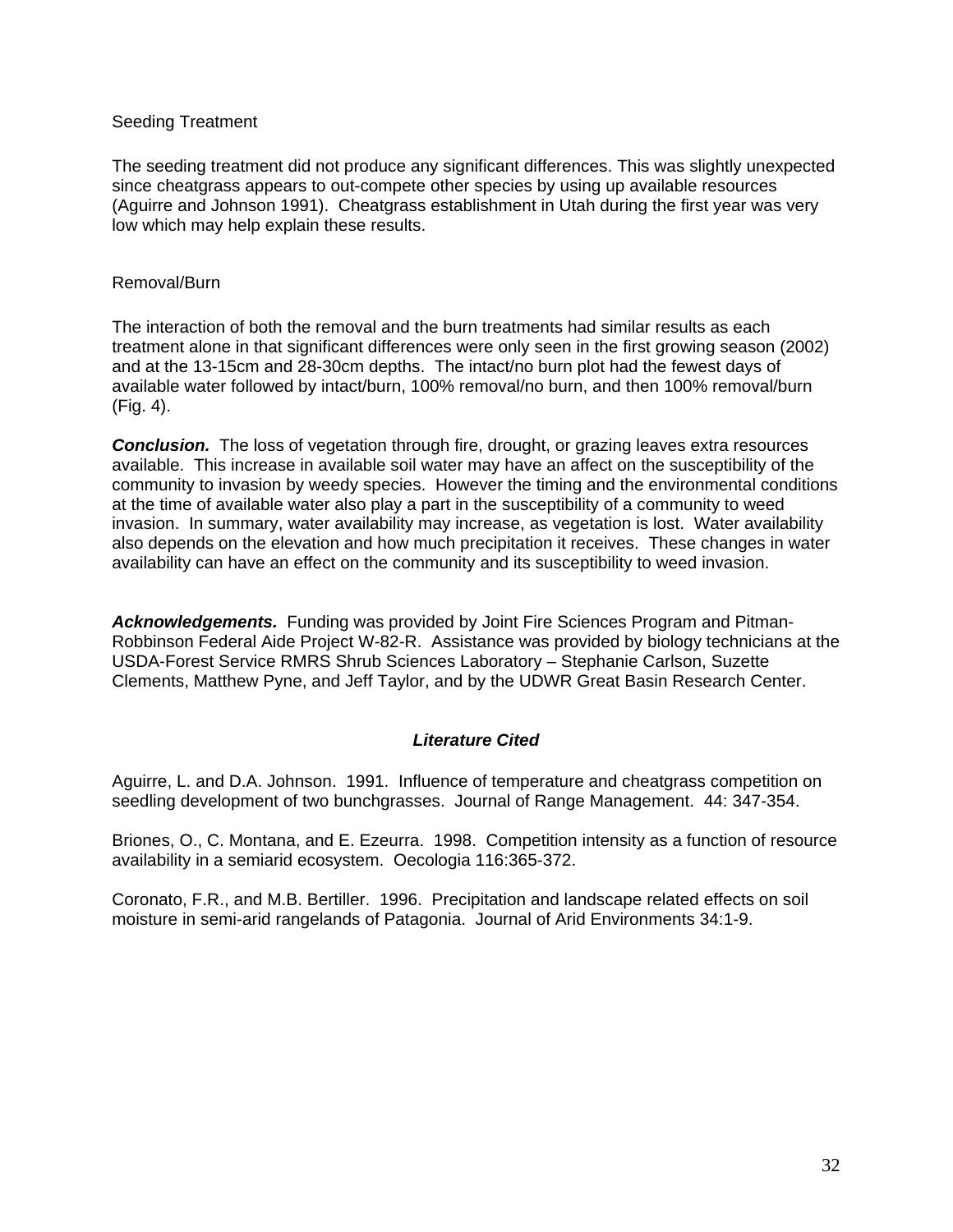

Figure 1. Average days of water availability at 1-3, 13-15, and 28-30 cm on all plots from April to June 2002 and 2003. Values are mean  $\pm$  1 SE. Days of available soil water were measured when soil matric potential was > -1.5 Mpa.



Figure 2. Average days of available water at 1-3, 13-15, and 28-30 cm on removal plots for the low, middle, and upper sites in Nevada and Utah. Values are mean + 1 SE. Days of available soil water were measured when soil matric potential was > -1.5 Mpa. \*Significant differences between removal treatments were only significant during 2002 at 13-15 and 28-30 cm.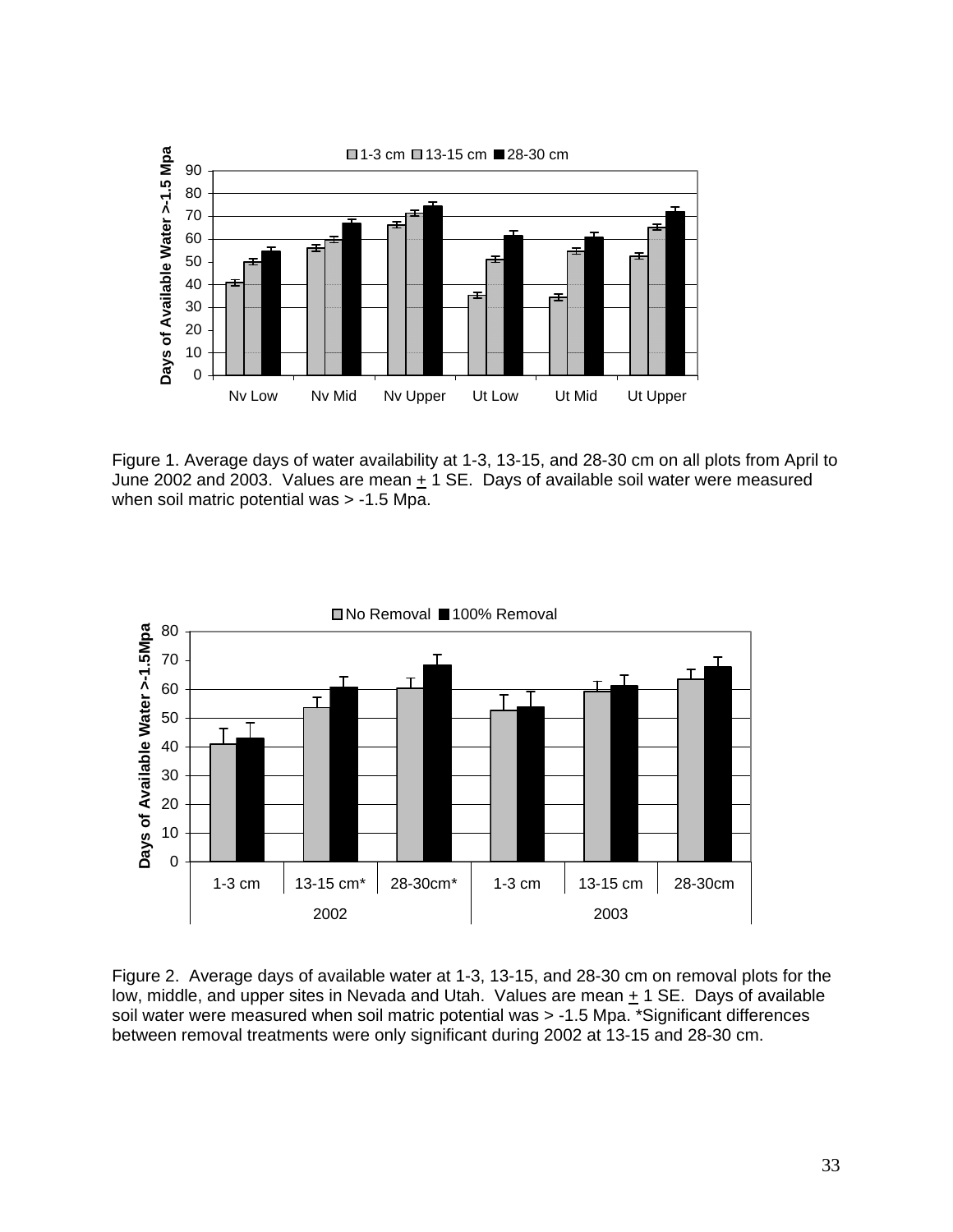

Figure 3. Average days of available water at 1-3, 13-15, and 28-30 cm on burn plots for the low, middle, and upper sites in Nevada and Utah. Values are mean  $\pm$  1 SE. Days of available soil water were measured when soil matric potential was > -1.5 Mpa. \*Significant differences between nonburn and burn were only seen during 2002 at 13-15 and 28-30 cm.



Figure 4. Average days of available water at 1-3, 13-15, and 28-30 cm on removal and burn plots for the low, middle, and upper sites in Nevada and Utah. Values are mean + 1 SE. Days of available soil water were measured when soil matric potential was > -1.5 Mpa.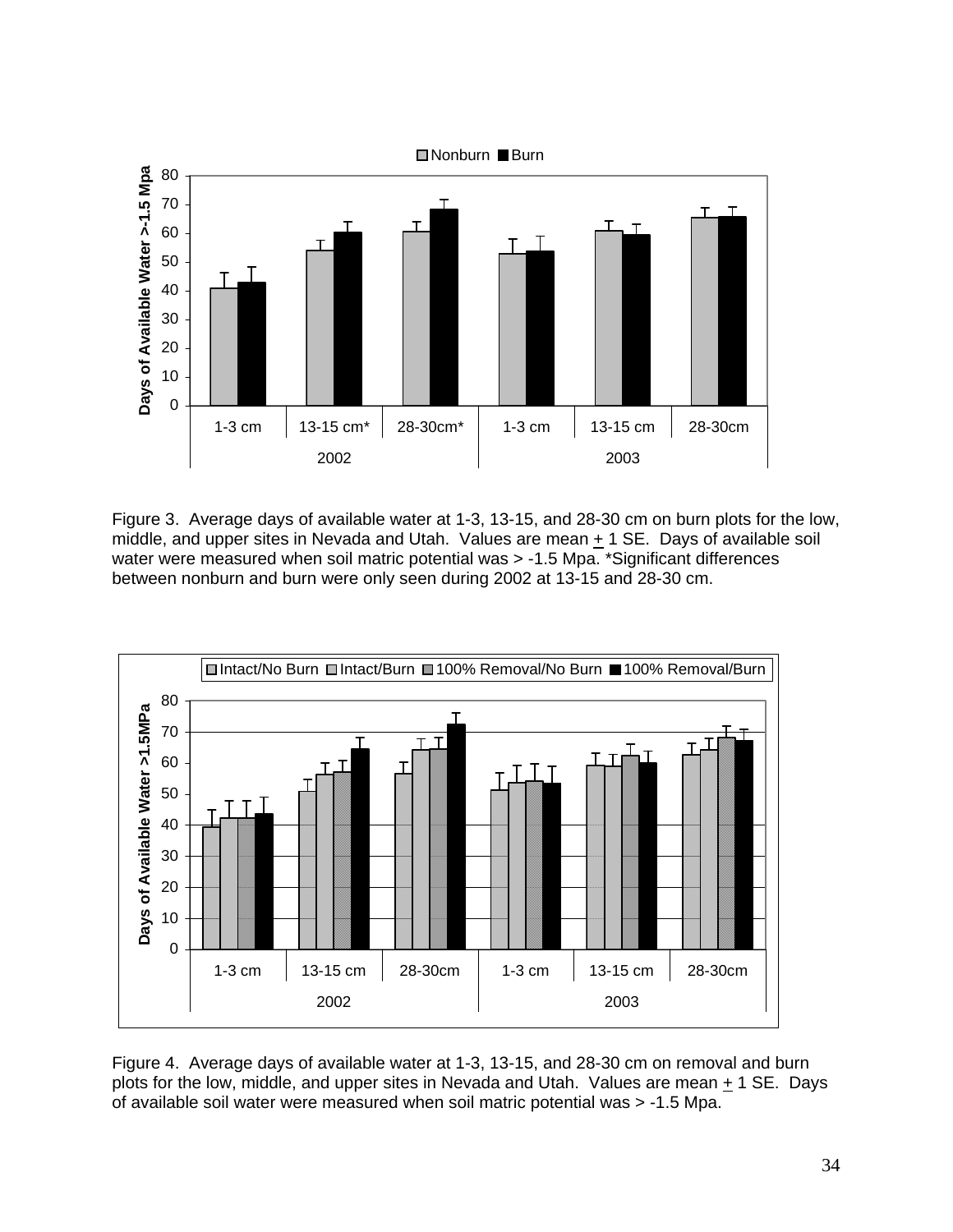|               |                | <b>Precipitation (mm)</b> |                 |                         |                                                   |                  |                          |
|---------------|----------------|---------------------------|-----------------|-------------------------|---------------------------------------------------|------------------|--------------------------|
|               |                | 1 Oct-30 June             |                 |                         | Annual                                            |                  |                          |
| <b>Site</b>   |                | 2002                      |                 | 2003 30 Yr Avg          | 2002                                              | 2003             | 30 Yr Avg                |
| <b>Nevada</b> | A. cristatum   | 111.9054 139.908          |                 |                         | 144.436                                           | 194.775          |                          |
|               | Low            |                           | 162.964 203.974 |                         | 157.583                                           | 272.403          |                          |
|               | Middle         | 209.0773 252.123          |                 |                         | 187.4963                                          | 301.871          |                          |
|               | Upper          | 241.748 257.961           |                 |                         | 251.243                                           | 350.311          |                          |
|               | Reese River*   |                           |                 | 129.54 168.148 156.1801 |                                                   |                  | 149.352 209.804 203.1624 |
|               | Smokey Valley* |                           |                 | 72.898 84.582 133.5019  |                                                   |                  | 88.646 116.078 183.1157  |
| <b>Utah</b>   | A. cristatum   |                           | 91.904 158.596  |                         |                                                   | 124.013 232.7681 |                          |
|               | Low            |                           | 83.63 147.354   |                         |                                                   | 193.216 244.674  |                          |
|               | Middle         |                           | 154.518 226.874 |                         | 201.347                                           | 322.73           |                          |
|               | Upper          | 198.7606 321.416          |                 |                         | 267.9143                                          | 505.551          |                          |
|               | Fairfield*     |                           |                 |                         | 206.248 179.07 250.4402 332.6515 172.212 332.6515 |                  |                          |
|               | Vernon*        |                           |                 |                         | 212.852 129.54 206.0442 272.9393 154.686 272.9393 |                  |                          |

Table 1. Precipitation for 2002 and 2003. \*Closest long-term weather stations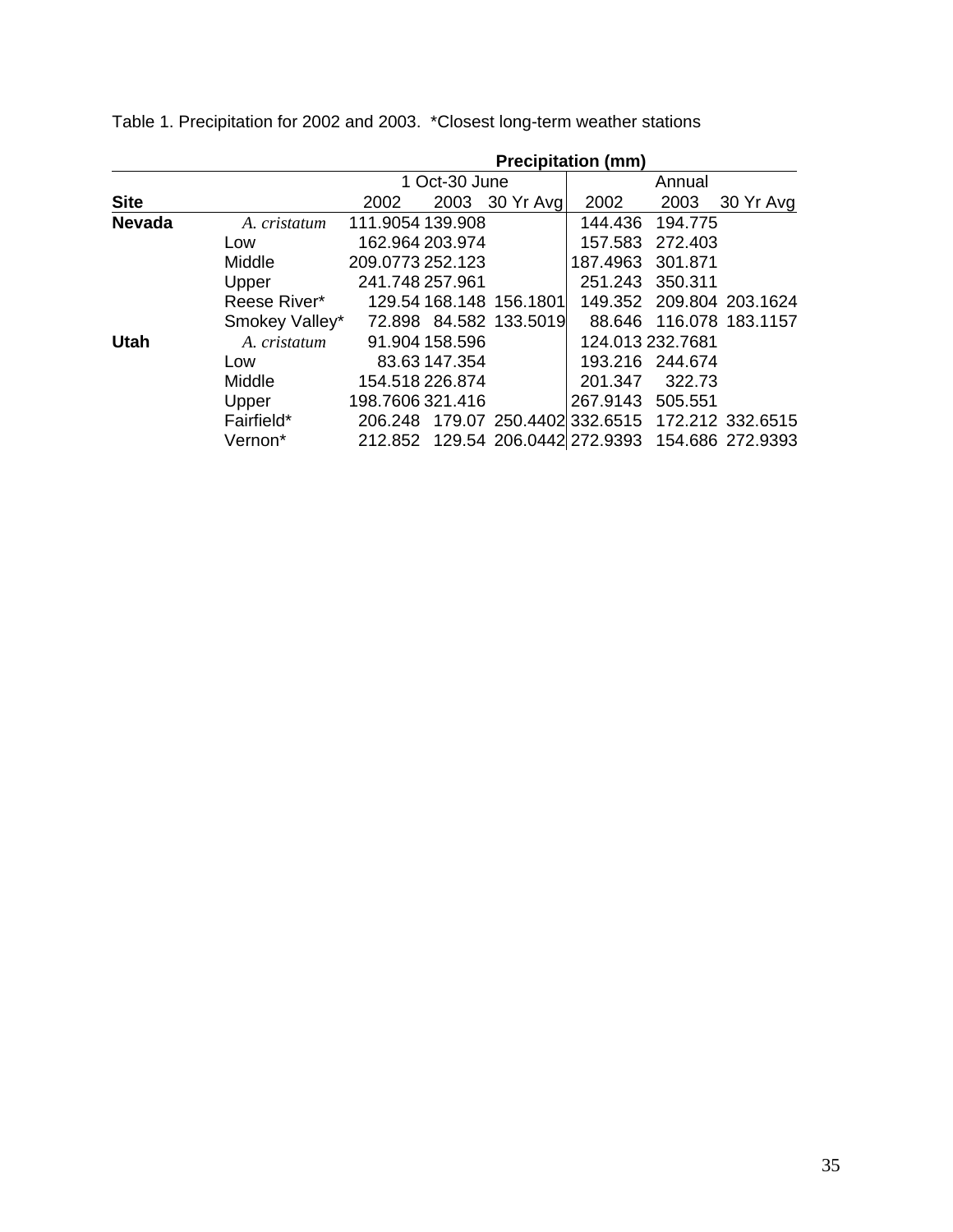#### **FIELD GERMINATION POTENTIAL OF CHEATGRASS (***BROMUS TECTORUM***) IN RELATION TO DISTURBANCE AND ELEVATION**

Bruce A. Roundy<sup>1</sup>, Brigham Young University, Provo, Utah; Jeanne C. Chambers, USDA Forest Service, RMRS, Reno, Nevada; Alison Whittaker, Utah Division Wildlife Resources, Ephraim, Utah; and Susan E. Meyer, USDA Forest Service, RMRS, Provo, Utah

**Study Description.** Over the past several decades, cheatgrass (*Bromus tectorum*) has been continually expanding in the sagebrush steppe ecosystem. Research on why cheatgrass is able to invade these communities has been limited. This study looks at how season, site, elevation, and disturbance affect germination potential of cheatgrass, as a function of seedbed soil water availability and temperature.

**Methods.** Plots were established in the spring of 2001 on 9 sites in Nevada and Utah. Three of the plots in both Nevada and Utah were located in sagebrush stands along an elevational gradient. In Nevada, the elevations were 1960, 2190, and 2380 m and in Utah were 1710, 2085, and 2274 m. The fourth sites were located in stands of crested wheatgrass (*Agropyron cristatum*) having elevations of 2065 m in Nevada and 1628 m in Utah. The final site was located in Utah in a stand of squirreltail (*Elymus elymoides*) at an elevation of 1597 m. Vegetation removal and burn treatments were applied in a factorial design to examine the separate and combined effects of perennial herbaceous vegetation removal and fire on seedbed environmental conditions. Individual study plots (3 m diameter) were located within each of the shrub-dominated study sites around a focal sagebrush and were usually 2 or more meters apart. For the crested wheatgrass and squirreltail study sites, plots were located within areas of relatively uniform grass cover. The removal treatments included leaving the herbaceous understory intact or spraying with glycophosphate (Roundup®) in spring of 2001 for complete kill. The burn treatments applied in fall 2001 included leaving the plot unburned or burning within 3.4 m diameter burn barrels around each plot, adding 4.5 kg of straw for consistent fuel loading, and lighting the plots with drip torches ( Korfmacher et al. 2003). Three replicates of each treatment combination were applied per site (9 sites x 2 removal treatments x 2 burn treatments  $x$  3 replicates = 108 plots). Also in fall 2001, subplots 1.5 m  $x$  0.75 m within each of the 4 removal-burn treatment plots (live-unburned, live-burned, dead-unburned, dead-burned) in each replication were broadcast seeded with filled seeds (600 seeds/m<sup>2</sup>) of cheatgrass.

In summer 2001, thermocouples and gypsum blocks (Delmhorst, Inc.) were buried in each of the 4 removal-burn treatment plots and within subplots left unseeded or seeded in fall to cheatgrass. Both sensor types were buried at depths of 1-3, 13-15, and 28-30 cm. Thermocouples to sense soil temperatures were installed in 2 replicates and gypsum blocks to sense water potential were installed in all 3 replicates of the treatments at each study site. Soil temperature and water potential sensors were read every minute and hourly averages recorded using Campbell Scientific, Inc. CR-10X microloggers. Hourly air temperatures from a thermister in a gill shield and total hourly precipitation from an electronic tipping bucket rain gage were also recorded at each study site. Germination potential variables were calculated for 4 fall seasons (September through November for 2001 through 2004) and for 4 spring seasons (March through June for 2002 through 2005). Gypsum blocks sense soil water potential to about -1.5 MPa (CSI

<sup>1</sup> *Contact*: Bruce Roundy, Dept. Botany and Range Science, Brigham Young University, Provo, UT 84602. Phone: (801) 378-8137; Email: bruce\_roundy@byu.edu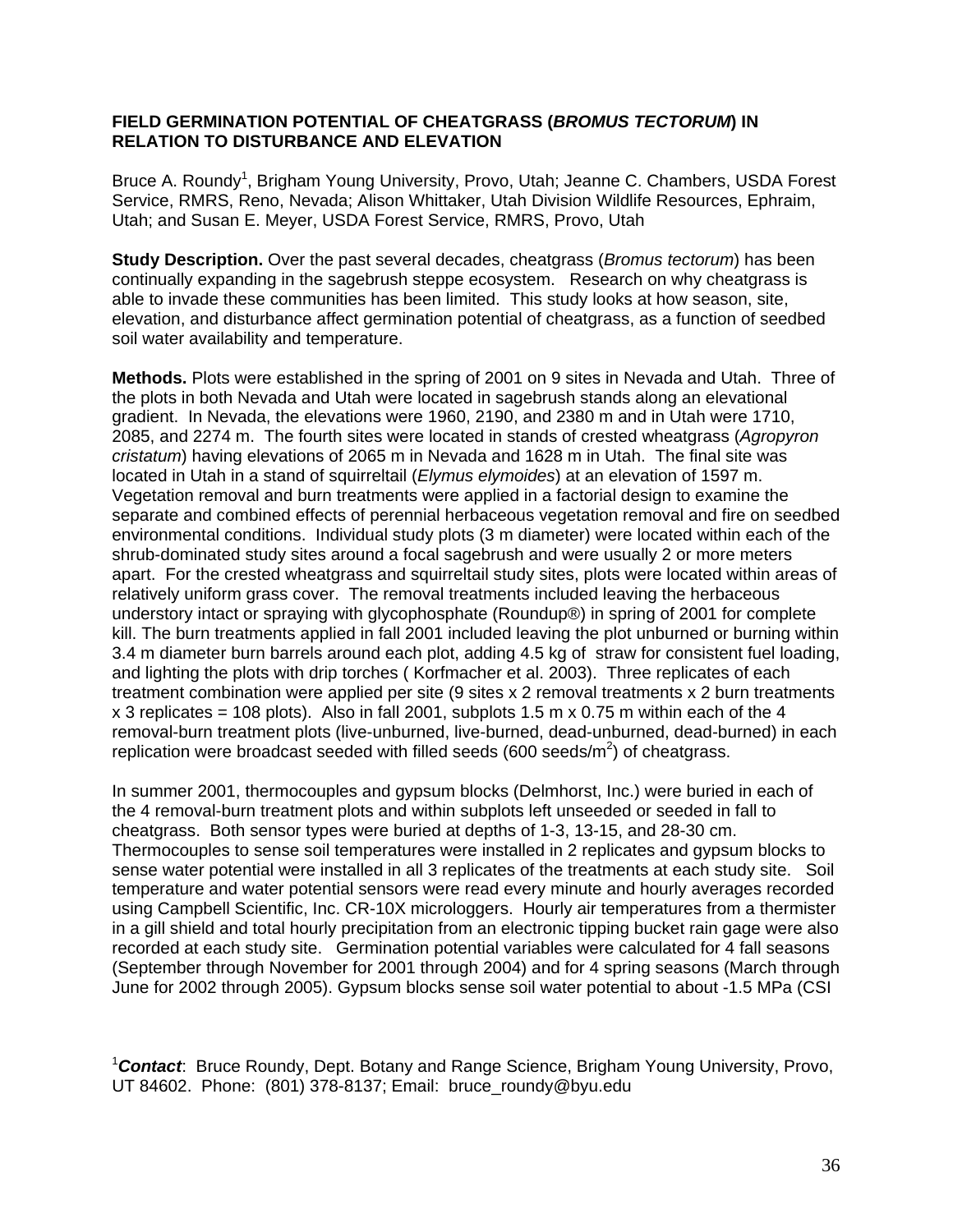1983). Soil temperatures and water potentials from the 1-3 cm depth were used to calculate a number of environmental variables considered relevant to cheatgrass germination. Given a base temperature for germination of  $0^{\circ}$  C, the thermal time required for 50% germination of a population (D50) of imbibed seeds of cheatgrass ranges from 12 to over 100 degree days, depending on the incubation temperature and seed population (Hardegree et al. 2003, Taylor et al. 2004, Bair et. al 2005). A reasonable, average value for D50 for non-dormant cheatgrass is around 1000 degree hours or about 41.7 degree days. Wet degree days (WDD) were calculated by adding all hourly temperatures above  $0^{\circ}$  C for the entire time that the soil was wet (< -1.5 MPa) for a season and dividing by 24 hours/day. The number of potential germination wet periods (PGW) was calculated for each season by counting the number of times that the soil was wet and accumulated at least 41.7 degree days (1000 degree hours) typically required to germinate 50% of cheatgrass seeds (ref). The degree days for the maximum time (MDD) the soil was wet for a season was also calculated. To determine potential germination in time, wet degree days per day were calculated for fall and spring periods by adding up hourly temperatures over 0 º C for each day that surface soil water potential was greater than -1.5 MPa at 1800 hours and dividing by 24 hours per day.

Average hourly thermocouple temperatures from the 2 replicates were used to calculate germination potential variables for each of the 3 soil water potential plot replicates for each site. Averages of all replicates for each treatment combination for a site were then analyzed in a mixed model (SAS Proc Mixed, Littell et al. 1996), with site considered random and year, removal, burn, and seed treatments considered fixed factors. Best unbiased linear prediction equations (BLUPS) were used to estimate germination potential values for sites for each year (Littell et al. 1996).

**Results and Conclusions.** Water-year precipitation increased with elevation and was least in Nevada in 2003-2004, least in Utah in 2001-2002, and highest for all sites in 2004-2005 (Fig. 1). An exception to the pattern of increasing precipitation with elevation was some fall or spring storms that produced similar precipitation at all sites.

The number of potential germination wet periods (PGW) and wet degree days (WDD) varied significantly (P<0.0001) by year for both fall and spring (Fig. 2). Potential for cheatgrass germination was greater in spring than in fall, but was sufficient for germination for all seasons during all years except for the fall of 2001 (PGW< 1). In general, lower elevation sites had greater cheatgrass germination potential than middle and upper sites, but all sites had sufficient PGW and WDD for cheatgrass germination for most seasons and years. Burning slightly increased the number of WDD, but unburned plots had sufficient PGW and WDD for cheatgrass germination (Fig. 3). The earliest date of potential cheatgrass germination varied greatly among years, and was later in the fall and spring at upper than lower elevation sites in Nevada (Fig. 4). Even though there was generally sufficient potential for cheatgrass to germinate on all sites, the upper sites had little actual cheatgrass establishment, as did the lower site in Utah. Seedling death associated with cold temperatures or drought may have limited establishment on these sites.

**Management Implications.** Soil temperatures and surface soil water availability were sufficient for potential cheatgrass germination in fall or spring on 9 sagebrush zone sites during 4 years of study. Because cheatgrass is well-adapted to germinate throughout the sagebrush zone, this zone must be managed to maintain competitive residual perennial herbaceous vegetation to reduce invasion. Although residual vegetation may not reduce potential germination, it decreases subsurface soil water availability (Whittaker et al. 2006) and nitrate (Blank et al.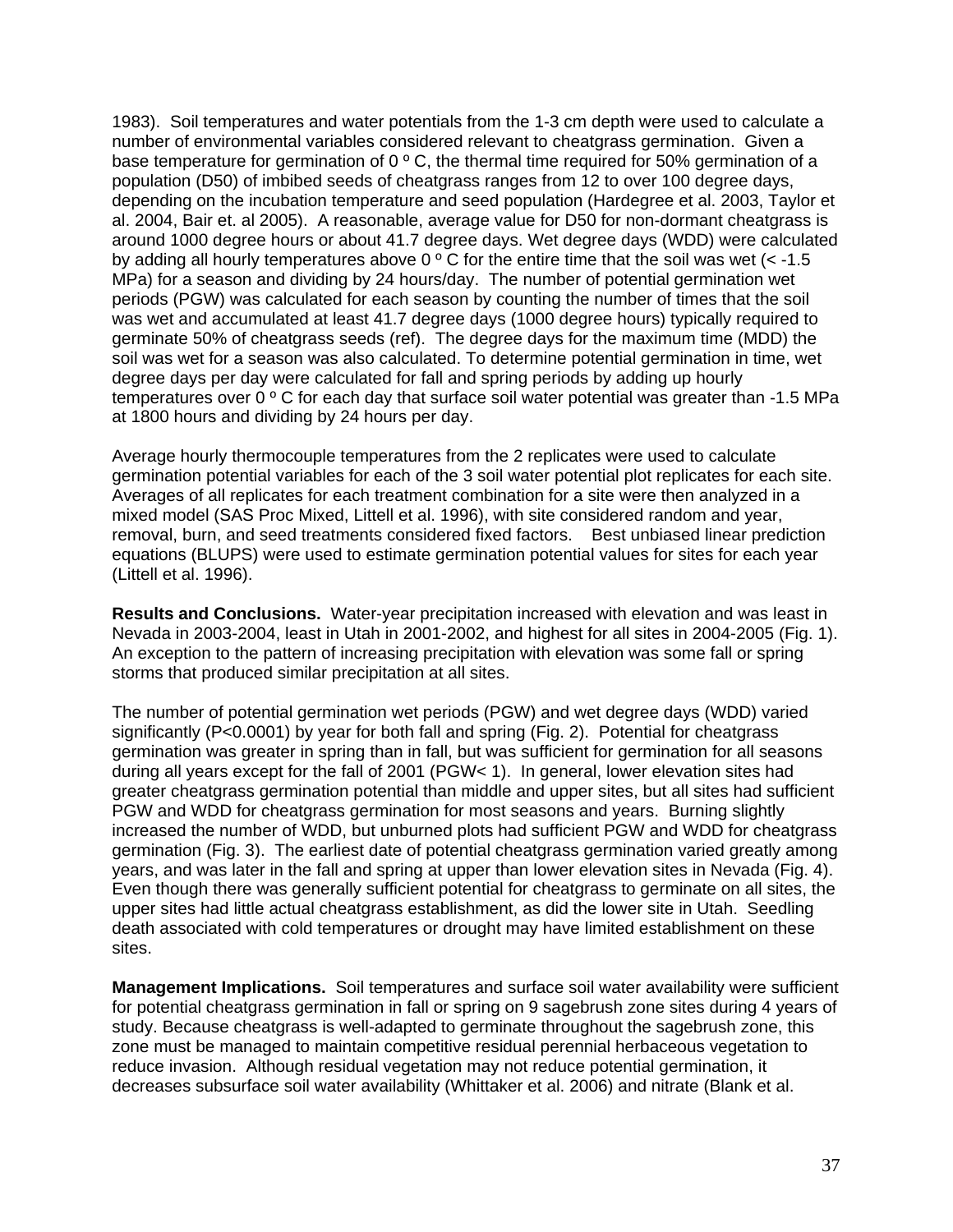2006), thereby limiting cheatgrass growth and seed production (Chambers et al. 2006). The end result is a reduction in cheatgrass invasion potential.

#### *Literature Cited*

Bair, N. B., S. E. Meyer, and P. S. Allen. 2005. A hydrothermal after-ripening time model for seed dormancy loss in *Bromus tectorum* L. submitted to Seed Science Research.

Blank, R. S., J. C. Chambers, B. A. Roundy, S. E. Meyer, and A. Whittaker. Nutrient availability in rangeland soils: influence of prescribed burning, herbaceous vegetation removal, overseeding with *Bromus tectorum*, season, and elevation. *in process*.

Chambers, J. C., B. A. Roundy, R. R. Blank, S. E. Meyer, and A. Whittaker. 2006. What makes Great Basin sagebrush ecosystems invasible by *Bromus tectorum*? Ecological Monographs. *in review.* 

CSI. 1983. Model 227 Delmhorst cylindrical soil moisture block instruction manual. Campbell Scientific, Inc., Logan, Utah.

Hardegree, S. P., G. N. Flerchinger, and S. S. Van Vactor. 2003. Hydrothermal germination response and the development of probabilistic germination profiles. Ecological Modeling 167: 305-322.

Taylor, J. R., B. A. Roundy, P. S. Allen, and S. E. Meyer. 2004. Predicting seedling emergence using soil moisture and temperature sensors. P. 140- 145. In: A. L. Hild, N. L. Shaw, S. E. Meyer, D. T. Booth, and E. D. McArthur, compilers, Seed and soil dynamics in shrubland ecosystems. Proceedings RMRS-P-31. USDA Forest Service Rocky Mountain Research Station, Fort Collins, Colorado.

Whittaker, A., B. A. Roundy, J. C. Chambers, and S. E. Meyer. 2006. Soil water availability in relation to disturbance and elevation in the sagebrush zone. *in preparation*.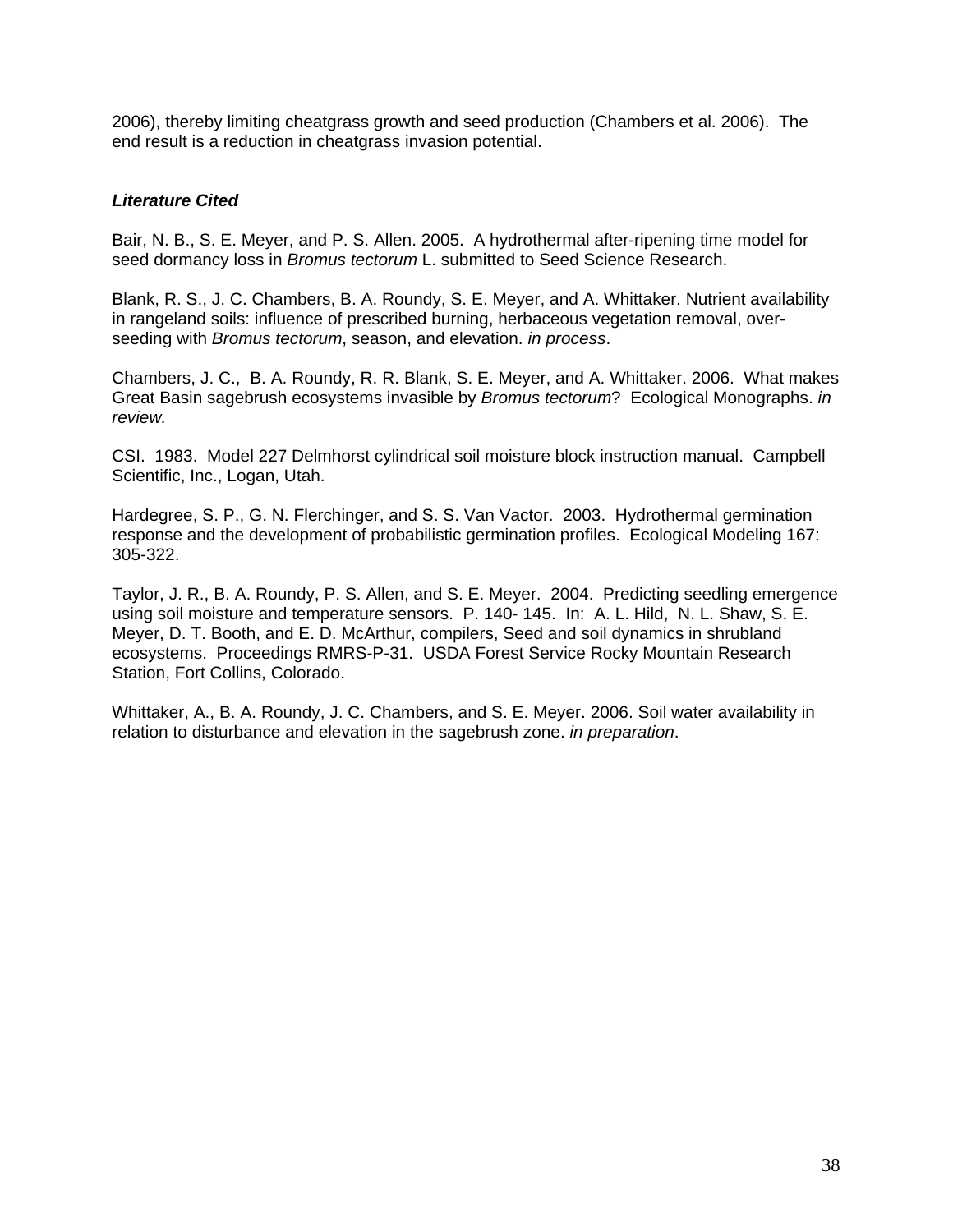

**Utah 1 Oct-30 June** 0 50 100 150 200 250 300  $\widehat{\mathsf{e}}^{350}$ 400 450 500  $\acute{\text{s}}$ Creested LOWER **MIDDLE UPPER** Fairfield **Verrion Precipitation (m**

Figure1. Water-year precipitation for squirreltail (ST), crested wheatgrass, and lower, middle, and upper elevation big sagebrush sites in Nevada and Utah.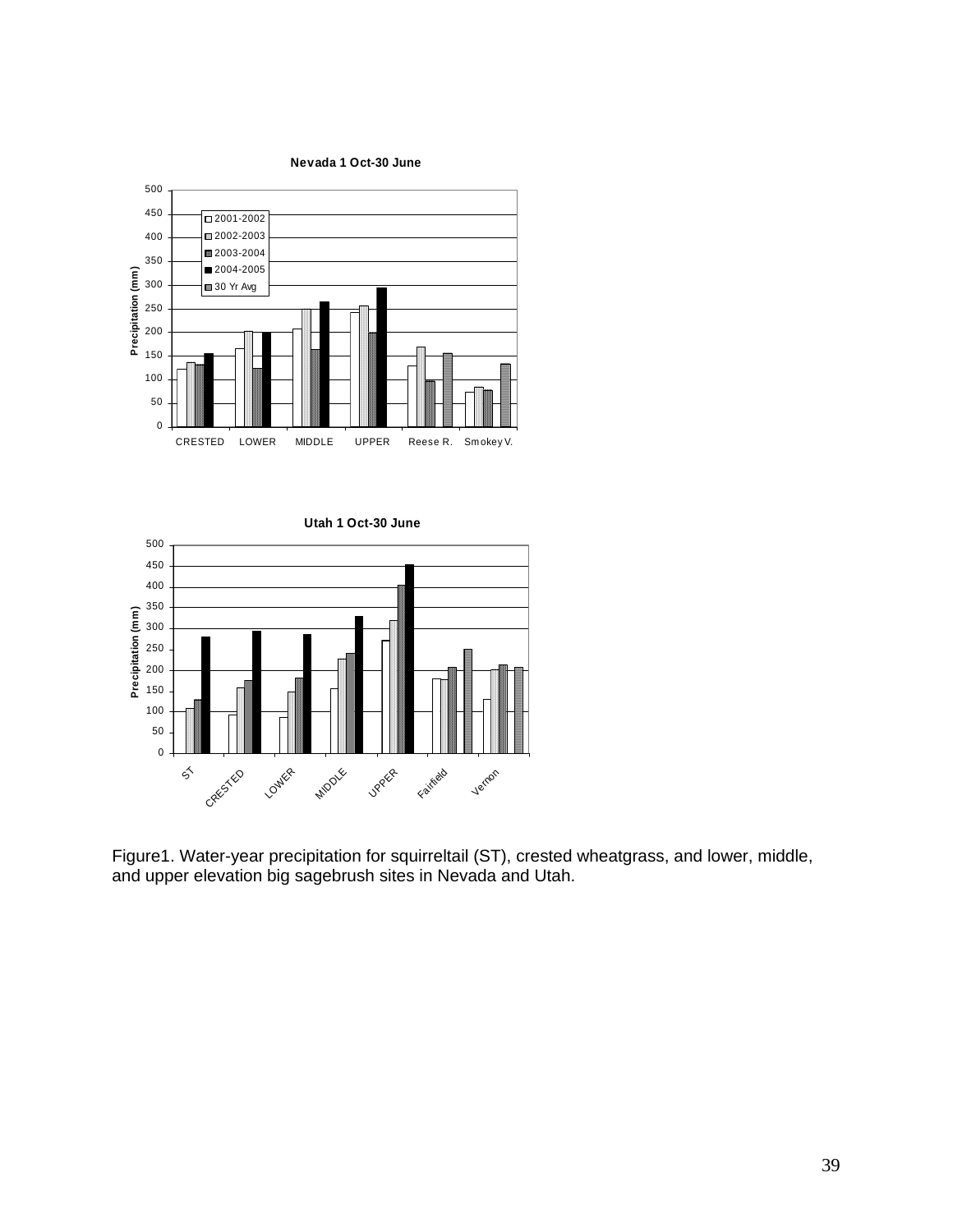

Figure 2. Potential germination wet periods and wet degree days for crested wheatgrass, squirreltail (ST), and lower, middle and upper elevation big sagebrush sites in Nevada and Utah.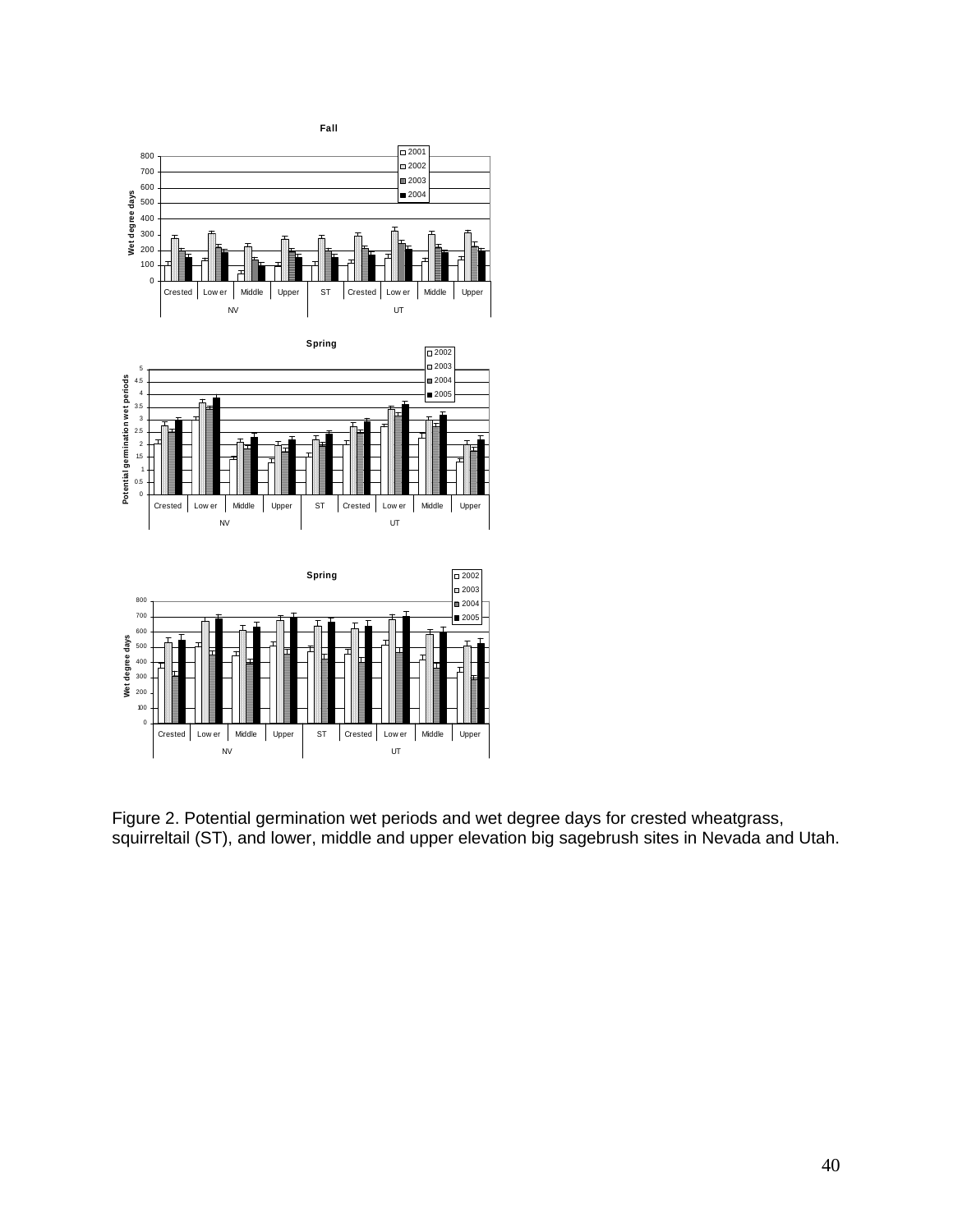

Figure 3. Potential germination wet periods and wet degree days for germination of cheatgrass in relation to fall burning on big sagebrush zone sites.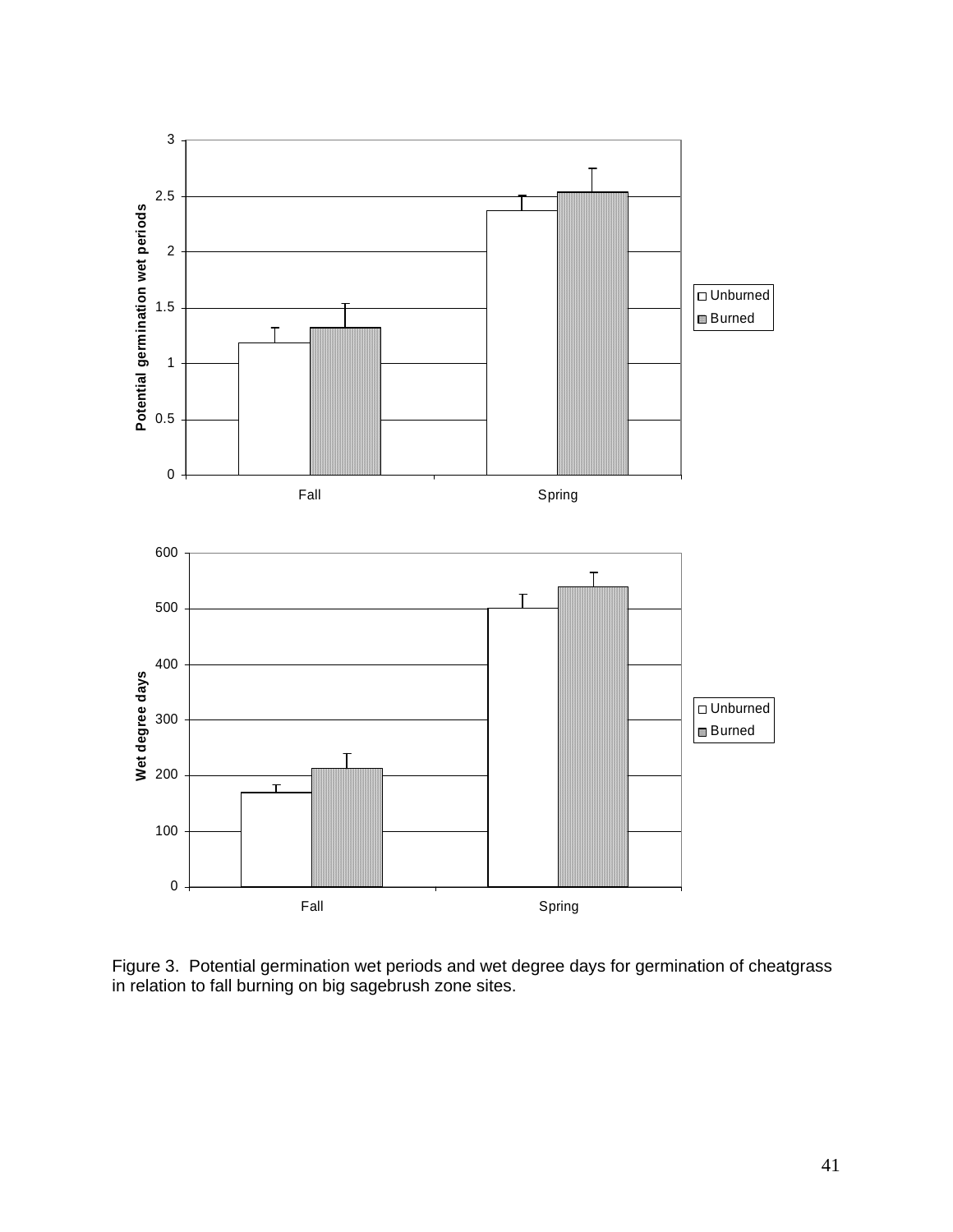





Figure 4. Earliest date of occurrence of sufficient wet degree days to germinate cheatgrass on crested wheatgrass and lower, middle, and upper elevation big sagebrush sites in Nevada and Utah.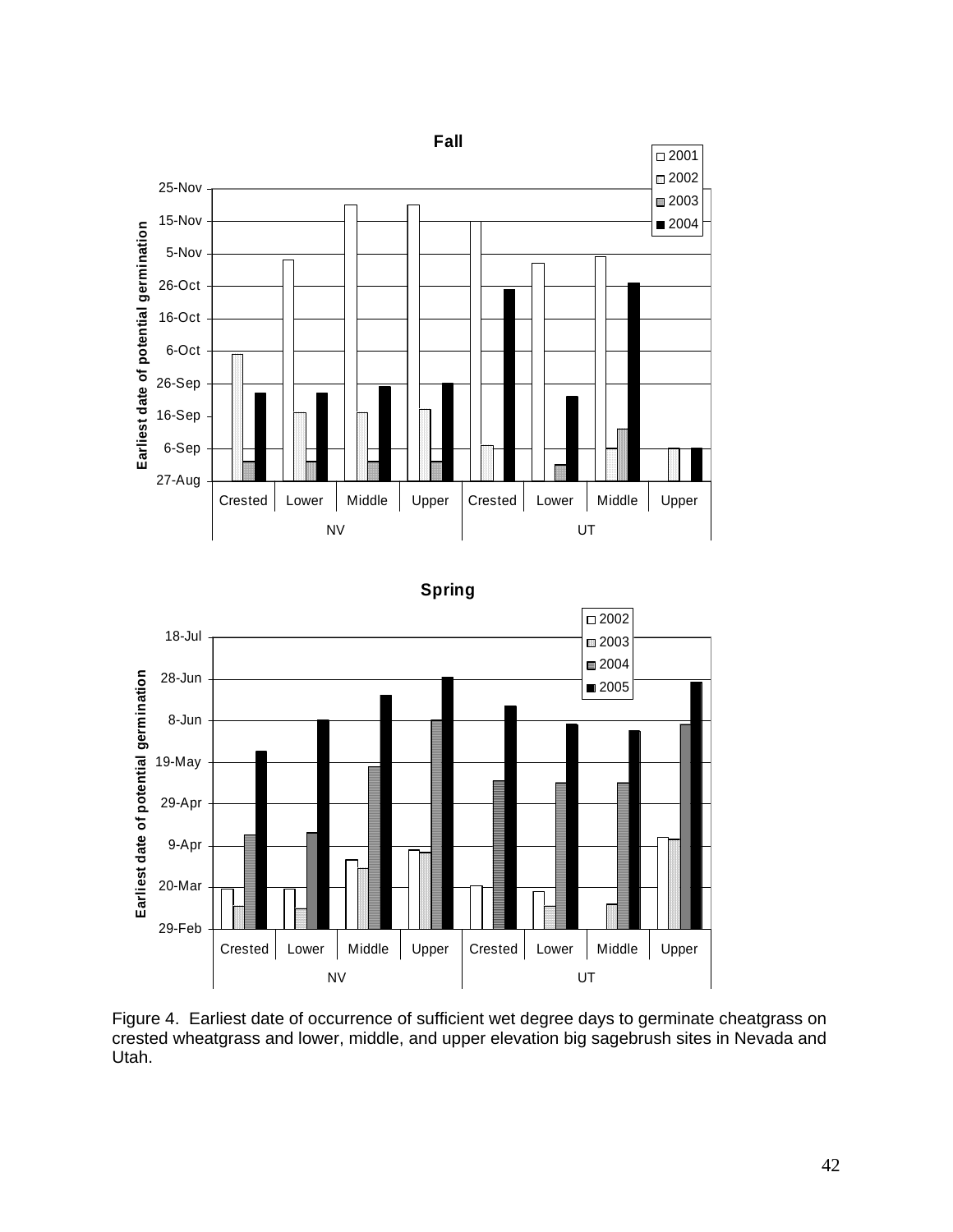#### **SUSCEPTIBILITY OF SAGEBRUSH COMMUNITIES TO CHEATGRASS (***BROMUS TECTORUM***): EFFECTS OF NATIVE HERBACEOUS SPECIES REMOVAL AND FIRE**

Jeanne Chambers<sup>1</sup>, USDA Forest Service, RMRS, Reno, Susan Meyer, USDA Forest Service, RMRS, Provo, Bob Blank, USDA-ARS, Reno, Bruce Roundy and Alison Whittaker, Brigham Young University

*Study Description.* The exotic annual grass, cheatgrass (*Bromus tectorum*) is increasing in abundance throughout the sagebrush-dominated ecosystems of the United States, and is frequently assuming dominance following wildfire (D'Antonio and Vitousek 1992) Research and management have focused primarily on methods of controlling cheatgrass and restoring sustainable ecosystems following invasion. Consequently, little information exists on what makes sagebrush communities susceptible to invasion by cheatgrass. Increasing our understanding of the environmental and ecological factors that influence cheatgrass invasion and on invasion processes will allow us to develop management techniques aimed at preventing initial invasion or expansion. From a regional perspective, this approach may be as or more effective than management schemes designed to reduce or eliminate established populations of cheatgrass.

The invasion/expansion of cheatgrass is usually facilitated by an increase in resource availability. In general, cheatgrass invasion/expansion is occurring most rapidly at lower elevations within the Wyoming big sagebrush ecological type, in degraded rangelands with depleted understories, and in response to fire (Wisdom et al. 2003). This study examined the relative effects of elevation, understory species loss, and fire on cheatgrass establishment and reproduction. It is addressing the following questions: (1) What is the influence of elevation on resource availability and cheatgrass establishment and seed production within the sagebrush biome? (2) How does the relative abundance of native herbaceous species influence resource availability and cheatgrass establishment and reproduction? (3) How does fire influence resource availability and cheatgrass establishment and reproduction? (4) How do resource availability and cheatgrass invasibility differ between functional sagebrush communities and areas revegetated with crested wheatgrass? This aspect of the research focuses on cheatgrass establishment and reproduction. The effects of elevation, understory removal, and fire on soil water and nutrients are addressed in complimentary efforts (see syntheses by Blank et al. and Whittaker et al.).

*Methods.* To examine the effects of elevation on cheatgrass invasibility within the Region, study sites were located along an elevational gradient in the Shoshone Mountains of central Nevada and the Tintic Range of west-central Utah. The elevations of the study sites were 5600', 6840', 7460' in Utah and 6400', 7180', and 7800' in Nevada. In addition, crested wheatgrass study sites were located at elevations of 5340' in Utah and 6760' in Nevada. The lowest elevation sagebrush sites were characterized by *Artemisia tridentata wyomingensis*; the intermediate and upper elevation sites were dominated by *Artemisia tridentata vaseyana*. The understory vegetation was characterized by the perennial grasses *Pseudoroegneria spicata*, *Elymus elymoides*, and *Poa secunda* at low to intermediate elevations, and by *Festuca idahoensis*, and *Hesperochloa kingii* at upper elevations.

**1 Contact:** Jeanne Chambers, USDA Forest Service, Rocky Mountain Research Station, 920 Valley Road, Reno, NV 89509. Phone: (775) 784-5329; Email: jchambers@fs.fed.us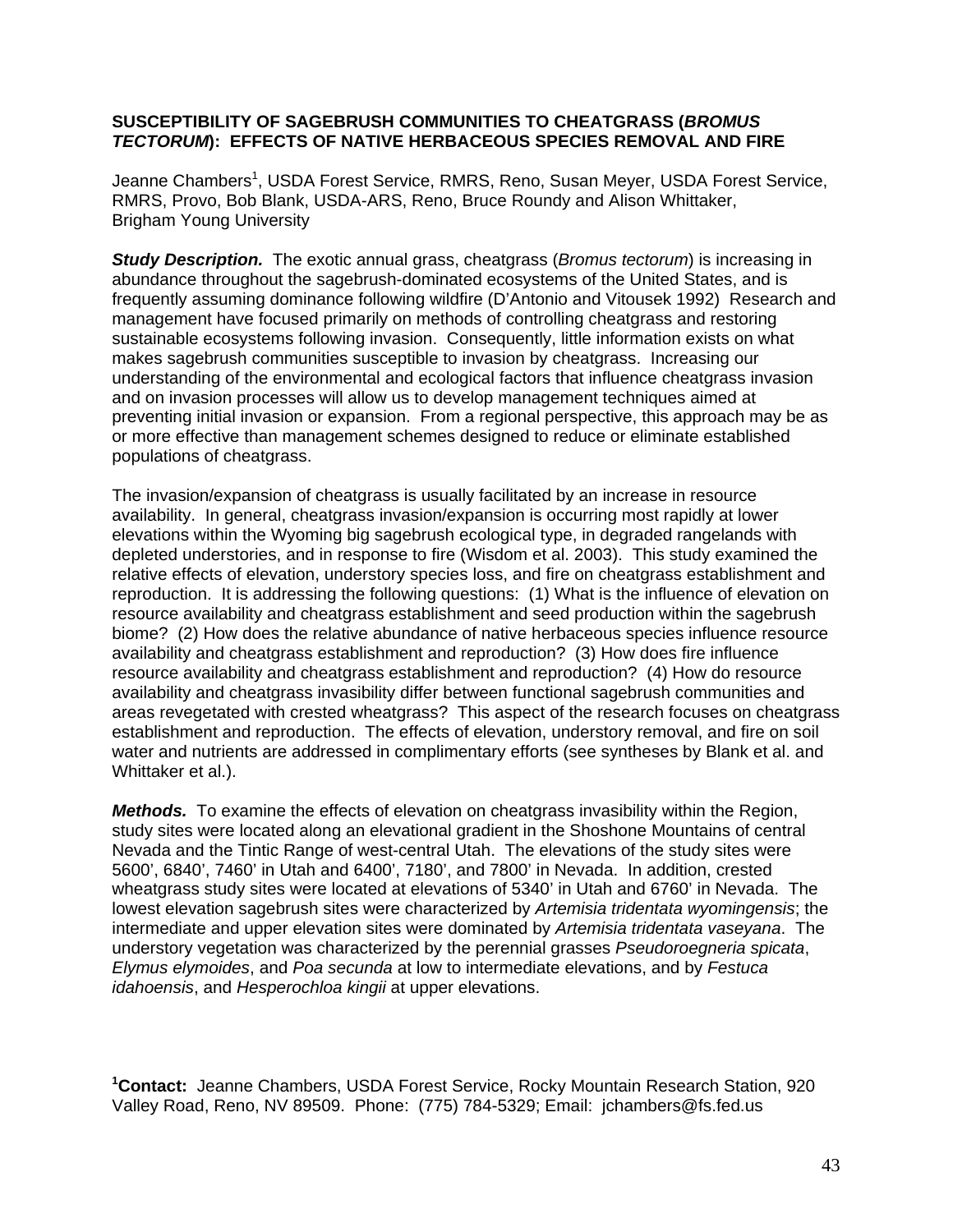Treatments included herbaceous species removal (0, 50, and 100% removed) and burning (burned and not burned). There were three replicates of each treatment combination. Circular treatment plots were 3.4 m in diameter and contained one sagebrush that was 1.0 to 1.5 m in diameter. The understory removal treatment consisted of spraying the vegetation with a mixture of Roundup and 2,4-D when the plants were actively growing at all sites (late May). The 50% removal treatment was obtained by spraying every other plant – one plant was protected with a small pot while the adjacent plant was sprayed. The 100% removal treatment was obtained by spraying all understory vegetation in the plot with a 2-gal. garden sprayer. The burning treatment was conducted in late October and consisted of placing a metal burn barrel around the plots, adding 4.5 kg of straw for a uniform burn, and igniting the contents of the barrel with a drip-torch (see Korfmacher et al. 2003). Treatments were applied in 2001 and 2002.

To evaluate cheatgrass establishment and reproduction within each treatment plot, 100 filled cheatgrass seeds were sown in 40 x 40 cm grids with 4 cm spacings to a depth of 0.5 to 1.0 cm in both interspace and undershrub microsites. Two grids (subsamples) were placed within each microsite and permanently marked. Cheatgrass seeds were from local collections, and had 98% or higher viability from standard tetrazolium tests. Seedling emergence and survival were monitored monthly from March through June. At seed ripe in late-June or early-July of 2002 and 2003, all plants within a plot were counted and harvested. The seeds were separated from the vegetative biomass, the number of filled seeds was counted, and the mass of both the seeds and vegetative portions of the plants were obtained.

 Data were analyzed using mixed effects ANOVA models in the Mixed procedure of the SAS System for Windows.

*Results and Discussion.* Cheatgrass establishment (emergence and survival) varied among locations, elevations, and years (Fig. 1). The high elevation *A. tridentata vaseyana* sites, 7460' in Utah and 7800' in Nevada, generally had lower plant numbers than the low or intermediate elevation sites in both 2002 and 2003. Also, while most plants had emerged by the March census at low elevations, most emergence occurred between March and April at higher elevations (Fig. 2). Overall biomass and seed production of *Bromus tectorum* also was lowest on the high elevation sites in in 2002 and 2003 (Figs. 3 and 4). The high elevation sites had the highest number of days of available soil water and among the highest levels of nitrate, but soil temperatures and number of degree days were considerably lower indicating colder and shorter growing seasons (Blank et al. *in process*, Chambers et al. *in process*, Whittaker et al. *in process*). Although *B. tectorum* exhibits relatively high germination at cold temperatures and has considerable ecotypic variation in optimal night/day germination temperatures (Meyer et al. 1997), ecophysiological limitations due to cold temperatures can restrict its growth and, consequently, reproduction at higher elevations and on cooler aspects. Site factors or precipitation and its effects on available soil water were the primary factors limiting cheatgrass success with decreases in elevation. In Nevada, the low elevation *A. tridentata wyomingensis* site exhibited relatively high establishment and similar biomass and seed production in 2002 and 2003 (Figs. 1 and 3). In Utah low establishment, biomass and seed production occurred on the low and mid elevation site in 2002 and the low elevation site exhibited almost no emergence in 2003 (Figs. 1 and 4). Lower establishment, growth and reproduction in 2002 can be explained by low precipitation and fewer days of soil water availability for the Utah than Nevada sites. However, in 2003 wet growing degree days, total days of available soil water, and soil water availability patterns in time were similar for the low and mid elevation sites in Nevada and Utah. The low elevation site in Utah had a limited amount of *B. tectorum* at the time of study initiation, and coarse sandy loam soils simply may not have been conducive to cheatgrass establishment.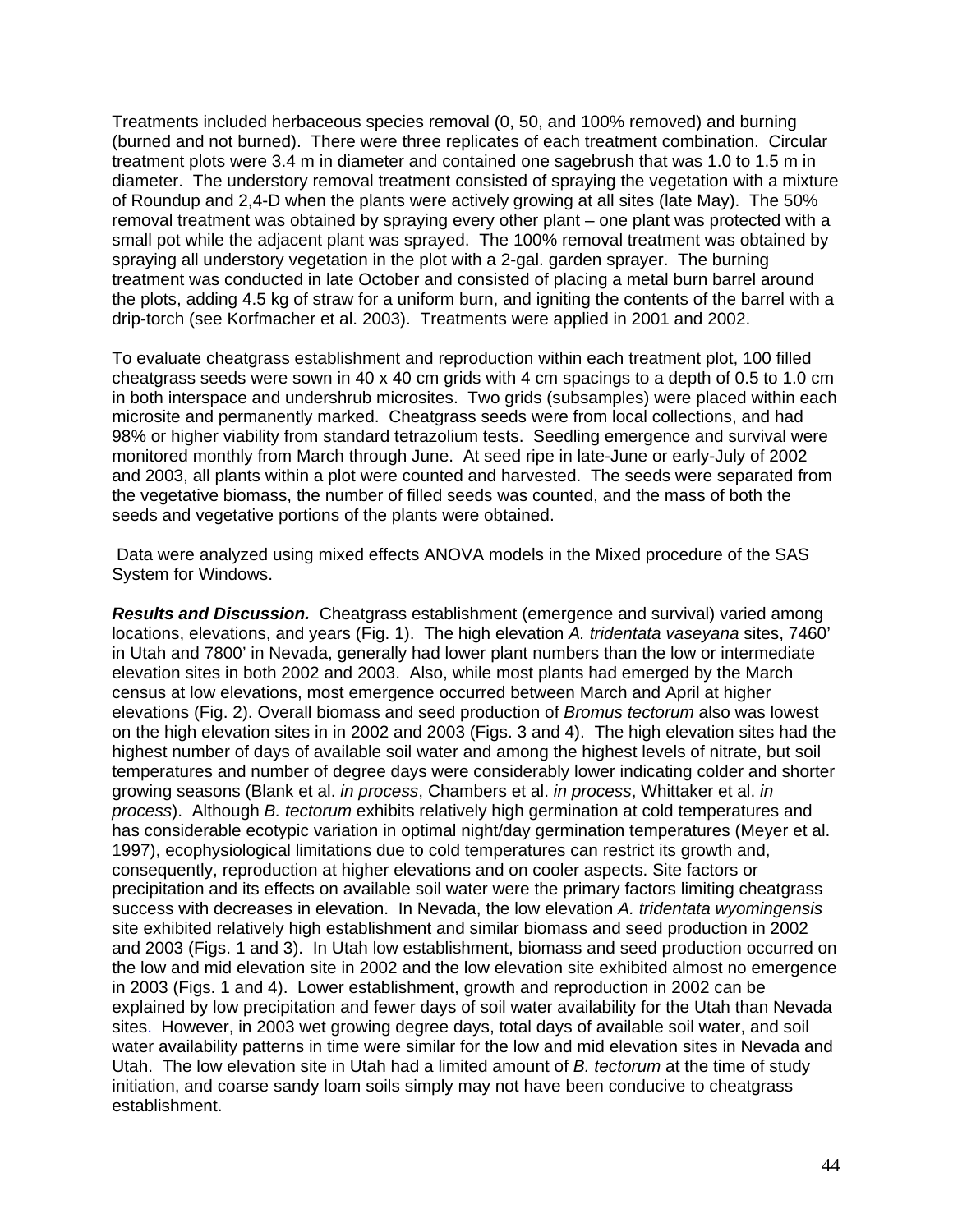The removal and fire treatments had relatively minor effects on emergence and survival and, consequently, almost no effects on number of plants at harvest (Fig. 1). The removal treatment resulted in plant mortality but because the dead plants were left in place, it had minimal effects on soil surface properties and, thus, the microenvironmental characteristics of the seed bed. In contrast to removal, burning resulted in higher emergence but lower survival of *B. tectorum* for certain sites and years. The largest effects on emergence and survival were due to microsite differences with interspaces having higher emergence and survival than undershrub locations (Fig. 2). Different mechanisms probably caused these microsite differences on burned vs. not burn plots. Burned undershrub microsites can provide a harsh environment for emergence and survival due to temperature extremes (Chambers and Linnerooth 2001). Undershrub microsites that are not burned are relatively cold, and can have litter layers with little available moisture for seed germination and seedling survival (Facelli and Pickett 1990). These results indicate that regardless of plant removal or fire, emergence is higher in interspaces than under shrubs and, as shown elsewhere, a high proportion of the seedlings that emerge survive to reproductive maturity (Pyke 1987).

In contrast to the results for seedling emergence and survival, both plant removal and fire had highly significant effects on biomass and seed production of *B. tectorum*. Biomass per plant and the number of seeds per plant exhibited responses similar to those for biomass and numbers of seeds per quadrat. Both biomass and seed numbers per plant were higher on burned than not burned plots, and on plots with 100% removal than 0% removal (Figs. 3 and 4). The effects of removal and burning on plant biomass and seed production were additive both for sites along the elevation gradient and for the *A. cristatum* sites. For sites with significant seedling emergence, biomass and seed numbers of *B. tectorum* typically increased 2 to 3 times after removal of all perennial herbaceous species, and 2 to 6 times after burning. Following both herbaceous species removal and burning, biomass and seed number increased from 10 to 30 times depending on site and year. These effects on biomass and seed production can be linked largely to increases in nitrate and especially soil water following plant removal and burning (Blank et al. *in process*; Whittaker et al. *in process*). *Bromus tectorum* has the capacity for high growth rates (Arredondo et al. 1998) and the ability to respond to increased nitrogen availability (Lowe et al. 2002) especially nitrate (Monaco et al. 2003) and soil water (Link et al. 1990, 1995).

*Conclusions.* The invasibility of Great Basin A*rtemisia* ecosystems is dependent on environmental characteristics, and is the result of several interacting factors, including precipitation and temperature regimes, site conditions, past and present disturbance, and the competitive abilities of resident species. Underlying ecosystem properties, precipitation and temperature, had the greatest overall effects on the invasibility of *B. tectorum* during our two year study. *Bromus tectorum* was clearly limited by temperature at upper elevations. Precipitation, and its effects on available soil water, appear to be the primary controls on *B. tectorum* invasibility when temperature is not a factor. The effects of fire and species removal were consistent across the elevation gradient typical of *Artemisia* ecosystems in the Great Basin for *B. tectorum* establishment, growth and reproduction. Further, the effects of fire and species removal were additive for the growth and reproduction of *B. tectorum*. Our results clearly show that the effects of fire on *B. tectorum* invasion are much greater following the removal of the perennial herbaceous vegetation, and that the sustainability of these systems will depend on maintaining or restoring the perennial herbaceous species. Our species removals may not mimic the effects of overgrazing, especially in terms of soil nutrient dynamics, and additional research is needed to examine the effects of a one-time vs. chronic disturbance.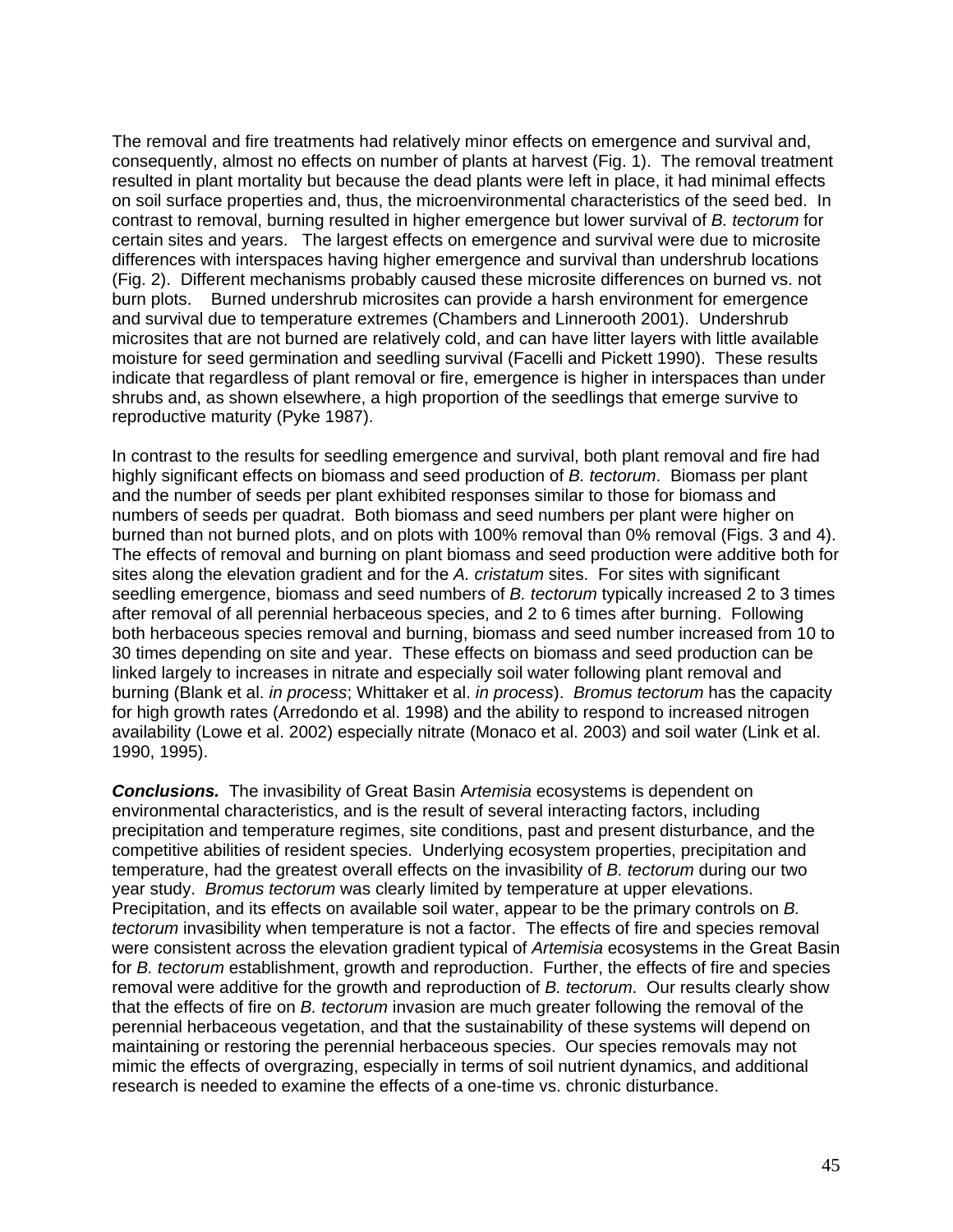#### *Literature Cited*

Arredondo, J. T., T. A. Jones, and D. A. Johnson. 1998. Seedling growth of Intermountain perennial and weedy annual grasses. Journal of Range Management 51:584-589.

Blank, R. S., J. C. Chambers, B. A. Roundy, S. E. Meyer, and A. Whittaker. Nutrient availability in rangeland soils: influence of prescribed burning, herbaceous vegetation removal, overseeding with *Bromus tectorum*, season, and elevation. *in process*.

Chambers, J. C., B. Roundy, B. Blank, S. Meyer and A. Whittaker. What makes Great Basin sagebrush communities susceptible to invasion by cheatgrass? *in review.* 

Chambers, J. C., and A. R. Linnerooth. 2001. Restoring sagebrush dominated riparian corridors using alternative state and threshold concepts: environmental and seedling establishment response. Applied Vegetation Science 4:157-166.

D'Antonio, C. M., and P. M. Vitousek. 1992. Biological invasions by exotic grasses, the grass/fire cycle, and global change. Annual Review of Ecology and Systematics 23:63-87.

Facelli, J. M. and S. T. A. Pickett. 1991. Plant litter: its dynamics and effects on plant community structure. Botanical Review 57:1-32.

Korfmacher, J. L., J. C. Chambers, R. J. Tausch, B. Roundy, S. Meyer, and S. Kitchen. 2003. Technical Note: A technique for conducting small-plot burn treatments. Journal of Range Management 56:251-254.

Link, S. O., G. W. Gee, and J. L. Downs. 1990. The effect of water stress on phenological and ecophysiological characteristics of cheatgrass and Sandberg's bluegrass. Journal of Range Management 43:506-513.

Link, S. O., H. Bolton, Jr., M. E. Theide, and W. H. Rickard. 1995. Responses of downy brome to nitrogen and water. Journal of Range Management 48:290:297.

Lowe, P. N., W. K. Lauenroth, and I. C. Burke. 2002. Effects of nitrogen availability on the growth of native grasses and exotic weeds. Journal of Range Management 55:94-98.

Monaco, T. A., D. A. Johnson, J. M. Norton, T. A. Jones, K. J. Connors, J. B. Norton, and M. B. Redinbaugh. 2003. Contrasting responses of Intermountain West grasses to soil nitrogen. Journal of Range Management 56:289-290.

Meyer, S. E., P. S. Allen, and J. Beckstead. 1997. Seed germination regulation in *Bromus tectorum* (Poaceae) and its ecological significance. Oikos 78:475-485.

Pyke, D. A. 1987. Demographic responses of *Bromus tectorum* sand seedlings of *Agropyron spicatum* to grazing by small mammals: the influence of grazing frequency and plant age. Journal of Ecology 75: 825-835.

Whittaker, A., B. A. Roundy, J. C. Chambers, and S. E. Meyer. Soil water availability in relation to disturbance and elevation in the sagebrush zone. *in progress.*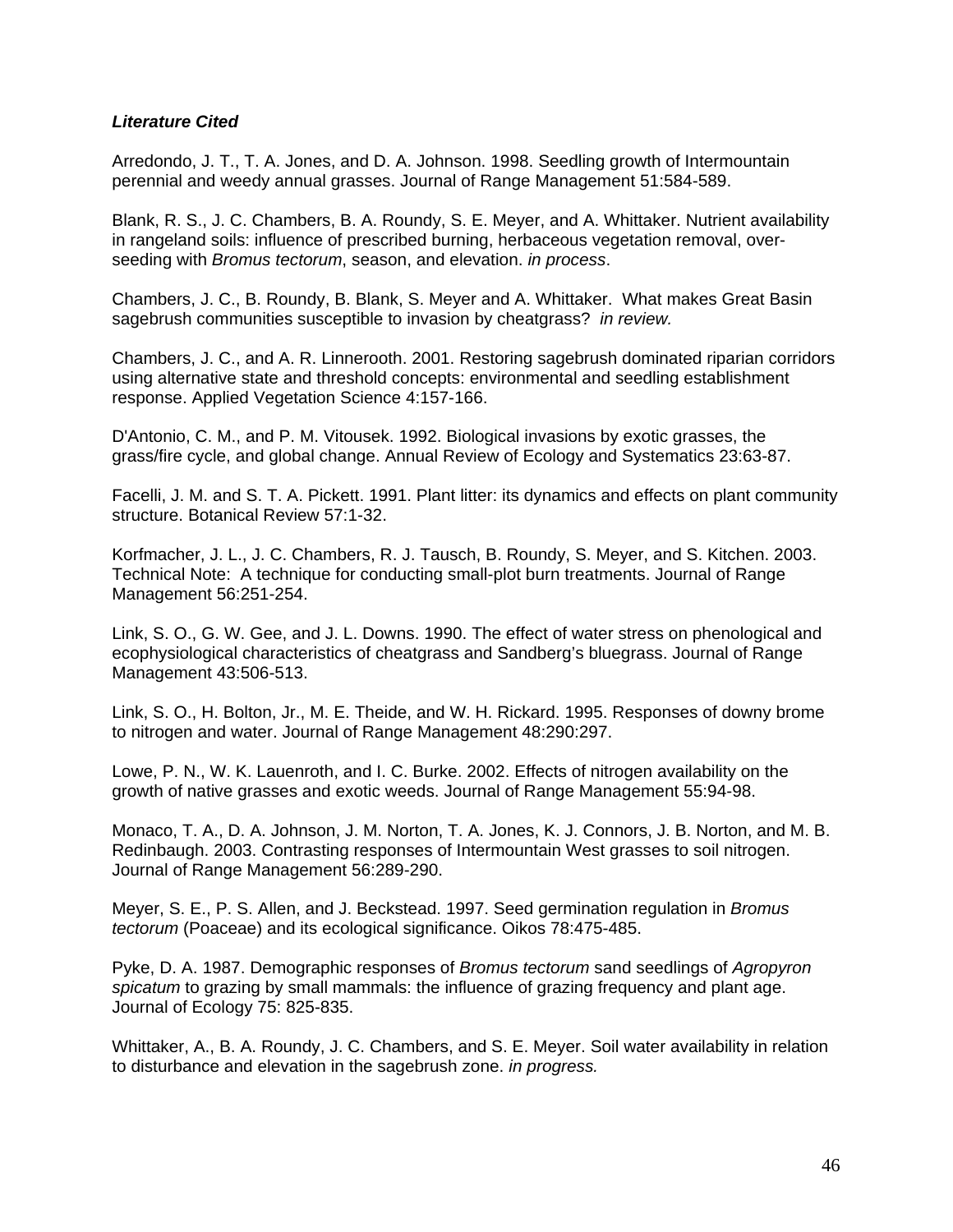Wisdom, M. J., L. H. Suring, M. M. Rowland, R. J. Tausch, R. F. Miller, L. Schueck, C. Wolff Meinke, S. T. Knick, and B. C. Wales. 2003. A prototype regional assessment of habitats for species of conservation concern in the Great Basin Ecoregion and State of Nevada. Version 1.1., September 2003, unpublished report on fire at USDA Forest Service, Pacific Northwest Research Station, 1401 Gekeler Lane, La Grande, OR 9785.



Figure 1. The number of plants at harvest (mean  $\pm$  SE) on the low, mid and high elevation sites in Nevada and Utah for 2002 and 2003.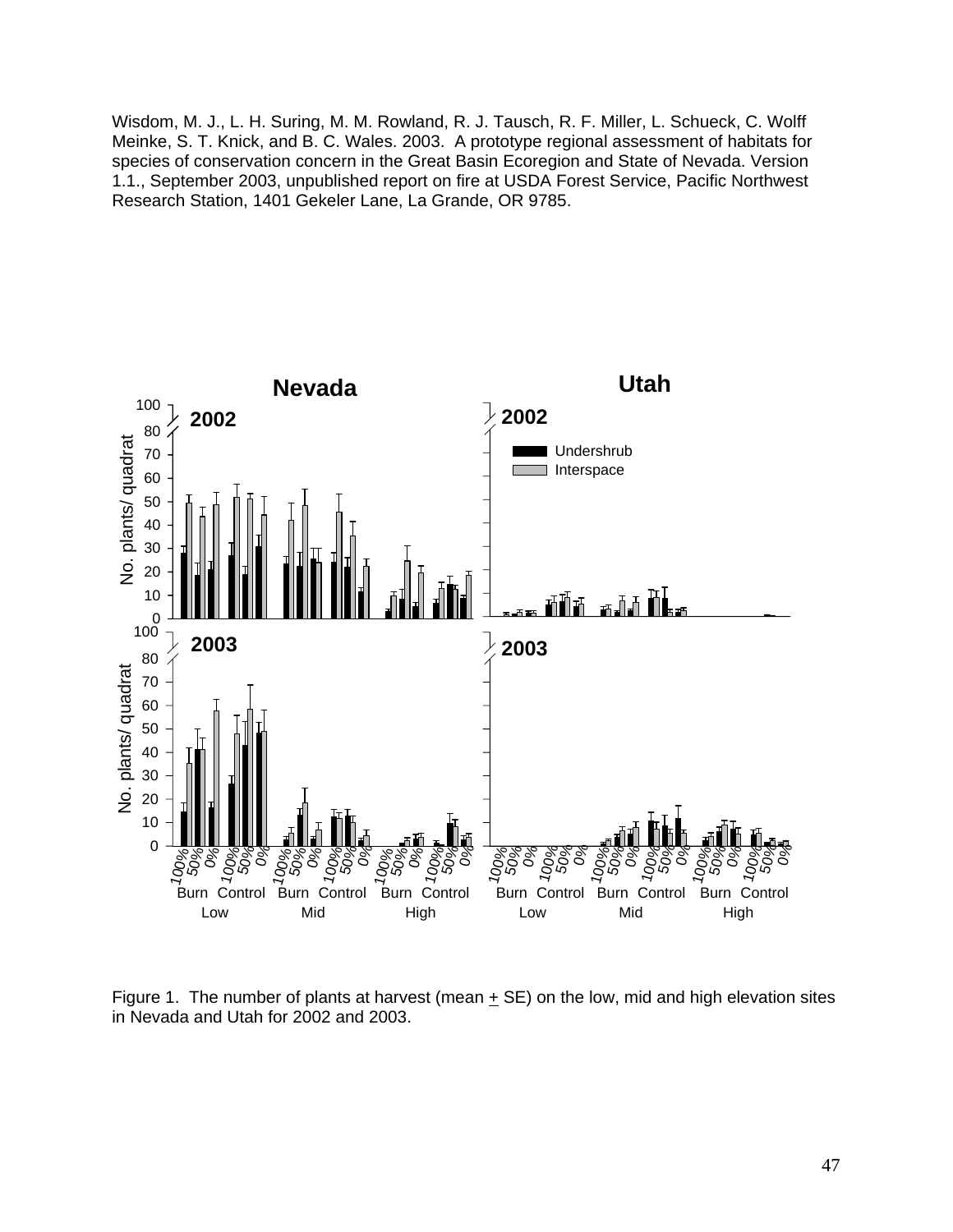

Figure 2. The number of plants alive for the March, April, May and June census dates on the low, mid and high elevation cites in 2002 in Nevada.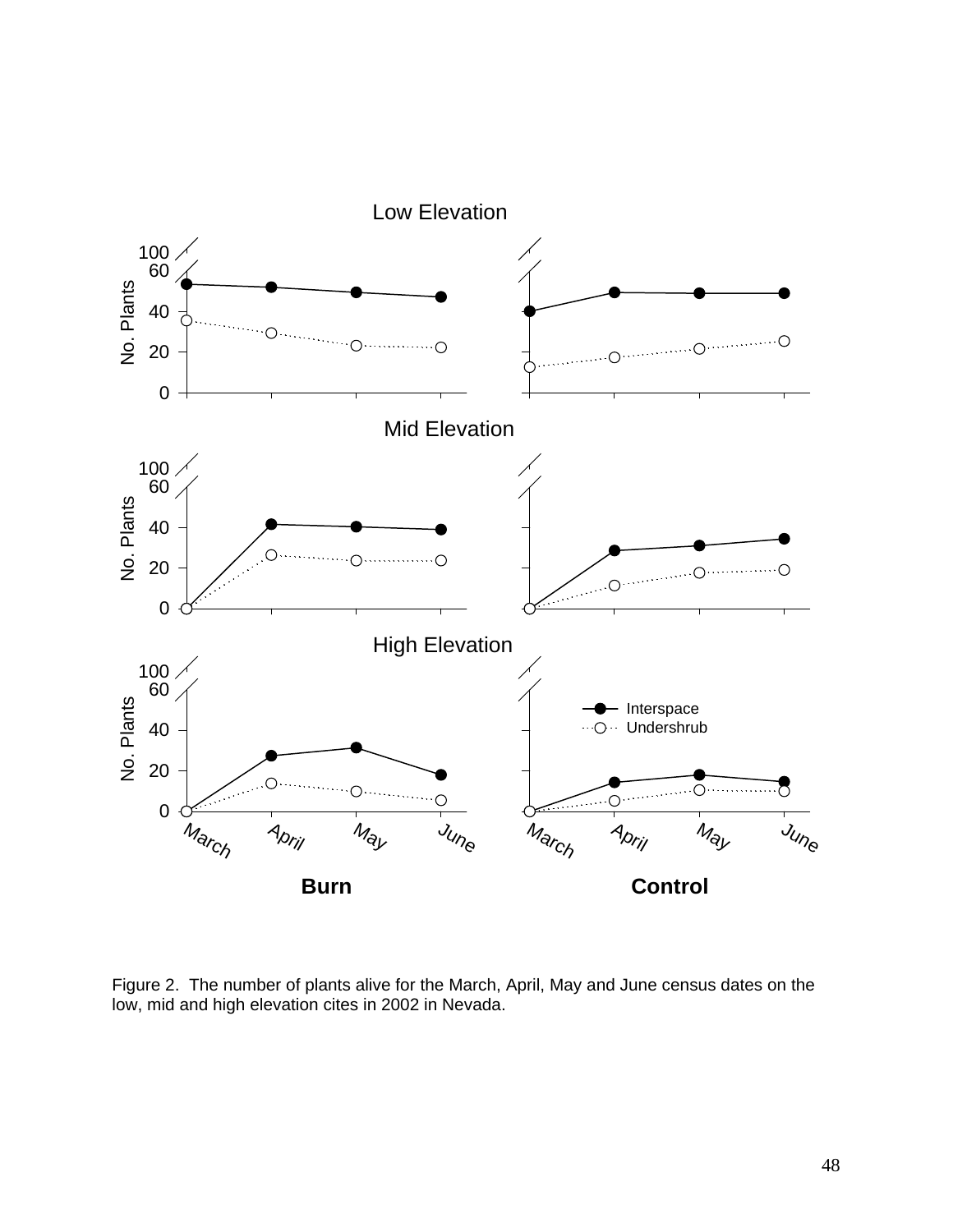

Figure 3. Biomass/plant and seeds/pant (mean  $\pm$  SE) on the low, mid and high elevation sites in Nevada in 2002 and 2003.



Figure 4. Biomass/plant and seeds/pant (mean  $\pm$  SE) on the low, mid and high elevation sites in Nevada in 2002 and 2003.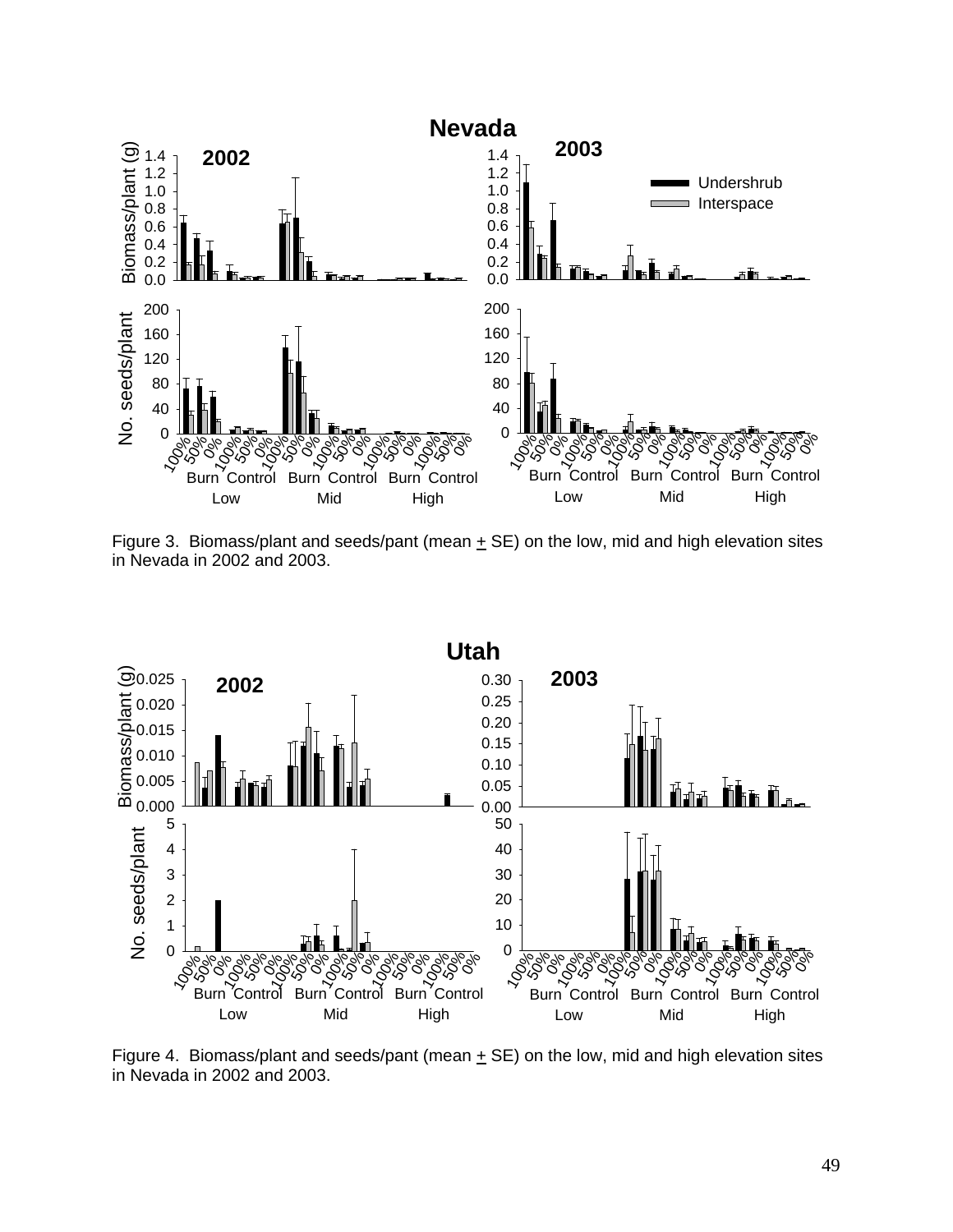#### **INVASION OF RUSH SKELETONWEED (***CHRONDRILLA JUNCEA* **L. ) INTO SAGEBRUSH COMMUNITIES**

Nancy Shaw<sup>1</sup>, U.S. Department of Agriculture, Rocky Mountain Research Station, Boise, Idaho, Ann Hild and C. Lynn Kinter, University of Wyoming, Department of Renewable Natural Resources, Laramie, Wyoming

*Characteristics of communities susceptible to secondary weed invasion***.** Rush skeletonweed (*Chondrilla juncea* L.), an invasive Eurasian apomictic perennial weed, has spread southward through Idaho and recently invaded sagebrush steppe communities of the Snake River Plain. Little is known of its fire ecology or its ability to invade sagebrush-steppe communities. A survey of the Snake River Plain conducted during the summers of 2004 and 2005 indicated that infestations occur in abandoned dryland cropping areas, road right-of-ways, and degraded crested wheatgrass seedings. Other occurrences noted in our field survey suggest that although rush skeletonweed may have gained an initial foothold on the Snake River Plain in agronomic settings, native rangeland is also invaded today. Rush skeletonweed is present in heavily grazed basin and Wyoming big sagebrush (*Artemisia tridentata* ssp. *tridentata* and *A*. *t.* ssp. *wyomingensis*) communities in a variety of vegetation states and along seasonally dry drainage ways extending out from the foothills to the north. Small, isolated populations have been found at considerable distances south and east of the expansion front, possibly established from seed carried by wind, vehicles, or animals. Although rush skeletonweed is generally considered most adapted to sandy or coarse soils, infestations are not uncommon on finer soils. Populations were found on slopes ranging from 0 to 70 percent, and although most common on upland sites and on west, south, or east facing slopes, populations were also found on disturbed north-facing slopes and on soil disturbances beneath cottonwoods (primarily *Populus trichocarpa*) within the Boise River floodplain. The densest and most extensive infestations occur near Emmett and Boise, Idaho.

Invasions are most common in areas where the soil has been previously disturbed and where vegetation is in early successional stages or replaced by cheatgrass (*Bromus tectorum*) or other invasive annuals. Populations are often prominent on recently burned annual weed sites. Invasion, however, is not limited to particular vegetative assemblages or disturbance histories. Rush skeletonweed has successfully entered many relatively undisturbed native shrubland communities, including big sagebrush (*Artemisia tridentata*) and antelope bitterbrush (*Purshia tridentata*) communities on the Snake River Plain. It was found in sagebrush communities with understories of perennial grasses including Sandberg bluegrass (*Poa secunda*), needle-andthread (*Hesperostipa comata*), and Thurber needlegrass (*Achnatherum thurberianum*). In these communities, plants often establish on micro-disturbances such as gopher mounds or around badger holes. Spread in on such sites appears to occur more slowly than in surrounding weedy areas.

*Rush skeletonweed seed ecology, population dynamics and response to fire***.** Rush skeletonweed flowering is indeterminant with flowers and seeds produced from early summer until first frosts. In a single season, mature plants produce up to 15,000 tiny seeds that are readily and widely dispersed by wind and other agents (Parsons 1973). Laboratory and field

**1 Contact:** Nancy Shaw, USDA Forest Service, Rocky Mountain Research Station, 316 E. Myrtle Street, Boise, ID 83702. Phone: (208) 373-4342. Email: nshaw@fs.fed.us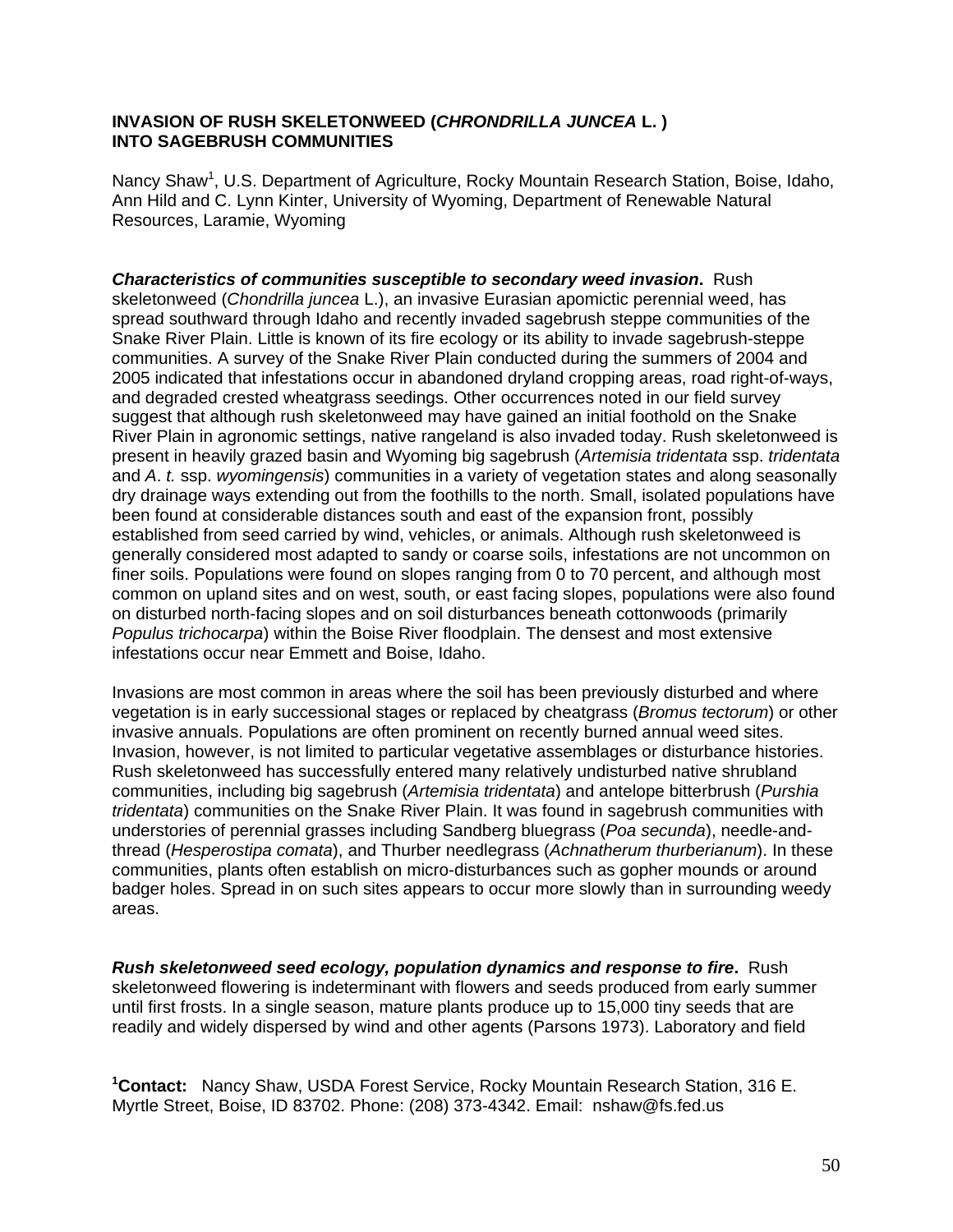studies indicated that seeds lacked primary dormancy and did not acquire secondary dormancy. Seed germinated readily with total germination similar over a wide temperature range of 6 to 30 °C and the germination rate greatest at about 21 °C. Viability of seeds produced early in the season (mid-July) was low and increased through mid-September 2003 before declining until seed production ceased in October 2003. In Australia, McVean (1966) suggested that consistently hot summer weather (daily maxima exceeding 33  $^{\circ}$ C) with low relative humidity and low soil moisture reduces rush skeletonweed seed production and viability, and so is unfavorable for reproduction.

The seeds of rush skeletonweed are often targeted for control, but the actual recruitment role of seeds compared to root sprouts has not been quantified in the region, particularly following wildfire. We investigated recruitment processes in rush skeletonweed on 11 burned and unburned plot pairs located in rush skeletonweed stands straddling the boundaries of four 2003 wildfires on the Snake River Plain. Fall 2003 and 2004 soil seed banks averaged 93 to164 emergents/m<sup>2</sup>, considerably lower than reported for other invasive exotic Asteraceae in our area (McEvoy et al. 1991, Sheley and Larson 1994, Stringer 2003). Seeds sown in native soils and incubated in a growth chamber had markedly higher emergence when soils were sterilized (25 %) compared to unsterilized soils (9 %) indicating soil pathogens may have been responsible for some seed mortality. Seeds buried in bags in the field in late October 2003 displayed no secondary dormancy, reached peak germination of about 31 percent by mid-January 2004, and remained only 1 percent germinable by August 2004 (Figure 1). Germination was about 2 weeks earlier on unburned than on burned sites, but total germination did not differ between the two. Of 2,800 seeds sown in late October 2003, only four seedlings emerged by August 2004. Of 1,627 rosettes excavated in the field from fall 2003-spring 2005, only 112 (7 %) originated from seeds, and 108 of the 112 were found in spring 2005. This may have resulted from an unusually dry winter in which a large portion of the seeds did not imbibe, and were then able to germinate and emerge with spring rains. A higher proportion of rosettes from seeds were found on burned plots (32 %) than unburned plots (20 %) (Table 1), Other burn versus unburn comparisons did not differ.

Root sprouts, rather than seeds, were the main source of new plants from October 2003 to May 2005. Although initial density counts of adult rush skeletonweed plants showed no difference between burned and adjacent unburned stands, burned stands showed greater numbers of new rosettes and resprouted rosettes (1.9/m<sup>2</sup> vs. 0.2/m<sup>2</sup>) in fall 2003. Over 35 percent of tagged new rosettes died by mid-December 2003. Rosette emergence resumed by late March, peaking in late April before the annual die-off, again with greater densities in burned than in unburned sites (Figure 2). The increased density of plants following wildfire appears less pronounced in the second year following the fire (data yet to be analyzed). Thus it appears that once present on a site, density increases primarily through vegetative spread, a process favored by wildfires.

*Management activities and secondary weed invasions***.** On the Snake River Plain, spread of rush skeletonweed is opportunistic, possibly limited by the availability of moisture and microsites suitable for seedling establishment. We have observed higher rates of invasion on formerly plowed sites than on adjacent unplowed sites, even though plowing ceased before rush skeletonweed arrived and so could not be implicated in increasing plant densities through root fragmentation. On study sites, we found many seedlings in mounds of soil that had been churned up by badgers, ground squirrels, or other fossorial mammals. It is plausible that these species are aiding seedling establishment of rush skeletonweed on wildland sites of the Snake River Plain. In Australia where rush skeletonweed forms dense stands in agricultural fields, but rarely spreads into uncultivated grasslands and shrublands, cultivation appears to provide a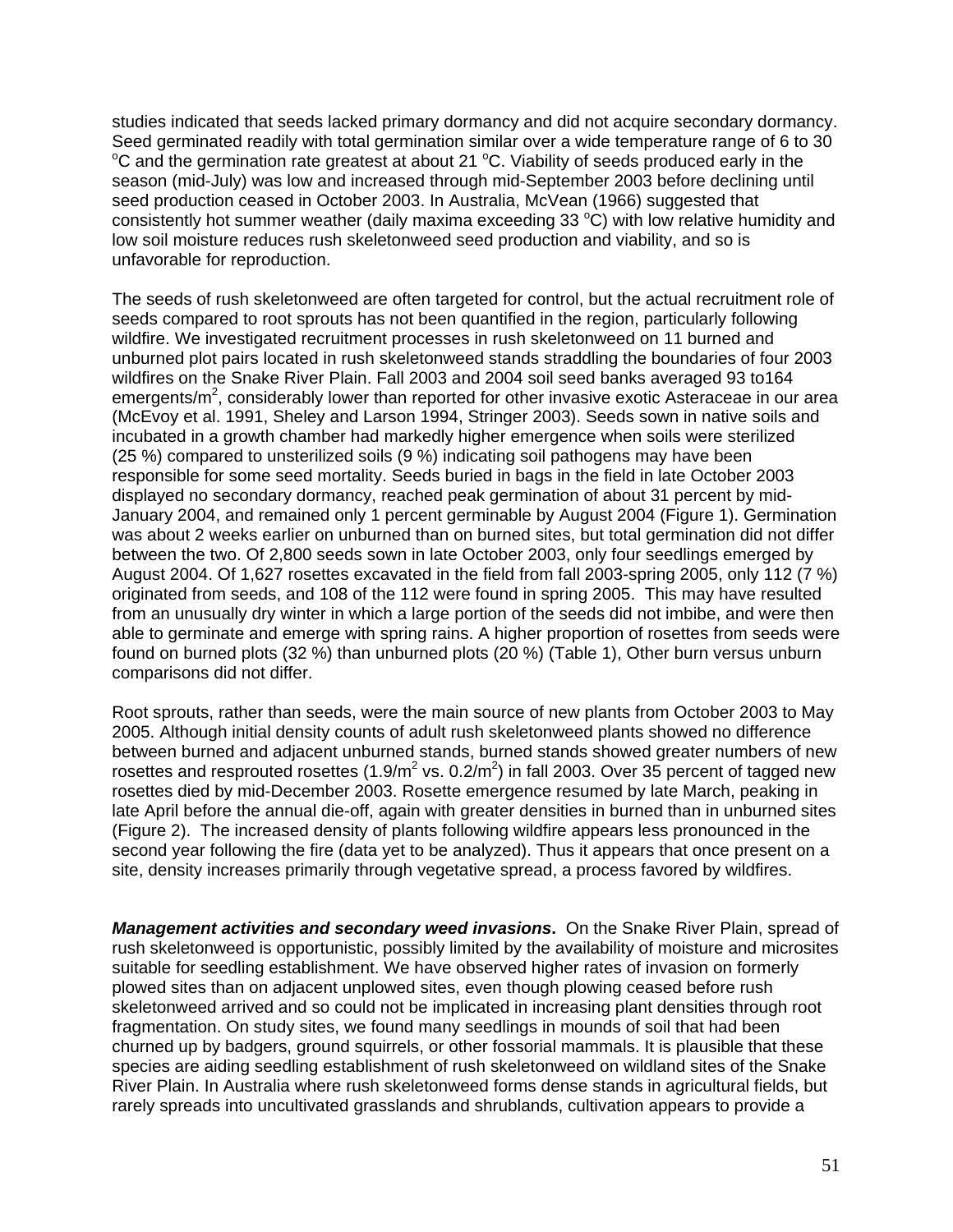more favorable seedbed for germination and seedling establishment (Cuthbertson 1967, 1970; Wells 1971). It is plausible that fossorial mammals are aiding seedling establishment in native communities on the Snake River Plain, while in Australia, absence of fossorial mammals may account, at least in part, for the lack of spread of rush skeletonweed on uncultivated lands.

In Australia, surface sown seeds were shown to have reduced germination and establishment in comparison to those buried at depths of 1 cm or less, and losses were attributed to desiccation or sealing of the soil surface as may occur following fires. Seeds in our region that lie on the soil surface likely suffer high mortality. Desiccation after germination but before emergence likely causes a substantial amount of mortality on some sites and in some years. In Australia, 3 to 6 weeks of continuous moisture availability was required to avoid seedling death by desiccation (Cullen and Groves 1977). In our region low seasonal precipitation may preclude germination in some years, while sporadic early fall precipitation may lead to precocious germination and loss of seedlings as a result of subsequent desiccation.

Control efforts aimed at reducing seed production of adult plants appear to be redundant with seed destruction currently occurring from biotic and biotic factors on the Snake River Plain. Furthermore, efforts to remove flowering plants can cause rush skeletonweed to increase. Mowing, burning, and other disturbance of aboveground portions of adult plants remove seeds and photosynthetic material, but have been shown to increase production of root buds and lead to particularly dense groups of plants in later years (McVean 1966; Cuthbertson 1967, 1972). Unless carried out at least several times annually for several years, cultivation also increases rush skeletonweed density by fragmenting the root system and causing new plants to develop from the fragments (Wapshere 1971). Herbicides such as picloram, clopyralid, and clopyralid/dicamba combinations are effective only when applied while rosettes are present in spring as the coarse stems take up little herbicide. Repeat treatments are often required in subsequent years in order to provide adequate control.

Fire may open sites to invasion by any exotic but does not directly favor the encroachment of rush skeletonweed by enhancing seedling recruitment unless favorable microsites and moisture conditions are available. Once on a site, populations of rush skeletonweed respond to wildfires by resprouting from root buds with the result that rosette and stem density are increased compared to nonburned areas. In general, fire history, (burns 1-2 years old) did not influence the germinable seed found in the seedbank on burned sites relative to unburned soils. However, in years when seedlings are recruited, spring 2005 in our study, burned sites did contain more recruitment from seed than unburned sites.

Occasional *C. juncea* recruitment from seed on the Snake River Plain is most likely the source of new infestations and appears to be possible in many vegetative communities, with and without major disturbance. Control efforts are best focused on mature plants where the species has already invaded. Additionally, efforts to protect intact sagebrush communities from the transport of seed to new locales should probably focus on biocontrol efforts. Burning and mowing are not suggested as management tools once rush skeletonweed has entered a site.

In the search for effective biocontrol agents, three agents released in Idaho in the 1970s are now widespread in our region: *Puccinia chondrillina*—a rust fungus of rosette leaves and seedlings, *Cystiphora schmidti*—a gall midge of leaves and stems, and *Eriophyes chondrillae* a gall mite of terminal and axillary buds (Piper 1990 and refs therein). The rust fungus is virulent against the "Banks" genotype in our region, reduces seed viability and seedling survival (Cheney et al. 1981), and may have impacted some seed produced in populations included in our studies. The other two organisms reduce adult plant biomass and flower production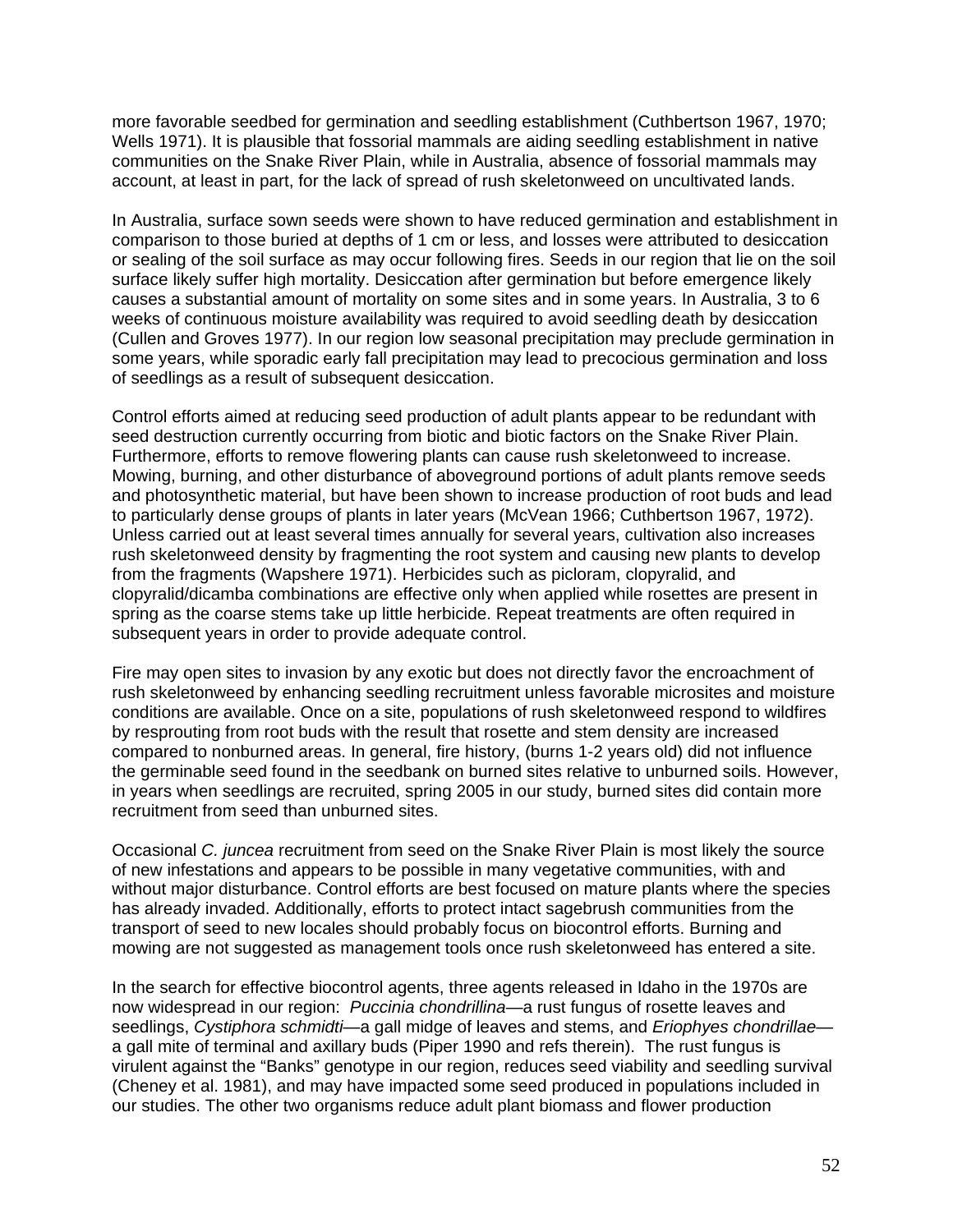(Mendes 1982; Prather 1993), yet *C. juncea* continues to spread on the Snake River Plain. Root-boring larvae of the moth *Bradyrrhoa gilveolella* were introduced recently near Banks ID (Markin et al. 2003), and may hold promise if they can establish on the Snake River Plain. At any rate, there will likely always be some seed present where the exotic occurs and consequently a combination of biocontrol to target seed, coupled with root boring larvae to target vegetative spread may prove optimal. Biocontrol combined with herbicide treatments may be most effective where intensive treatment is feasible.

Limiting seed transport vectors would be an important proactive step to consider in order to protect native sagebrush stands on the Snake River Plain. Our study documents the great amount of variability in seedling recruitment from year to year. Reducing seed dispersal via mechanical and anthropogenic disturbances (quarantining livestock prior to movements to new areas, cleaning vehicle undercarriages, and similar precautions) could help to reduce the rate of spread in some areas. However, new infestations can be expected due to the high level of human activity near cities, the extent of livestock grazing on the Plain, and wind dispersal of the seed. Destroying small satellite infestations at and beyond the expansion front is essential and a feasible approach for reducing the rate of spread.

Our findings indicate that on the Snake River Plain, recruitment from seed is probably a rare event occurring in periods of opportune moisture and temperature. Spread may therefore be slower than in more mesic areas to the north or in Australia where booth seedlings and root propagules are reportedly common means of establishment (Cuthbertson 1972, Cullen and Groves 1977), but the species has continued to expand its range into drier sagebrush communities typical of the northern Great Basin. Once plants are established, dense stands can develop over time through vegetative spread. Our findings are of interest because prolific seed production and establishment from seed has long been viewed as a character central to the ability of an introduced species to become invasive (Baker 1965, 1974). Seeds have undoubtedly contributed to the long-distance dispersal of rush skeletonweed in our region as shown by its rapid spread from the first known introduction site at Banks, Idaho, in the 1960s to sites that lie 50-80 km away, and the unlikely possibility that root fragments were the initial propagules on most of these sites. Clearly, Baker's (1965, 1974) additional trait of vegetation regeneration from root fragments is essential for dominance by rush skeletonweed in this area. This pattern has been noted, though perhaps in less obvious terms, for other invasive perennial composites of our region (Watson 1980, Moore 1975, Thomas and Dale 1974). Thus the potential for further expansion on the Snake River Plain exists so long as environmental variables do not limit both seed and vegetative spread to the extent that new populations cannot establish or maintain themselves.

#### *Literature Cited*

Baker, H.G. 1965. Characteristics and modes of origin of weeds, p. 147-169. In: Baker H.G. and G.L. Stebbins, eds. The Genetics of Colonizing Species. Academic Press, New York

Baker, H.G. 1974. The evolution of weeds. Annual Review of Ecology and Systematics. 5:1-24.

Cheney, T.M., G.L. Piper, G.A. Lee, W.F. Barr, D.C. Thill, R.B. Hawkes, R.F. Line, R.R. Old, L.L. Craft, Jr., and E.B. Adams. 1981. Rush skeletonweed: biology and control in the Pacific Northwest. Current Information Ser. 585. University of Idaho, College of Agriculture, Cooperative Extension Service, Agricultural Experiment Station, Moscow, ID. 4 p.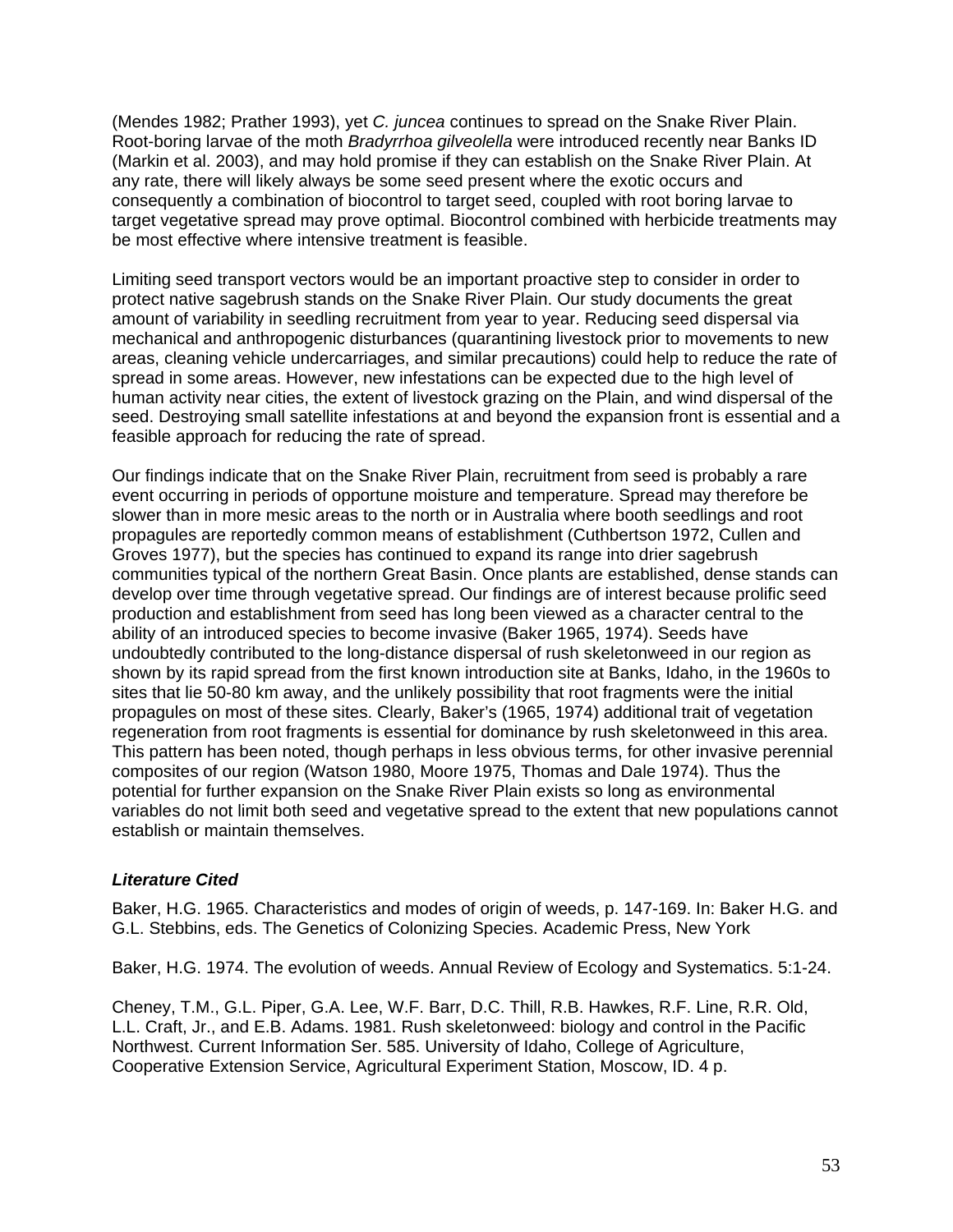Cullen, J.M. and R.H. Groves. 1977. The population biology of *Chondrilla juncea* L. in Australia. Proceedings of the Ecological Society of Australia. 10:121-134.

Cuthbertson, E.G. 1967. Skeleton weed: distribution and control. Bull. 68. New South Wales Department of Agriculture, Wagga Wagga. 48 p.

Cuthbertson, E.G. 1970. *Chondrilla juncea* in Australia: 3. Seed maturity and other factors affecting germination and establishment. Australian Journal of Experimental Agriculture and Animal Husbandry. 10:62-66.

Cuthbertson, E.G. 1972. *Chondrilla juncea* in Australia: 4. Root morphology and regeneration from root fragments. Australian Journal of Experimental Agriculture and Animal Husbandry. 12:528-534.

Markin, G.P., P.C. Quimby, and J. Littlefield. 2003. Biological control of rush skeletonweed: 2003 report. U.S. Department of Agriculture, Forest Service, Rocky Mountain Research Station, Bozeman, MT. 20 p.

McEvoy P., C. Cox, and E. Coombs. 1991. Successful biological control of ragwort, *Senecio jacobaea*, by introduced insects in Oregon. Ecological Applications. 1: 430-442.

McVean, D.N. 1966. Ecology of *Chondrilla juncea* L. in south-eastern Australia. Journal of Ecology. 54:345-365.

Mendes, R.S. 1982. Effectiveness of *Cystiphora schmidti* Rübsaamen (Diptera: Cecidomyiidae), as a biological control agent of rush skeletonweed, *Chondrilla juncea* L., in eastern Washington. Washington State University, Pullman, WA. 51 p. Thesis.

Moore, R.J. 1975. The biology of Canadian weeds. 13. *Cirsium arvense* (L.) Scop. Canadian Journal of Plant Science. 55:1033-1048.

Parsons, W.T. 1973. Noxious weeds of Victoria. Inkata Press, Melbourne.

Piper, G.L. 1990. Biological control efforts with rush skeletonweed, p. 77-80. In: Roche B.F. and C.T. Roche, eds. Range Weeds Revisited: Symposium Proceedings of the 1989 Pacific Northwest Range Management Short Course. Washington State University, Pullman, WA.

Prather, T.S. 1993. Combined effects of biological control and plant competition on rush skeletonweed. University of Idaho, Moscow, ID. 63 p. Dissertation.

Thomas, A.G. and H.M. Dale. 1974. The role of seed production in the dynamics of established populations of *Hieracium floribundum* and a comparison with that of vegetative reproduction. Canadian Journal of Botany. 53: 3022-3031.

Sheley, R.L. and L.L. Larson. 1994. Observation: comparative life-history of cheatgrass and yellow starthistle. Journal of Range Management. 47:450-456.

Stringer, L.T. 2003. Restoration of spotted knapweed infested grasslands in Glacier National Park. Montana State University, Bozeman, MT. 63 p. Thesis.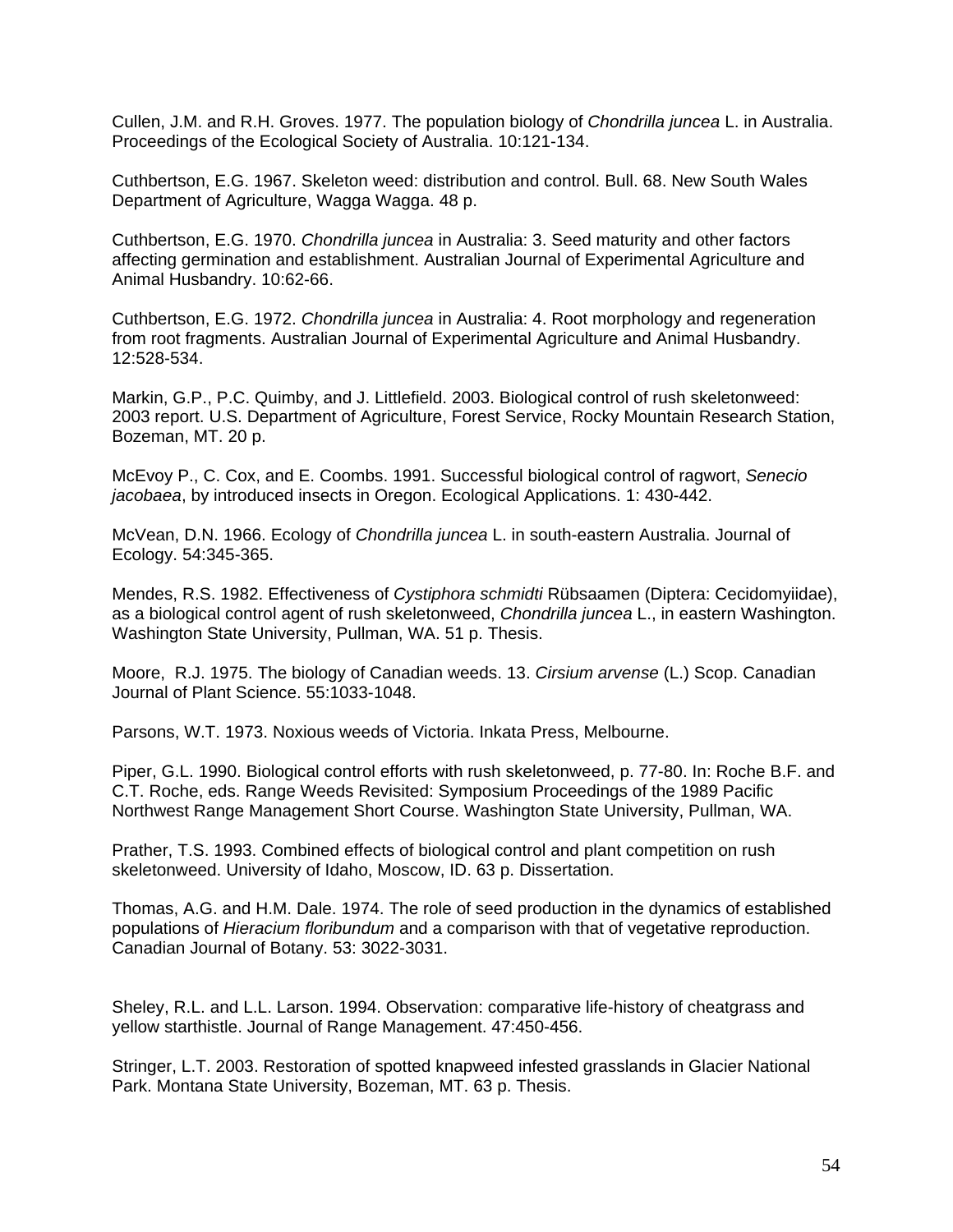Wapshere, A.J. 1971. The effect of human intervention on the disturbance and abundance of *Chondrilla juncea* L., p. 469-477. In: den Boer, P.J. and G.R. Gradwell, eds. Proceedings of the Advanced Study Institute on "Dynamics of Numbers in Populations", Wageningen, The Netherlands.

Watson, A.K. 1980. The biology of Canadian Weeds. 43. *Acroptilon* (*Centaurea*) *repens* (L.) DC. Canadian Journal of Plant Science. 60:993-1004.

Wells, G.J. 1971. The ecology and control of skeleton weed (*Chondrilla juncea*) in Australia. The Journal of the Australian Institute of Agricultural Science. 37:122-137.



Figure 1. Germination of *C. juncea* seeds in bags buried 30-31 October 2004 on unburned (u) and burned (b) plots, and lab-stored controls (c). On nine dates, bags were retrieved and analyzed for field germination (filled bars), and additional germination in laboratory following retrieval (open bars). Error bars indicates standard error for combined field and laboratory germination.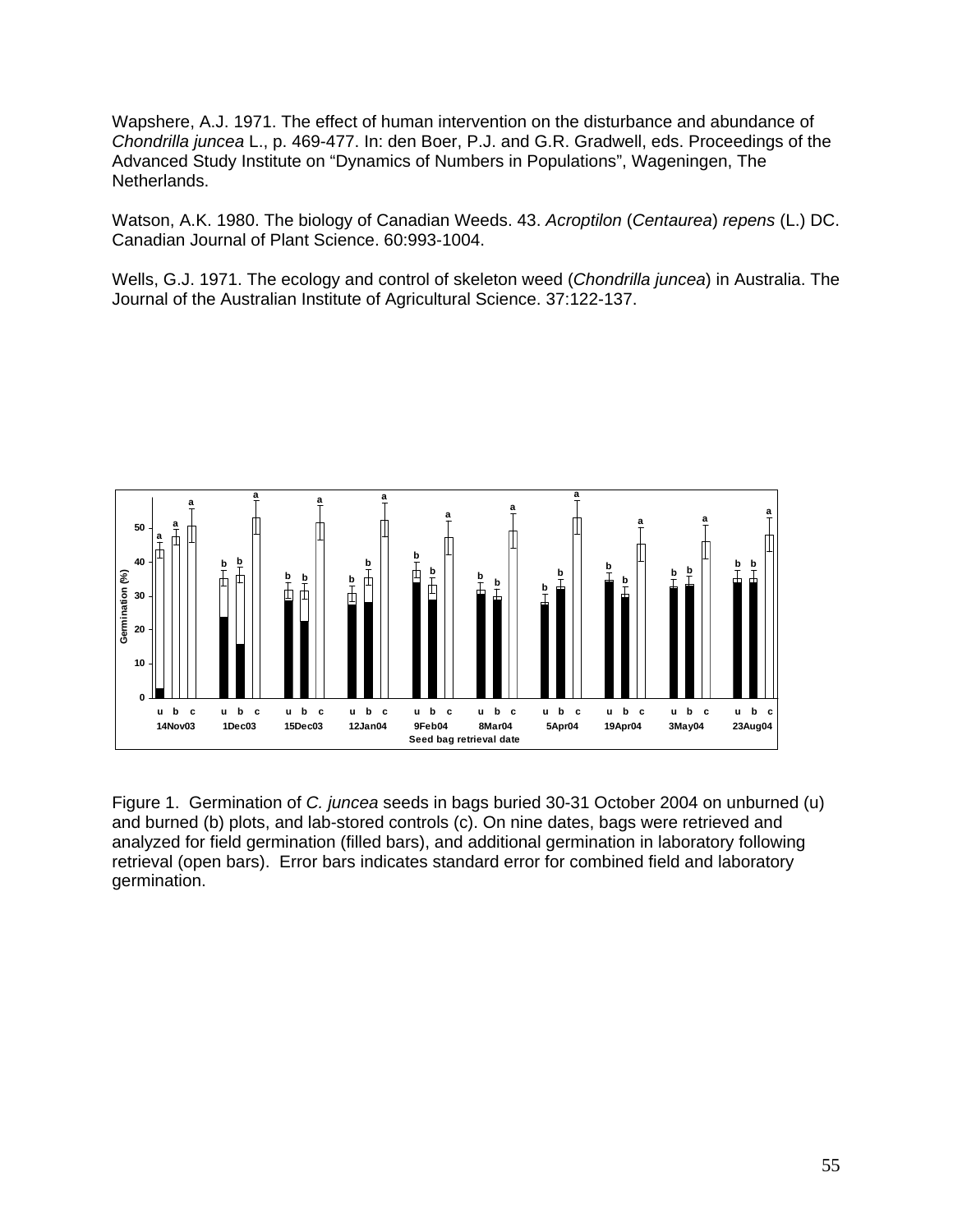Table 1. Source of 1,509 excavated *C. juncea* rosettes from root bud or seed, on 11 unburned and burned plot pairs on the Snake River Plain, ID.

|                | Unburn          |             | Burn               |             | Total (Unburn $+$ Burn) |              |  |
|----------------|-----------------|-------------|--------------------|-------------|-------------------------|--------------|--|
| Season         | Root            | Seed        | Root               | Seed        | Root                    | Seed         |  |
| Fall 03        | 78 (100.0 %)    | $0(0.0\%)$  | 463 (99.6 %)       | $2(0.4\%)$  | 541 (99.6 %)            | $2(0.4\%)$   |  |
| Spring 04      | 209 (100.0 %)   | $0(0.0\%)$  | 364 (99.5 %)       | $2(0.5\%)$  | 573 (99.7 %)            | $2(0.3\%)$   |  |
| <b>Fall 04</b> | $45(100.0\%)$   | $0(0.0\%)$  | 64 $(100.0\%)$     | $0(0.0\%)$  | $109(100.0\%)$          | $0(0.0\%)$   |  |
| Spring 05      | 79.7 %)         | 35 (20.3 %) | 155 ( 68.0 %)      | 73 (32.0 %) | 73.0 %)<br>292 (        | 108 (27.0 %) |  |
| Total (03-05)  | $93.1\%$<br>469 | $6.9\%$     | $93.1\%$<br>1046 ( | $6.9\%$     | $93.1\%$                | $6.9\%$      |  |



Figure 2. Density of rosettes (no./m<sup>2</sup>) from October 2003 to July 2004 on 11 burned and unburned plot pairs on the Snake River Plain following 2003 wildfires.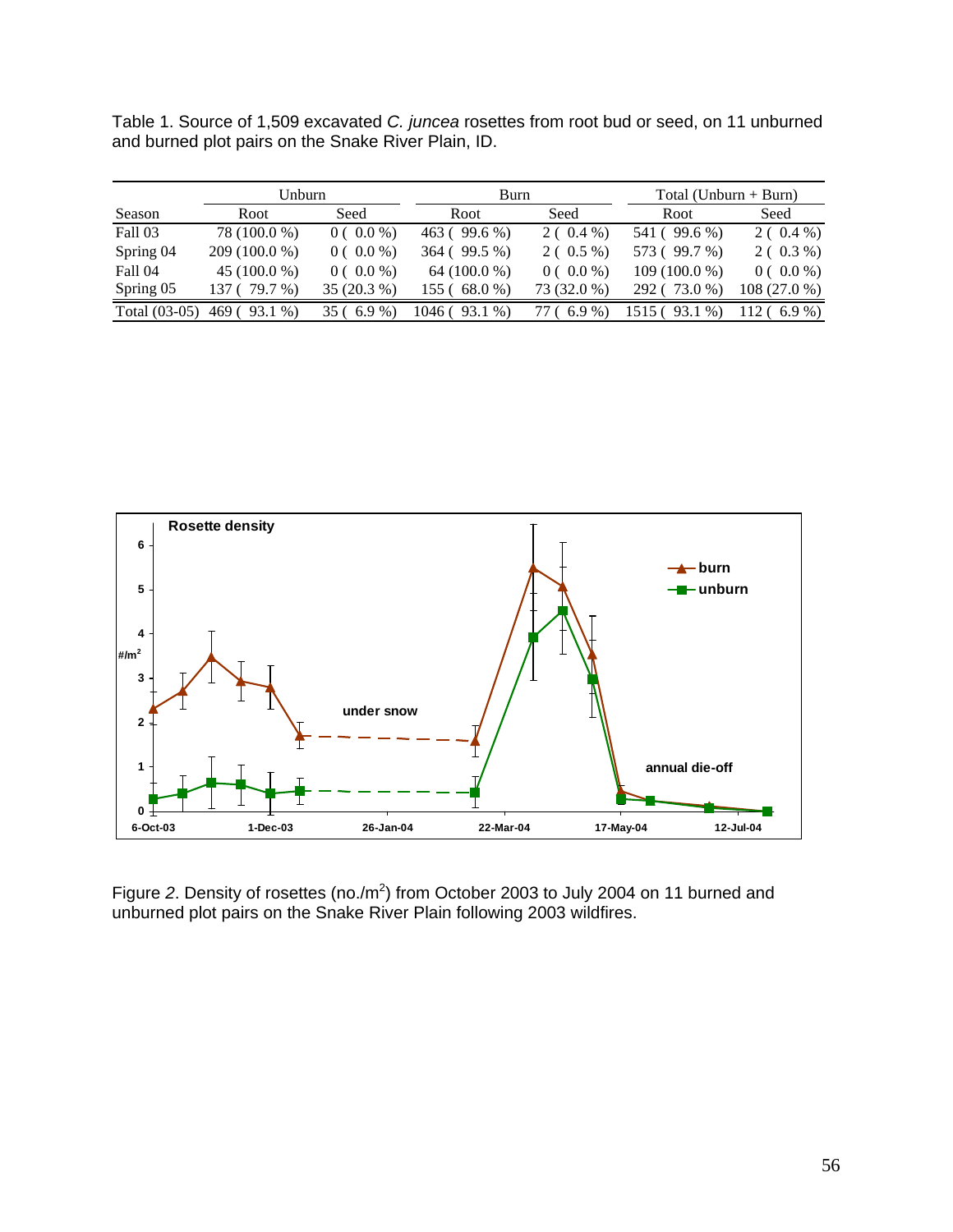#### **EFFECTS OF FIRE AND RESTORATION SEEDING ON ESTABLISHMENT OF SQUARROSE KNAPWEED (***CENTAUREA VIRGATA* **VAR.** *SQUARROSA***)**

Alison Whittaker<sup>1</sup>, Utah Division of Wildlife Resources, Great Basin Research Center and Scott Jensen, USDA Forest Service, RMRS, Provo

*Study Description***.** In the late 1920's squarrose knapweed (*Centaurea virgata* var. *squarrosa*) was introduced into Utah. It was first seen in Tintic Valley, Utah near a grain silo where it was just a single plant. It now covers thousands of acres in at least six counties and is listed on the Utah noxious weed list. It has invaded abandoned farmland, crested wheatgrass seedings, and degraded sagebrush communities. It is also invading intact sagebrush communities and communities that have been converted to cheatgrass. The purpose of this study was to examine the effect that fire has on squarrose knapweed and its invasion into different communities and also the effect that squarrose knapweed has on fuel loading. The three components of this study are: 1) Determine the effect of squarrose knapweed on fuel loading in cheatgrass communities, crested wheatgrass communities, degraded sagebrush stands and intact sagebrush stands; 2) Determine the effect of fire on the susceptibility to knapweed invasion in these same communities; and 3) Determine the effect that the season of burning has on cheatgrass-knapweed dominated communities.

*Methods.* The study sites are within several different community types located in Tintic Valley, Utah. The first portion of the study looks at the changes in fuel loading caused by squarrose knapweed in four different communities. These communities are cheatgrass, crested wheatgrass, degraded sagebrush, and intact sagebrush. Four sites of each community type were selected along with four sites dominated by knapweed, and combinations of cheatgrass and knapweed, crested wheatgrass and knapweed, and sagebrush and knapweed, for a total of 32 sites. During the summers of 2001 and 2002, a 100m transect was placed on each site and vegetation cover was estimated using a 1m<sup>2</sup> 20-point quadrat that was placed along the transect every 5 meters. Biomass was also collected from these quadrats. Fuel moisture information was also collected from these sites by collecting vegetation samples every two weeks from the first of June to the end of August and then recording the green and dry weights.

The second portion of the study looks at these same four community types to determine their susceptibility to invasion by squarrose knapweed and how fire plays a role in that. This part of the study had two treatments, a burn treatment (burned and not burned) and then within the burn treatment a seeding treatment (seeded with knapweed and not seeded). Three sites for each community type were located in the fall of 2000. Each site has four plots that were 400  $m^2$ Two of these plots, either burned or not burned, were treated in 2002 and the other two plots were treated in 2003. Forty randomly selected  $1m^2$  subplots were placed within the plots. Twenty of these subplots were designated to be seeded with squarrose knapweed and the other twenty were designated as unseeded. Vegetation cover on the subplots was estimated before treatment. The plots were then burned in June and then the subplots that were designated as seeded subplots were seeded the following fall.

*1 Contact.* Alison Whittaker, Division of Wildlife Resources, Great Basin Research Center, 542 N. Main, Ephraim, UT 84627. Phone: (970) 491-7551; Email: alisonwhittaker@utah.gov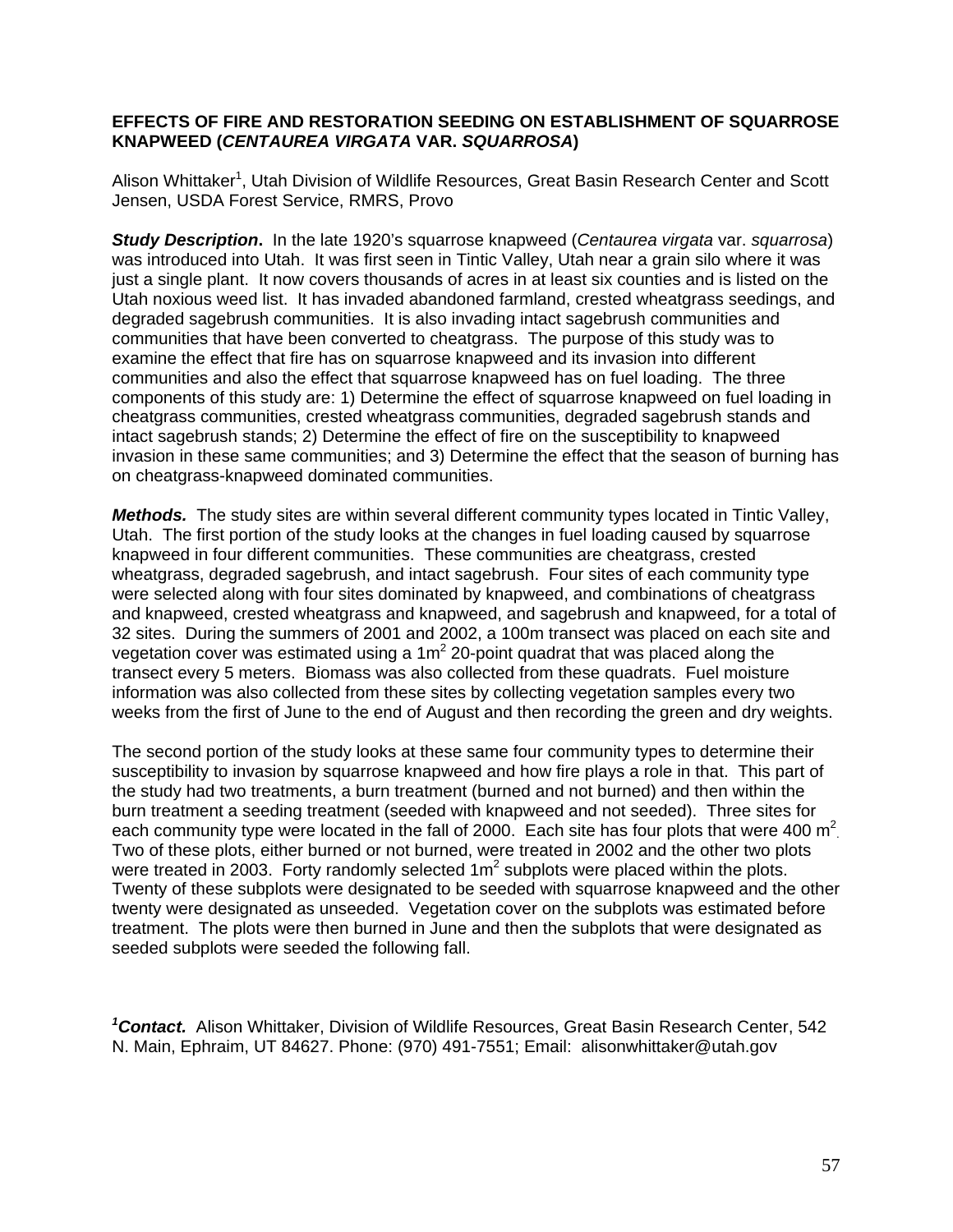The objective of the third portion of the study was to determine the effect that the season of burning had on areas dominated by cheatgrass and squarrose knapweed. The treatment consisted of three different times of burning and a control. The first burn time was at the first of June just before cheatgrass seed heads shattered. The second burn time was in the middle of July after the cheatgrass heads had shattered but before the knapweed seed heads shattered. The final burn time was in October after the knapweed seed heads shattered. Four sites that were dominated by cheatgrass and knapweed were located in fall of 2000. On each site eight 900m<sup>2</sup> plots were randomly located. Four plots on each site were pre-inventoried in 2001 by estimating cover from twenty randomly located permanent quadrats. Biomass was also measured by clipping a  $\%$  m<sup>2</sup> quadrat adjacent to the quadrats used to measure cover. Due to fire restrictions in 2001 the plots were not treated. In 2002, these four plots were preinventoried again and then treated. However, due to fire restrictions during the summer, the mid-season burns were not completed. In 2003 the other four plots were pre-inventoried and treated.

*Results and Conclusions***.** There were a few significant differences in fuel moisture between cheatgrass sites and cheatgrass/knapweed sites and between crested wheatgrass sites and crested wheatgrass/knapweed sites. Fuel moisture content during the first two weeks of the summer was significantly lower in cheatgrass and knapweed when they were growing together than in a monoculture (Fig. 1). Fuel moisture content in knapweed was also lower during the first two weeks when it was growing with crested wheatgrass than when it was growing in a monoculture (Fig. 2). There were no significant differences in fuel moisture between the degraded sagebrush sites, the intact sagebrush sites, and the sagebrush/knapweed sites.

Results from the second portion of the study were not significant. 2002 and 2003 were very dry and so seed germination and establishment was greatly reduced. In 2003, squarrose knapweed establishment in other knapweed research in Tintic valley was 1/3 of the amount that established in 2000 and 2001 (unpublished data). This low germination really affected the results. When a community is disturbed and loses vegetation the resources that the vegetation was using should become available. Many weedy species will take advantage of the open resources and establish (Burke and Grime 1996; Foster and Dickson 2004). In 2002 and 2003 there was very little resources available and so the effect of the fire was not as significant as we expected.

Data from the third portion of the study also did not show any significant differences. Again this can be mainly explained by the drought conditions that occurred in 2002 and 2003. In previous years these sites had high densities of cheatgrass and knapweed but due to the drought cheatgrass and knapweed establishment was low on these sites.

*Acknowledgements***.** Funding was provided by Joint Fire Sciences Program and Pitman-Robbinson Federal Aide Project W-82-R. Assistance was provided by the UDWR Great Basin Research Center.

#### **Literature Cited**

Burke, M.J.W., and J.P. Grime. 1996. An experimental study of plant community invasibility. Ecology 77: 776-790.

Foster, B.L. and T.L. Dickson. 2004. Grassland diversity and productivity: the interplay of resource availability and propagule pools. Ecology 85:1541-1547.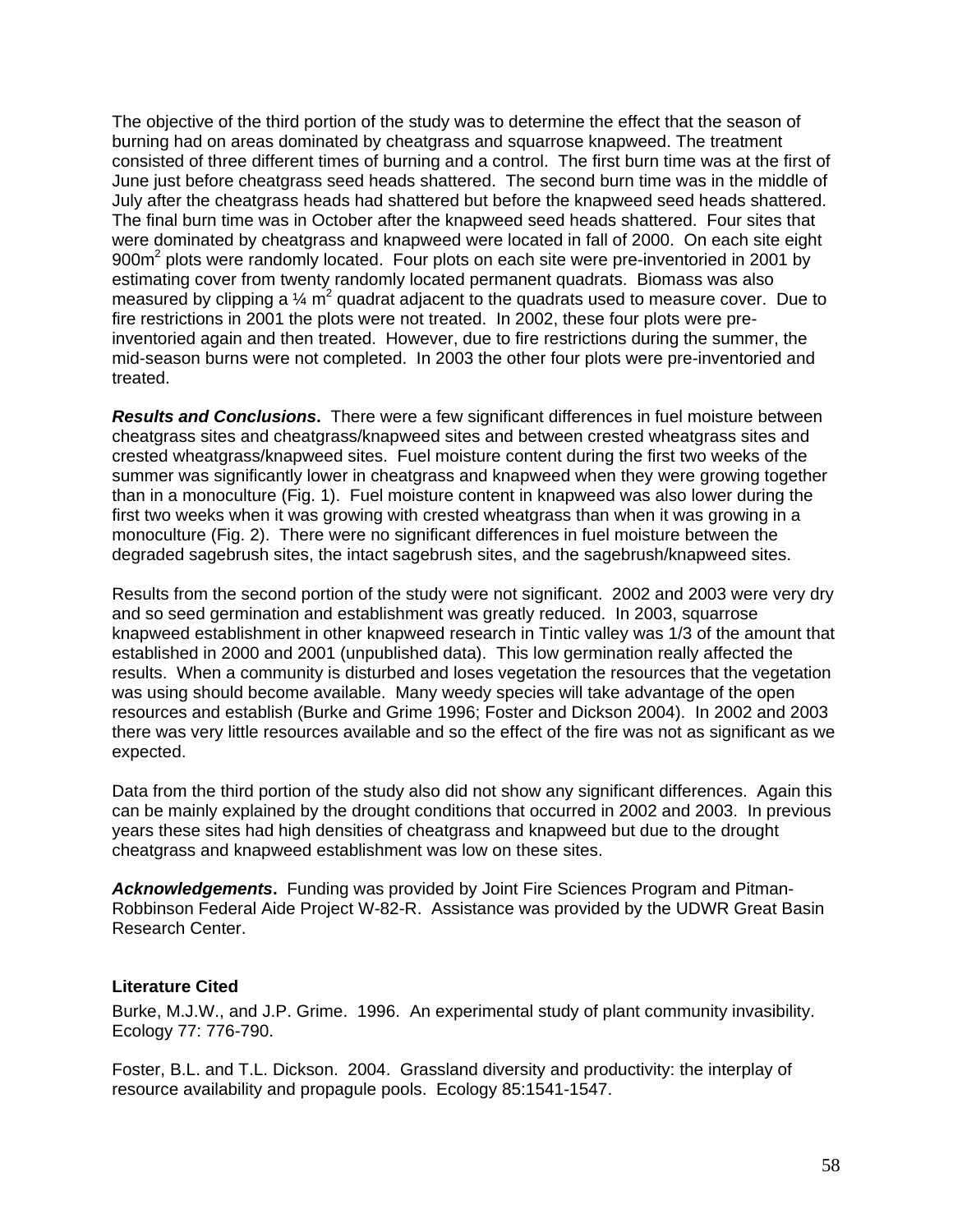

Figure 1. Mean %fuel moisture of cheatgrass and squarrose knapweed in monocultures and mixed stands. Samples were taken every two weeks from May 23 to August 27 2001.



Figure 2. Mean %fuel moisture of crested wheatgrass and squarrose knapweed in monocultures and mixed stands. Samples were taken every two weeks from May 23 to August 27 2001.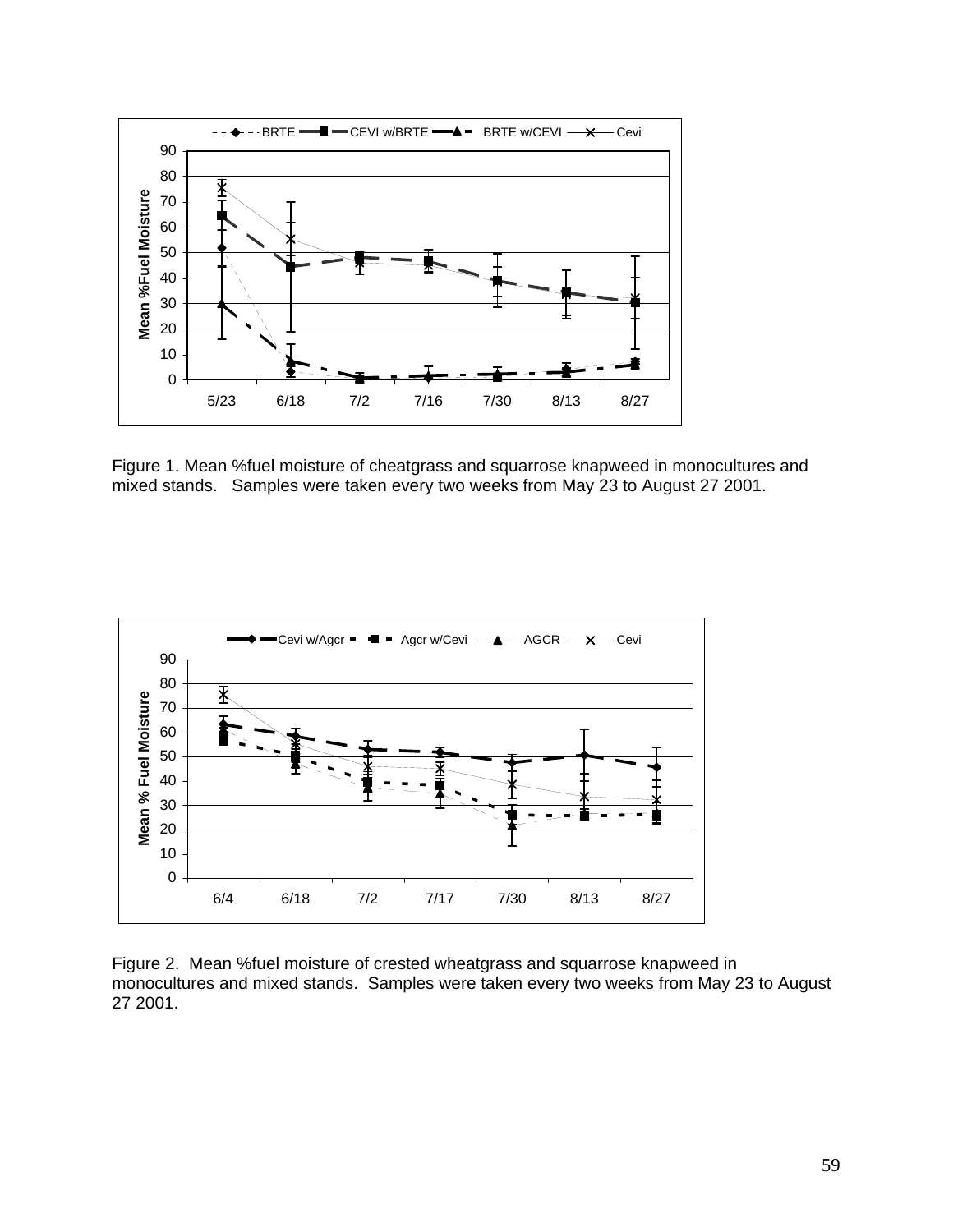## DELIVERABLES

## Woodland Expansion, Fuel Loads, and Fire Regimes -

#### *Publications:*

Bunting, S., N. Shaw, A. Whittaker, S. Jenson, C. Yanish, L. Kinter, and A. Hild. The influence of invasive species on fuel loads in sagebrush ecosystems in the Intermountain Region. *in progress*.

Johnson, D. D. 2004. The Influence of Environmental Attributes on Temporal and Structural Dynamics of Western Juniper Woodland Development and Associated Fuel Loading Characteristics. Oregon State University, MS Thesis, Corvallis, Oregon.

Johnson, D .D. and R. F. Miller. Role of landscape variables in the expansion of western juniper. Landscape Ecology *in review*.

Johnson, D. D. and R. F. Miller. Composition and role of old-growth juniper in western juniper expansion. Range Ecology and Management *in progress*.

Miller, R., R. Tausch, D. McArthur, and D. D. Johnson. Development of piñon and juniper woodlands in the Intermountain West: a regional perspective. USDA Forest Service, Rocky Mountain Research Station, General Technical Report *in review.* 

Tausch, R., S. Bunting, R. Miller, D. McArthur, S. Sanderson, and D.D. Johnson. Changes in fuel loads in pinyon-juniper and sagebrush ecosystems in the Intermountain Region – implications for management. USDA Forest Service, Rocky Mountain Research Station, General Technical Report *in review.*

Tausch, R. J. Estimation of single-leaf pinyon and Utah juniper biomass and fuel loads using functional volume. Journal of Applied Forestry *in progress*.

Yanish, Curtis R. 2002. Western juniper succession: changing fuels and fire behavior. Masters Thesis, University of Idaho, Moscow, Idaho.

Yanish, C. R., Bunting, S. C. and J. L. Kingery. Western juniper succession: changing fuels and fire behavior. *in progress*.

#### *Presentations at agency meetings, professional meetings, and symposia:*

Bunting, S. C. 2003. Western juniper succession: changing fuels and fire behavior. Fire Water and People Seminar. University of Idaho. November 10, 2003. Moscow, ID.

Bunting, S. C. and C. R. Yanish. 2002. Recent developments and applications of fire behavior models. Idaho Department of Lands Workshop. April 30, 2002, Twin Falls, ID.

Johnson, D. and R. F. Miller. 2003. Environmental factors influencing woodland dynamics. Society for Range Management National Meeting, Casper, WY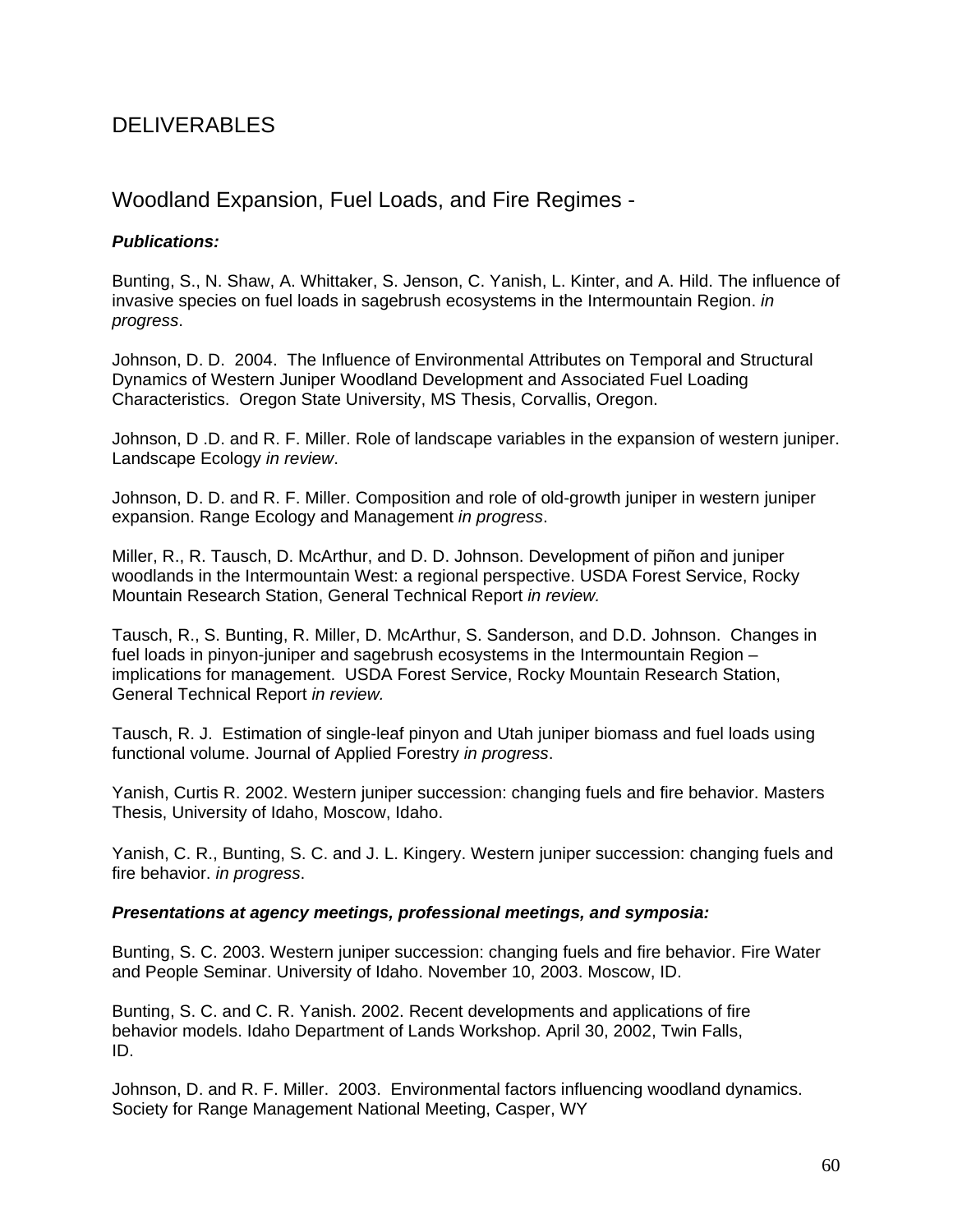Johnson, D. D. and R. F. Miller. 2004. Woodland expansion, stand dynamics and fuel loads in western juniper woodlands. Symposium on "Changing fire regimes, increased fuel loads, and invasive species: effects on sagebrush steppe and pinyon-juniper ecosystems," Society of Range Management Meeting, Jan 25-29, 2004, Salt Lake City, UT.

Miller, R. F. 2003. The changing role of fire in sagebrush and juniper woodlands. Society for Ecological Restoration, Austin TX.

Miller, R. F 2004. The impacts of woodland expansion and fire in mountain big sagebrush communities. Oregon Chapter of the Wildlife Society, Bend, OR.

Miller, R. F. 2004. Western juniper ecology and woodland expansion. Oregon Chapter of the Wildlife Society, Bend OR.

Miller, R. F. 2004. Woodland expansion, fire and fuel loads. Oregon Chapter of the Soil Science Society, Redmond, OR.

Miller, R. 2004. Woodland expansion and fuel loads in southeast Idaho. Boise District of the BLM, Boise, ID.

Miller, R. F. 2004. Woodland expansion and fuel loads in southeast Idaho. Burns District of the BLM, Burns, ID.

Miller, R. F. 2004. Fire in the Sagebrush Biome: creating fire resilient landscapes. Symposia – Creating Fire Resilient Landscapes. Medford, OR.

Miller, R. F. 2004. Managing avian populations at the landscape level: considering time and space. Symposia – Managing wildlife populations at the landscape level, Society for Range Management National Meetings, Salt Lake City, UT.

Miller, R. F. 2004. Fire in the sagebrush biome. Symposia: mixed severity fires, Spokane, WA.

Miller, R. F. 2005. Identification of presettlement and recently expanded piñon and juniper woodlands. Piñon and Juniper Symposium. Montrose, CO.

Tausch, R. J. 2004. Sagebrush-Woodland Conversion: Long-Term Great Basin Changes. California Society for Restoration Ecology, annual meeting. Kings Beach, CA, October 2004.

Tausch, R. J. 2005. Implications of Management, Weed Invasion, and Climate on Fire in Pinyon-Juniper Communities. Pinyon/Juniper Conference, Montrose Colorado, May, 2005.

Tausch, R. J. 2005. Fuel load changes in Great Basin pinyon-juniper woodlands. USDA Forest Service, RMRS Fire Lab, Weekly Seminar, Missoula, MT.

Tausch, R. J. 2005. Summary of Reno Lab research projects with emphasis on the Joint Fire Science Projects in eastern and central Nevada. Nevada Cooperative Extension Review for Eastern Nevada. Ely, NV.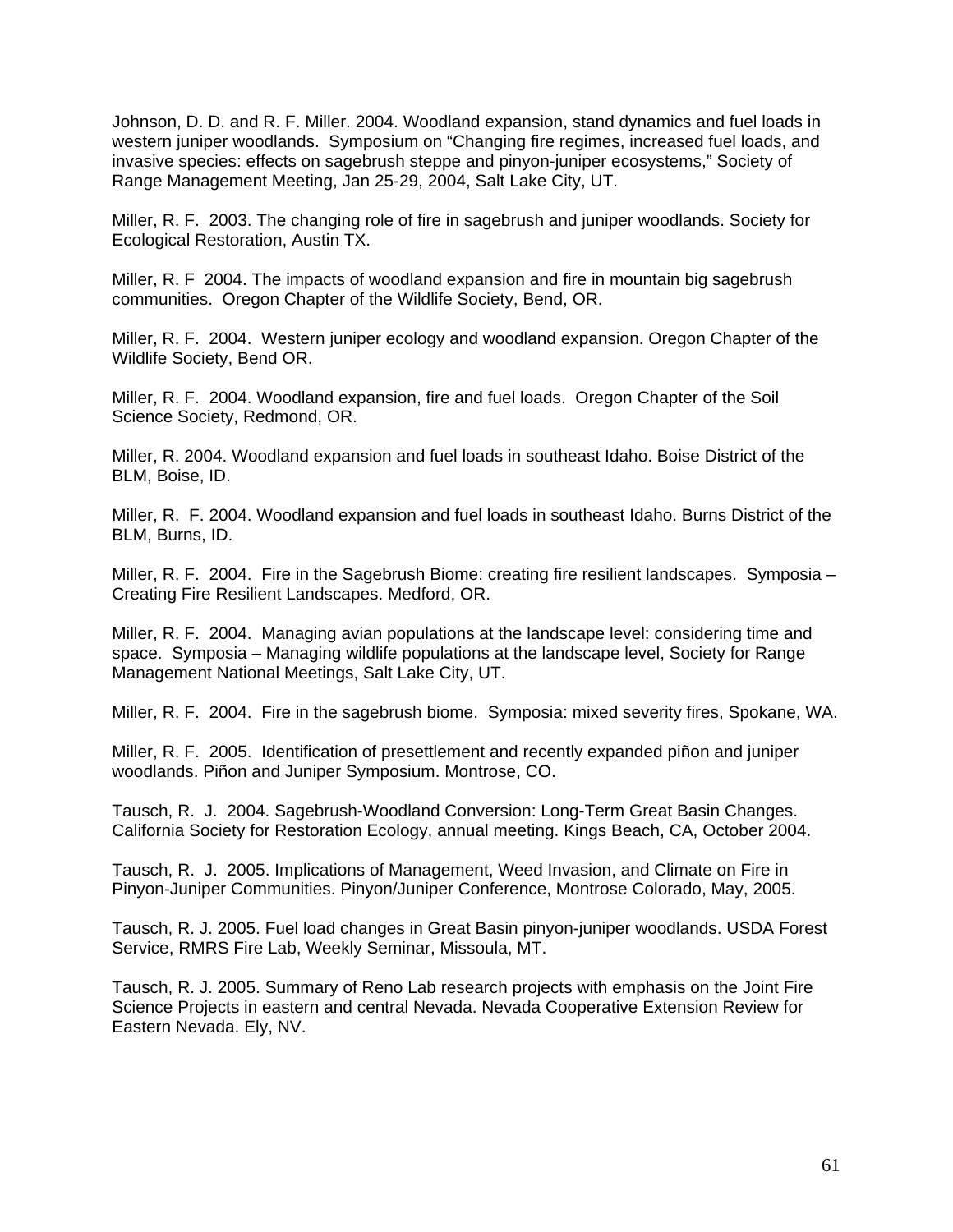Tausch, R. J., E. D. McArthur, and S. Sanderson. 2004. Woodland expansion, stand dynamics and fuel loads in single-needle pinyon (*Pinus monophylla*) and Utah juniper (*Juniperus osteosperma*) woodlands. Symposium on "Changing fire regimes, increased fuel loads, and invasive species: effects on sagebrush steppe and pinyon-juniper ecosystems," Society of Range Management Meeting, Jan 25-29, 2004, Salt Lake City, UT.

Yanish, C. R. and S. Bunting. 2004. Western juniper succession: changing fuels and fire behavior. Symposium: Sagebrush and pinyon-juniper ecosystems- Changing fire regimes, increased fuel loads, and invasive species. Society for Range Management Annual Meeting, January 28, 2004, Salt Lake City, UT.

Yanish, C.R. 2004. Western juniper succession: changing fuels and fire behavior. Fire regime condition Class workshop for Wyoming BLM fuels managers. January 21, 2004

## Fire and Invasive Species –

#### *Cheatgrass (Bromus tectorum)*

#### *Publications:*

Blank, R. S., J. C. Chambers, B. A. Roundy, S. E. Meyer, and A. Whittaker. Nutrient availability in rangeland soils: influence of prescribed burning, herbaceous vegetation removal, overseeding with *Bromus tectorum*, season, and elevation *in progress*.

Chambers, J. C., B. Roundy, B. Blank, S. Meyer and A. Whittaker. What makes Great Basin sagebrush communities susceptible to invasion by cheatgrass? Ecological Monographs *in review.* 

Chambers, J. C., B. Blank, B. Roundy, S. Meyer, and A. Whittaker. Cheatgrass invasion of sagebrush ecosystems in the Great Basin USDA Forest Service, Rocky Mountain Research Station, General Technical Report *in progress.* 

Korfmacher, J. L., J. C. Chambers, R. J. Tausch, B. Roundy, S. Meyer, and S. Kitchen. 2003. Technical Note: A technique for conducting small-plot burn treatments. Journal of Range Management 56:251-254.

Roundy, B. A., J. C. Chambers, A. Whittaker, and S. E. Meyer. Field germination potential of cheatgrass in relation to disturbance and elevation. Rangeland Ecology and Management *in review.* 

Whittaker, A. 2006. Soil water availability in relation to disturbance and elevation in the sagebrush zone. MS thesis. Brigham Young University, Provo, Utah.

Whittaker, A., B. A. Roundy, J. C. Chambers, and S. E. Meyer. Soil water availability in relation to disturbance and elevation in the sagebrush zone. *in progress.*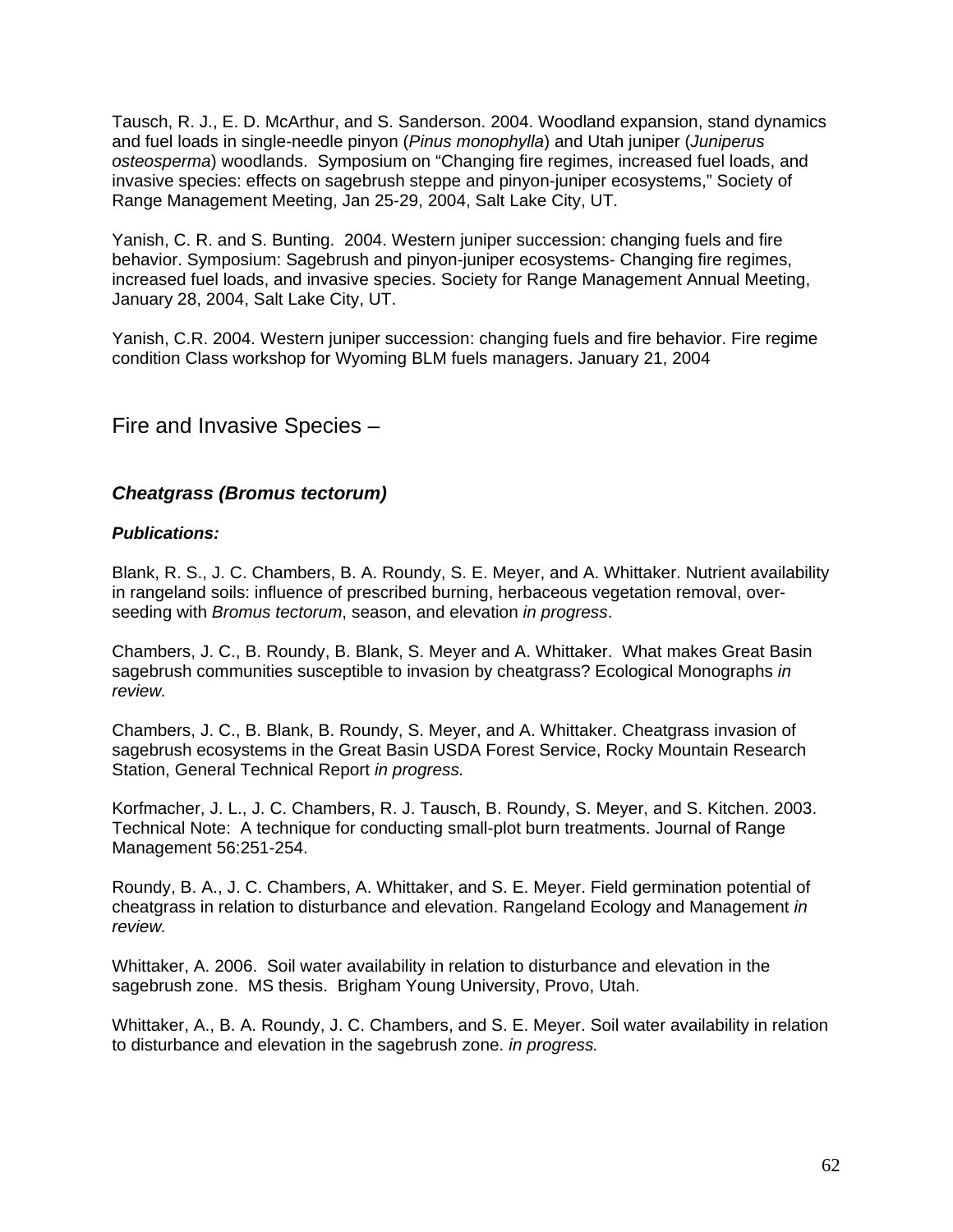#### *Presentations at agency meetings, professional meetings, and symposia:*

Blank, B., J. Chambers, S. Meyer, B. Roundy, A. Whitaker, J. Korfmacher and S. Kitchen. 2004. Effects of herbaceous species removal, fire and cheatgrass (*Bromus tectorum*) on nutrient availability in sagebrush steppe. Symposium on "Changing fire regimes, increased fuel loads, and invasive species: effects on sagebrush steppe and pinyon-juniper ecosystems," Society of Range Management Meeting, Jan 25-29, 2004, Salt Lake City, UT.

Chambers, J., S. Meyer, B. Blank, B. Roundy, A. Whittaker, J. Korfmacher and S. Kitchen. 2004. Susceptibility of sagebrush communities to cheatgrass (*Bromus tectorum*): effects of native herbaceous species and fire. Symposium on "Changing fire regimes, increased fuel loads, and invasive species: effects on sagebrush steppe and pinyon-juniper ecosystems," Society of Range Management Meeting, Jan 25-29, 2004, Salt Lake City, UT.

Chambers, J., R. Blank, B. Roundy, S. E. Meyer and A. Whittaker. 2004. Invasibility of sagebrush communities by cheatgrass (Bromus tectorum): effects of native herbaceous species and fire. Ecological Society of America. Portland, OR. Aug 2-6, 2004.

Korfmacher, J. L, J. C. Chambers, R. J. Tausch, S. Meyer, S. Kitchen, and B. Roundy. 2002. A devise and technique for conducting small-plot burns. Wildland Fire Conference, Apr 15-17, Fort Collins, CO.

Whittaker, A., B. Roundy, J. Chambers, S. Meyer, B. Blank, S. Kitchen and J. Korfmacher. 2004. Effects of herbaceous species removal, fire and cheatgrass (*Bromus tectorum*) on soil water availability in sagebrush steppe. Symposium on "Changing fire regimes, increased fuel loads, and invasive species: effects on sagebrush steppe and pinyon-juniper ecosystems," Society of Range Management Meeting, Jan 25-29, 2004, Salt Lake City, Utah.

#### *Rush Skeletonweed (Chondrilla juncea L.)*

#### *Publications:*

Kinter, C.L., N.L. Shaw, and A.L. Hild. Post-fire seed ecology of invasive *Chondrilla juncea* L. (rush skeletonweed) following wildfire on Idaho's Snake River Plain. Biological Invasions *in revision*.

Kinter, C. L., N. L. Shaw, and A. L. Hild. *Chondrilla juncea* L. (rush skeletonweed) seed germination in response to differing temperature, collection site, and collection dates. *in preparation*. Dec. 2005.

Kinter, C. L., A. L. Hild, and N. L. Shaw. *Chondrilla juncea* L. (rush skeletonweed) demography and invasion following wildfire on Idaho's Snake River Plain. Mar. 2006.

Shaw, N. L., A. L. Hild & C. L. Kinter. Rush skeletonweed (*Chondrilla juncea* L.) expansion on the Snake River Plain. USDA Forest Service, Rocky Mountain Research Station, General Technical Report. August 2006.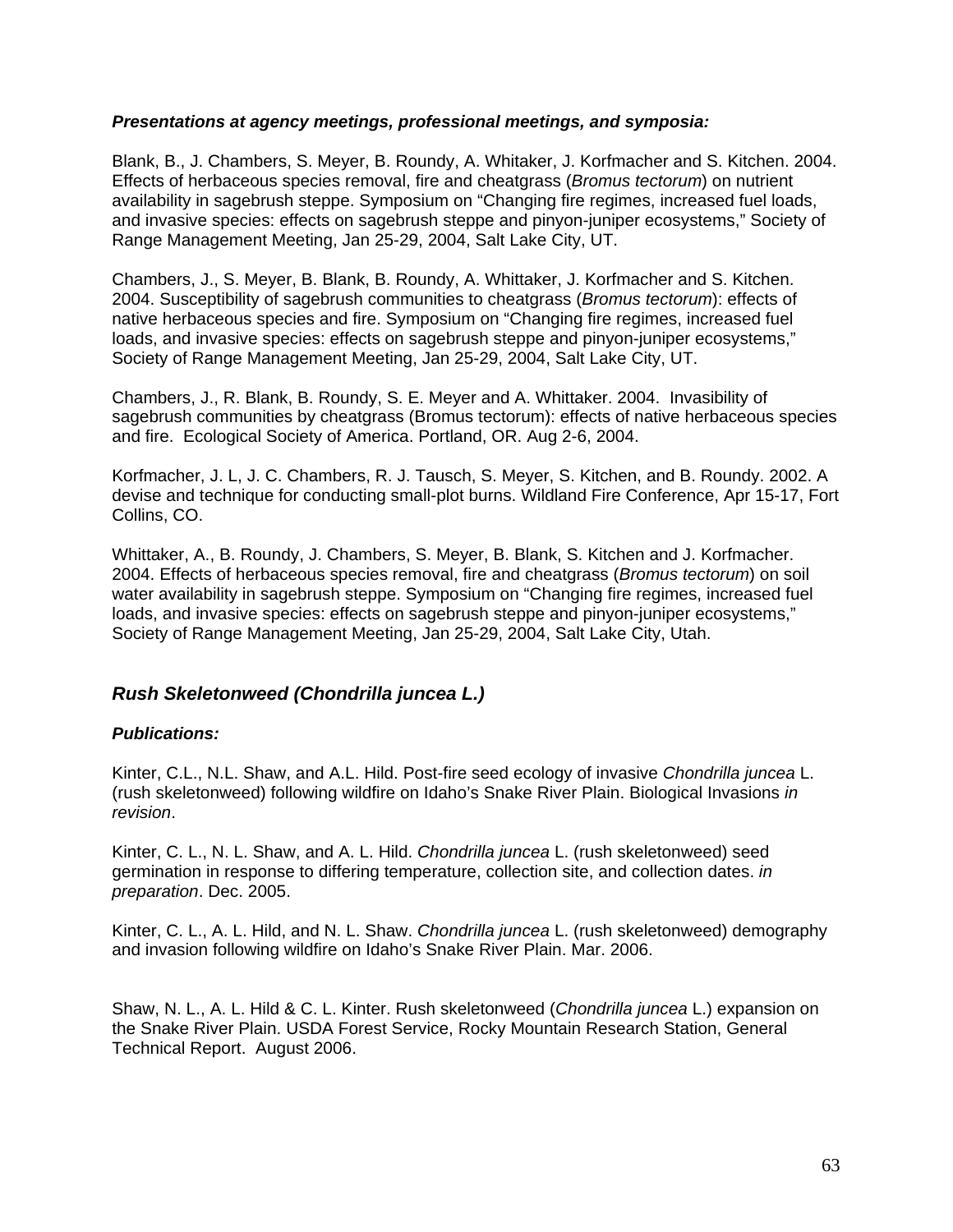#### *Presentations at agency meetings, professional meetings, and symposia:*

Kinter, C.L., N.L. Shaw, A.L. Hild, M.R. Fisk, J.W. Kinney, and M.D. Scholten. 2004. Seed ecology of rush skeletonweed (*Chondrilla juncea* L.) following wildfire on Idaho's Snake River Plain. Intermountain Native Plant Summit III, Boise, ID (invited poster).

Kinter, C.L., N.L. Shaw and A.L. Hild. 2004. Assessing the invasion of rush skeletonweed (*Chondrilla juncea* L.) into steppe communities of the Snake River Plain. Science Update. USDA Forest Service, Rocky Mountain Research Station, Boise, ID (presentation).

Kinter, C.L., A.L. Hild, and N.L. Shaw. 2004. Invasion of rush skeletonweed (*Chondrilla juncea* L.) into sagebrush communities on the Snake River Plain. Rush Skeletonweed Task Force Annual Meeting, Emmett, ID (presentation).

Kinter, C.L., N.L. Shaw, and A.L. Hild. 2005. Seed ecology of rush skeletonweed (*Chondrilla juncea* L.) following wildfire on Idaho's Snake River Plain. Special Session on Losses from the Soil Seed Bank, Weed Science Society of America, Honolulu, HI (invited presentation).

Kinter, C.L., A.L. Hild, N.L. Shaw, M.R. Fisk, J.W. Kinney, and M.D. Scholten. 2005. Recruitment of rush skeletonweed (*Chondrilla juncea* L.) following wildfire on Idaho's Lower Snake River Plain. Society for Range Management, Fort Worth, TX (offered poster). Also presented at: 1) National Fire Plan Conference and Wildland Fire 2005, Albuquerque, NM (offered poster) and 2) USDA Forest Service, Idaho Forest Supervisors' Meeting. University of Idaho Water Center, Boise, Idaho, 2005 (offered poster).

Kinter, C.L., A.L. Hild, N.L. Shaw, J.W. Kinney, D.L. Scholten, and N.D. Williams. 2005. Rush skeletonweed (*Chondrilla juncea* L.) recruitment following wildfire on Idaho's Snake River Plain. Ecology and Management of Pinyon-Juniper and Sagebrush Communities. Uncompaghre Plateau Project, Montrose, CO (invited poster). Also presented at: Great Rift Science Symposium, Pocatello, ID, 2005 (offered poster).

Kinter, C.L., N.L. Shaw, A.L. Hild, J.W. Kinney, D.L. Scholten, and N.D. Williams. 2005. Post-fire recruitment of rush skeletonweed (*Chondrilla juncea* L.) on Idaho's Snake River Plain. USDA Forest Service, Region 4 Integrated Resources Workshop: Working Together Towards Healthy Forests, Ogden, UT (offered poster). Also presented at: USDA Forest Service Regional Training Academy, University of Montana, Missoula, MT, 2005 (offered poster).

Shaw, N. L., C. L. Kinter, and A. L. Hild. 2004. Invasion of rush skeletonweed (*Chondrilla juncea* L.) into sagebrush communities. Symposium on "Changing fire regimes, increased fuel loads, and invasive species: effects on sagebrush steppe and pinyon-juniper ecosystems," Society of Range Management Meeting, Jan 25-29, 2004, Salt Lake City, Utah.

Shaw, N.L., C.L. Kinter, and A.L. Hild. 2005. Rush skeletonweed research update. Rush skeletonwed Taskforce Annual Meeting, Emmett, Idaho (presentation).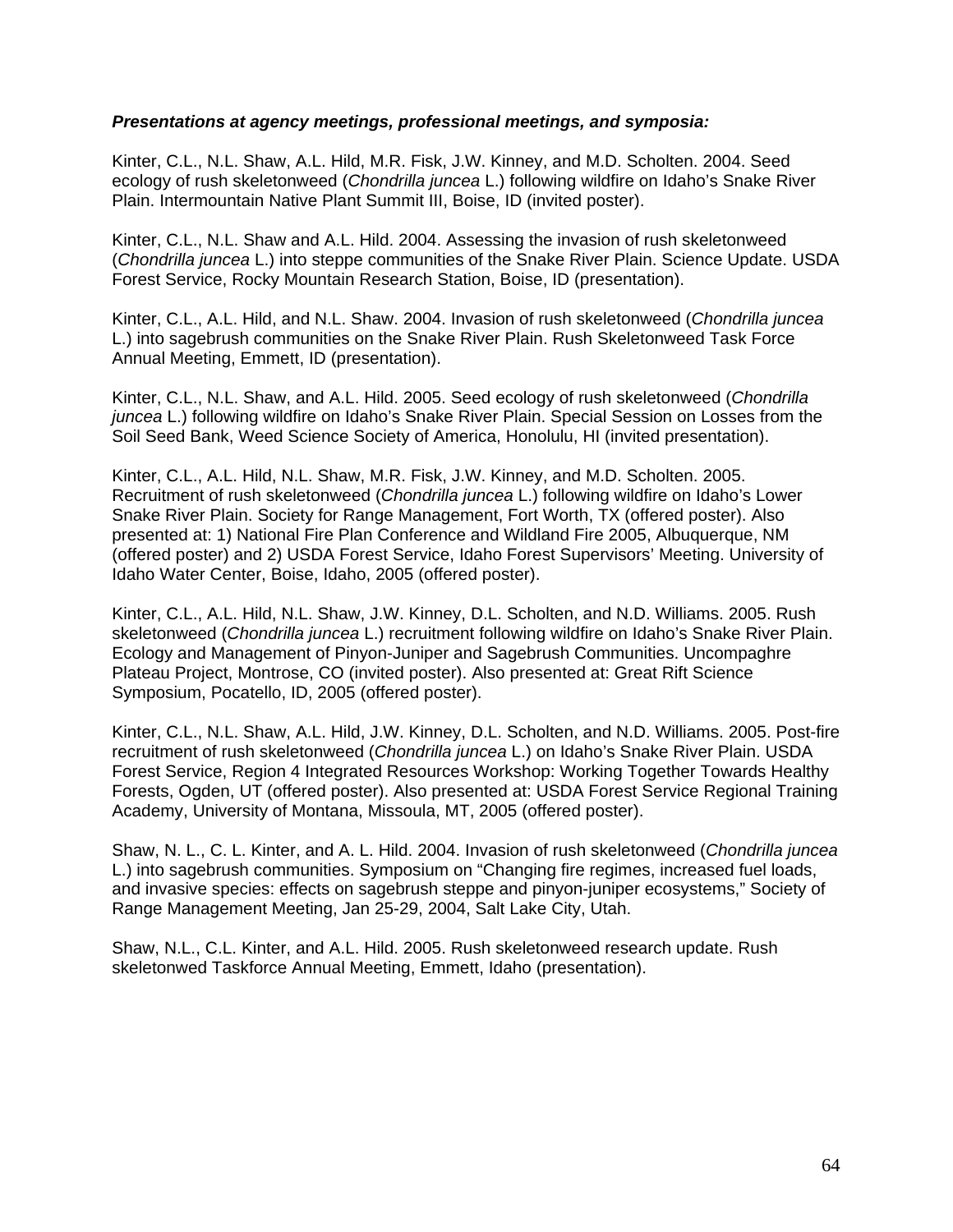#### *Squarrose knapweed (Centaurea virgata var. squarrosa)*

#### *Publications:*

Whittaker, A. and S. Jenson. Factors affecting squarrose knapweed expansion in west-central Utah. USDA Forest Service, Rocky Mountain Research Station, General Technical Report. August 2006.

#### *Presentations at agency meetings, professional meetings, and symposia:*

Whittaker, A. and S. Jensen. Effects of fire and restoration seeding on establishment of squarrose knapweed (*Centaurea virgata var. squarrosa*). Symposium on "Changing fire regimes, increased fuel loads, and invasive species: effects on sagebrush steppe and pinyonjuniper ecosystems," Society of Range Management Meeting, Jan 25-29, 2004, Salt Lake City, Utah.

## Management and Restoration -

#### *Publications:*

Chambers, J. C. 2005. Fire related restoration issues in woodland and rangeland ecosystems. Pages 149-160. In L. Taylor, J. Zelnik, S. Cadwallader, and B. Hughes (compilers). Mixed Fire Regimes: Ecology and Management. Symposium Proceedings. November 17-19, Spokane, WA. AFE MIXC03.

D'Antonio, C. and J. C. Chambers. 2005. Using ecological theory to manage or restore ecosystems affected by invasive plant species. In D. Falk, M. Palmer, and J. Zedler (eds). Foundations of Restoration Ecology. Island Press, Covelo, California *in press*.

Wisdom, Michael J., M. M. Rowland, and R. J. Tausch. Effective management strategies for sage-grouse and sagebrush: A question of triage? Proceedings National Academy of Sciences *in press*.

#### *Presentations at agency meetings, professional meetings, and symposia:*

Chambers, J. C. 2003. Defining and evaluating ecosystem recovery. California Invasive Plants Committee Symposium, October 2-4, 2003. Kings Beach, CA.

Chambers, J. C. 2003. Using post-fire revegetation to control invasive plants in sagebrush and pinyon-juniper woodlands.  $7<sup>th</sup>$  International Conference on the Ecology and Management of Alien Plant Invasions. Invasive Plants in Natural and Managed Systems: Linking Science and Management. November 3-7, 2003, Ft. Lauderdale, FL.

Chambers, J. C. 2004. Woodland and Range Ecosystems: Post-fire restoration issues. Conference on Mixed Severity Fire Regimes: Ecology and Management. November 17-19, 2004. Spokane, WA.